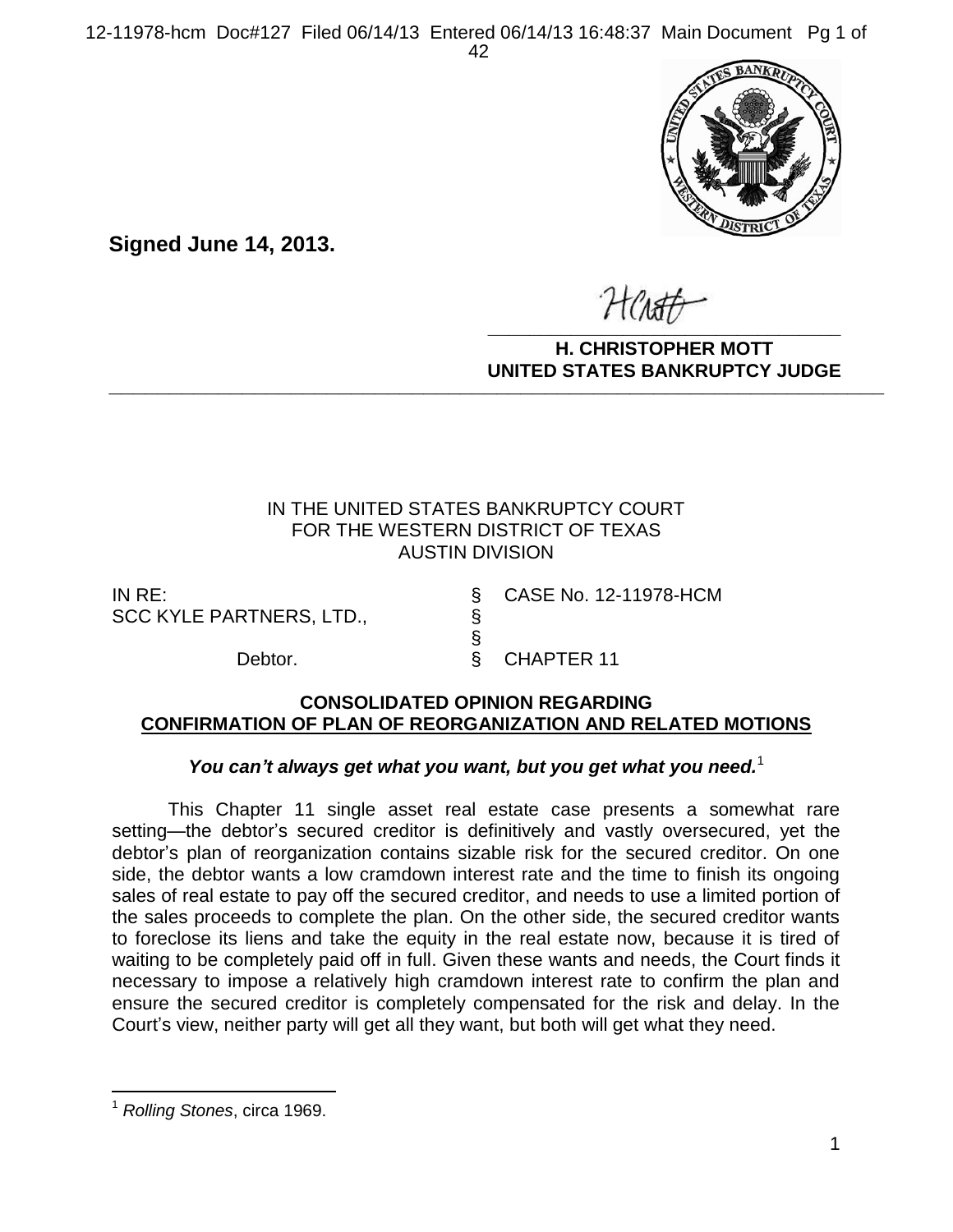### **I. INTRODUCTION**

## **A. HEARING AND CONSOLIDATED OPINION**

On April 4 and 16, 2013, the Court conducted a consolidated hearing ("Hearing") with respect to the following contested matters: (1) confirmation of the Amended Plan of Reorganization (dkt# 49), as modified (dkt# 98, 100, 102, 107, and 125) (collectively the "Plan") filed by SCC Kyle Partners, Ltd. ("Debtor"), and the objections thereto filed by its lender, Whitney Bank (dkt# 68, 101); (2) the Motion to Dismiss Case or to Convert Debtor's Case to Chapter 7 ("Motion to Dismiss") (dkt# 57) filed by Whitney Bank; and (3) the Motion for Relief from the Automatic Stay ("Motion for Relief") (dkt# 59) filed by Whitney Bank (collectively "Contested Matters").

The Court consolidated the Hearing and evidence on all of the Contested Matters under Rules 7042(a)(1) and 9014(c) of the Federal Rules of Bankruptcy Procedure ("Bankruptcy Rules") due to the common questions of fact and law, as well as the common witnesses, exhibits and evidence with respect to the Contested Matters.

This consolidated Opinion ("Opinion") constitutes the Court's findings of fact and conclusions of law with respect to each of the Contested Matters in accordance with Bankruptcy Rules  $7052(a)(1)$  and  $9014(c).<sup>2</sup>$  In reaching the findings and conclusions set forth in this Opinion, the Court has considered and weighed all the evidence, the credibility of the testimony, admitted exhibits, arguments of counsel, and pleadings and briefs filed by all parties with respect to the Contested Matters, regardless of whether or not they are specifically referred to in this Opinion.<sup>3</sup>

## **B. JURISDICTION**

 $\overline{a}$ 

The Court has jurisdiction over confirmation of the Plan, the Motion for Relief, and the Motion to Dismiss under 28 U.S.C. §§157 and 1334. These Contested Matters arise in a bankruptcy case referred to this Court by the Standing Order of Reference entered in this District. The Contested Matters are core proceedings pursuant to 28 U.S.C. §157(b)(2)(A), (G), (L), and (N). The Court is authorized to enter a Final Order with respect to confirmation of the Plan, the Motion for Relief, and the Motion to Dismiss.

 $2$  To the extent any finding of fact is construed to be a conclusion of law in this Opinion, they are hereby adopted as such. To the extent any conclusion of law is construed to be a finding of fact in this Opinion, they are hereby adopted as such.

 $3$  Cents (pennies) are intentionally omitted by the Court in the dollar figures used in this Opinion.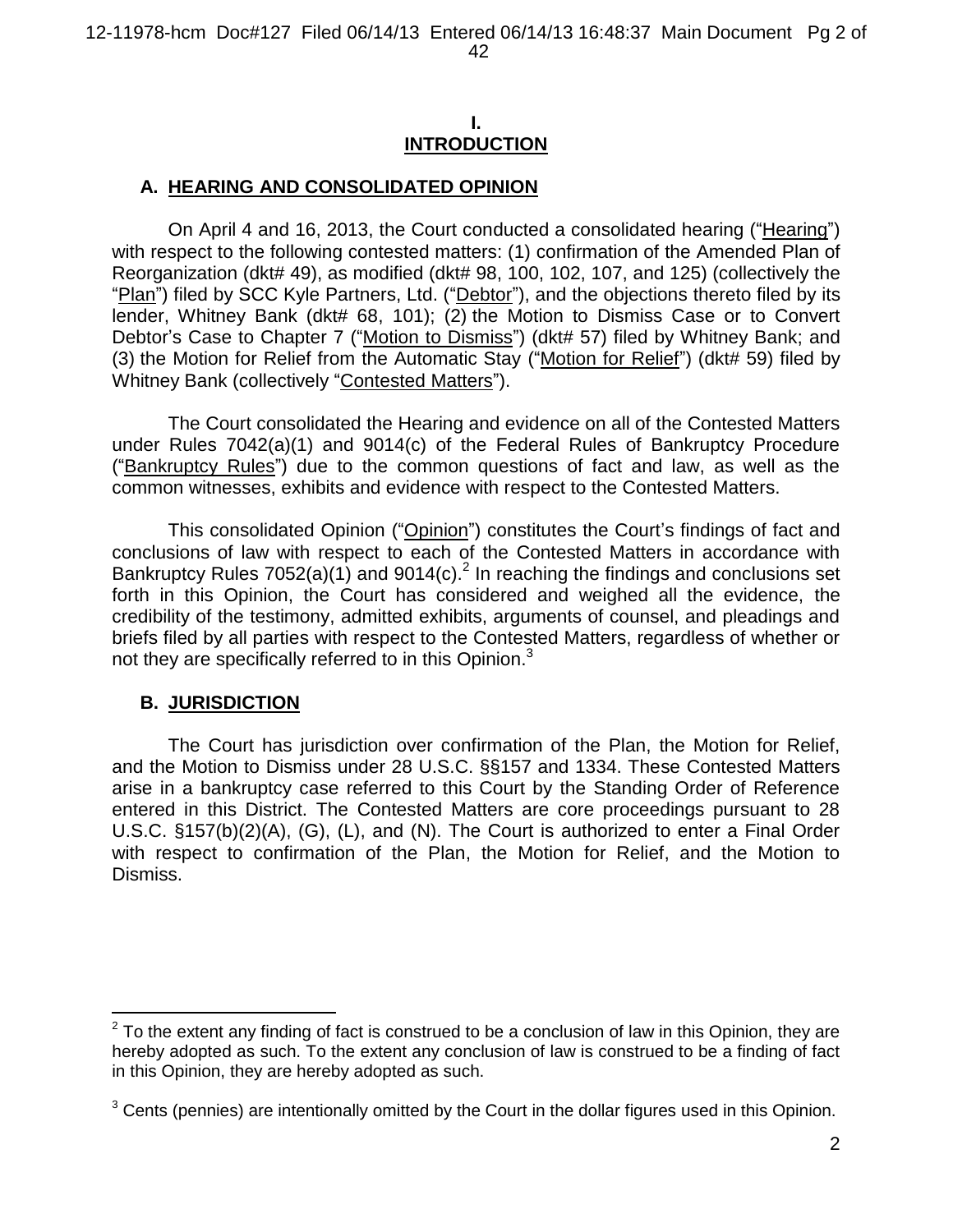#### **II. PROCEDURAL BACKGROUND**

### **A. BANKRUPTCY CASE—PROCEDURAL BACKGROUND**

On August 31, 2012, SCC Kyle Partners, Ltd. (herein Debtor") filed a voluntary petition under Chapter 11 of the Bankruptcy Code. The Debtor owns commercial real estate ("Kyle Property") in a development known as the "Village at Kyle", which is located in the City of Kyle, Texas.

Whitney Bank, individually and as agent for a group of lenders (herein collectively "Whitney Bank") is the major secured creditor of the Debtor. Whitney Bank was owed about \$14.3 million as of the bankruptcy filing, secured by the Kyle Property and other assets of the Debtor.

On October 10, 2012, Whitney Bank filed a Motion for determination that the Kyle Property owned by the Debtor was "single asset real estate" ("SARE") under §101(51B) of the Bankruptcy Code (dkt# 15). By Order entered November 9, 2012, the Court granted such Motion, determined that the Kyle Property was SARE, and §362(d)(3) of the Bankruptcy Code therefore applied to the Debtor's case (dkt# 18).

## **B. CONTESTED MATTERS—PROCEDURAL BACKGROUND**

## **1. Plan of Reorganization**

On November 29, 2012, the Debtor filed a Chapter 11 Plan of Reorganization and proposed Disclosure Statement (dkt# 32, 33). The Debtor's Plan of Reorganization was filed within 90 days of its bankruptcy filing. Objections to the Disclosure Statement were filed by the U.S. Trustee and Whitney Bank. The Debtor filed an Amended Disclosure Statement to resolve such objections, and an Amended Chapter 11 Plan of Reorganization ("Amended Plan") on January 21, 2013 (dkt# 49, 50). On January 22, 2013, the Court entered an Order approving the Debtor's Amended Disclosure Statement, authorized the Debtor to solicit votes from creditors on the Amended Plan, established February 25, 2013 as the deadline for creditors to vote to accept or reject the Amended Plan and file any objections, and set the hearing on confirmation of the Amended Plan for March 7, 2013 ("Disclosure Statement Order") (dkt# 51).

Subsequently, the Debtor filed a First Modification, Second Modification, Amended Second Modification, and Second Amended Second Modification with Exhibit A, to its Amended Plan (collectively "Plan Modifications") (dkt# 98, 100, 102, 107, 125). The First Modification was filed by the Debtor prior to commencement of the Plan confirmation hearing. During the course of the Plan confirmation hearing, the Debtor announced oral modifications and clarifications to the Amended Plan. The Court requested the Debtor to reduce such oral Plan modifications and clarifications to writing, which the Debtor did by filing the Second Modification, Amended Second Modification, and Second Amended Second Modification with Exhibit A. The Debtor's Amended Plan,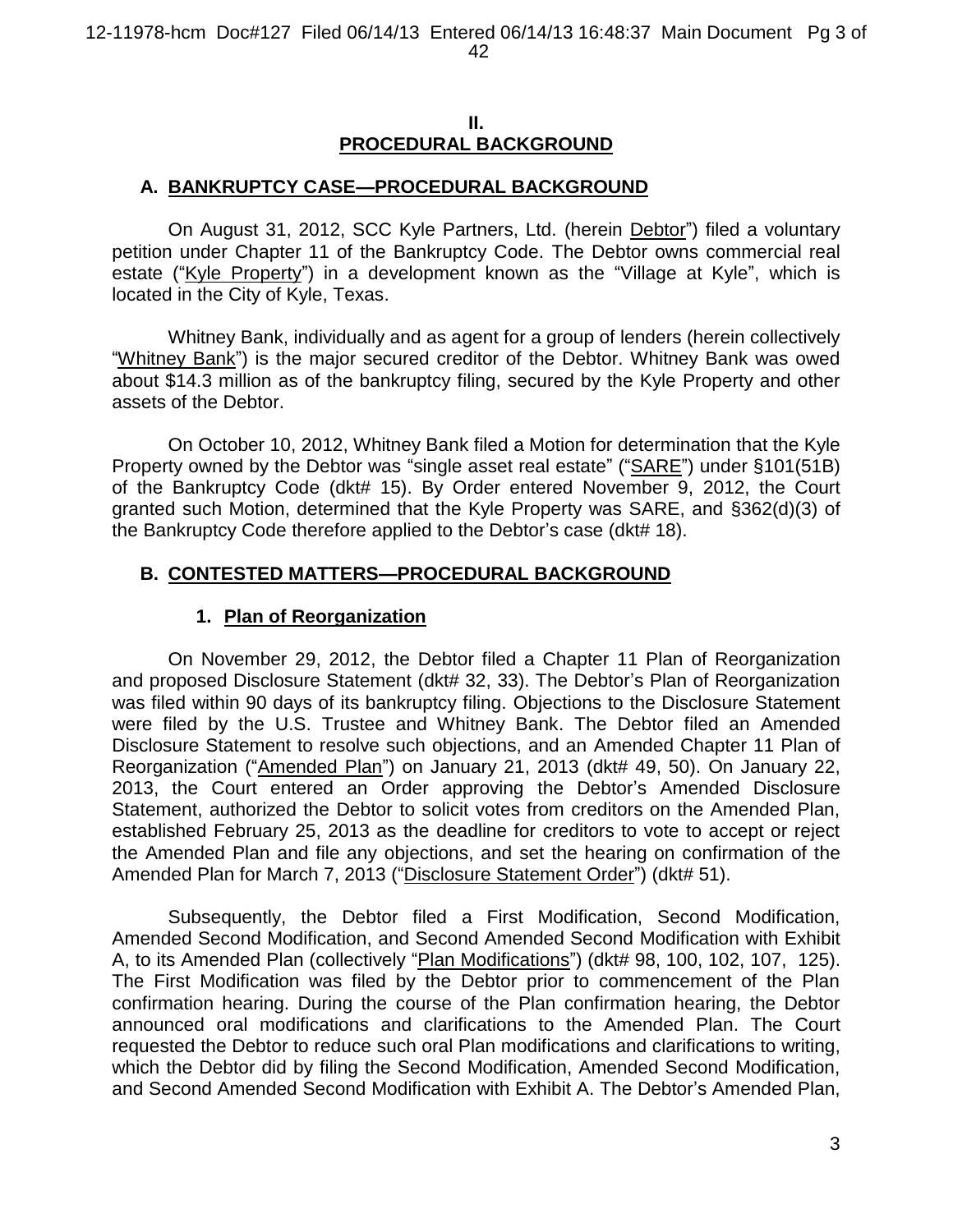as modified by the Plan Modifications, is referred to in this Opinion as the "Plan".

Hays County and Hays County CISD (collectively "Taxing Authorities") initially filed Objections to confirmation of Debtor's Amended Plan (dkt# 64, 70). At the Plan confirmation hearing, the Debtor's counsel advised the Court that the Taxing Authorities' objections had been resolved by agreement with the Taxing Authorities and the Debtor memorialized such agreement in a Plan Modification (dkt# 107, §4.1.2). The Taxing Authorities did not appear at the Plan confirmation hearing or pursue any objections at the Hearing, and the Court considers their objections resolved by such Plan Modification.

Whitney Bank filed an Objection to confirmation of the Debtor's Plan on February 25, 2013, setting forth certain objections to Plan confirmation (dkt# 68). The Debtor filed a Response to Whitney Bank's Objection on March 4, 2013, and a Trial Brief regarding cramdown interest rates on April 3, 2013 (dkt# 80, 99). Whitney Bank filed a Supplemental Objection to the Debtor's Amended Plan on April 15, 2013 (dkt# 101). Whitney Bank's objections to confirmation of the Debtor's Plan remain unresolved and are the primary subject of this Opinion.

The Debtor filed a Ballot Summary with ballots on March 4, 2013, setting forth how creditors and interest holders voted on the Amended Plan (dkt# 79) ("Ballot Summary"). Class III (Whitney Bank) voted to reject the Amended Plan. Class IV (general unsecured creditors) accepted the Amended Plan, by virtue of the vote in favor of the Amended Plan by non-insider Seton Hospital on its \$500,000 proof of claim. Class V (Subordinated Claims) voted to accept the Amended Plan, by virtue of the vote in favor of the Amended Plan by insider Kyle Investment Group LLC, a limited partner of the Debtor ("Limited Partner") on its \$11.5 million claim. SCC Kyle Partners GP, LLC, general partner of the Debtor ("General Partner") and Horizon Land Company, LLC ("Horizon") also cast ballots to accept the Amended Plan, although neither has a scheduled claim or has filed a proof of claim.

## **2. Motion to Dismiss**

On February 15, 2013, Whitney Bank filed a Motion to Dismiss Case or to Convert Debtor's Case to Chapter 7 (herein "Motion to Dismiss") (dkt# 57). Whitney Bank contends that "cause" exists to dismiss or convert the Debtor's case to Chapter 7 under §1112(b) of the Bankruptcy Code. In general, Whitney Bank alleges continuing losses to the Debtor's estate, no reasonable likelihood of an effective rehabilitation of the Debtor, and the Debtor's estate has been grossly mismanaged.

# **3. Motion for Relief**

On February 19, 2013, Whitney Bank filed a Motion for Relief from the Automatic Stay (herein "Motion for Relief") (dkt# 59). Generally, Whitney Bank contends that the Court should lift the stay and permit Whitney Bank to foreclose on the Kyle Property because (1) the Kyle Property is not necessary for an effective reorganization because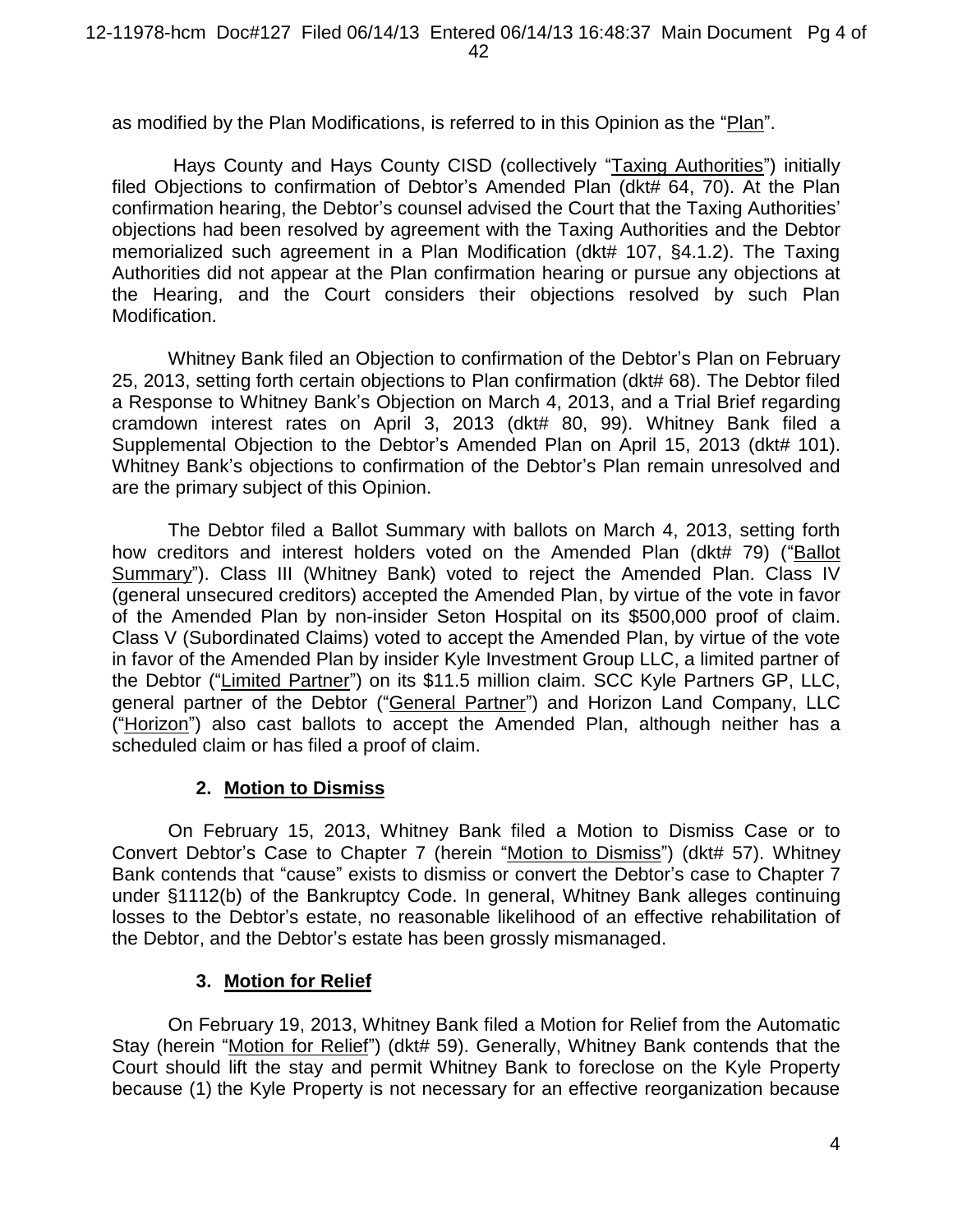there is no possibility of a successful reorganization within a reasonable time; (2) the Debtor has not filed a plan of reorganization that has a reasonable possibility of being confirmed; and (3) the Debtor's bankruptcy was filed in bad faith. The Debtor filed a Response to Whitney Bank's Motion for Relief on March 5, 2013 (dkt# 82). In general, the Debtor contends that there is a substantial equity cushion in the Kyle Property that adequately protects Whitney Bank, the Debtor has timely filed a confirmable plan of reorganization, and the Kyle Property is essential to its plan of reorganization.

# **4. Continuance/Failed Mediation**

On February 27, 2013, the Debtor and Whitney Bank filed a Joint Motion for continuance of the hearing on confirmation of Debtor's Amended Plan, Whitney Bank's Motion to Dismiss, and Whitney Bank's Motion for Relief (herein collectively "Contested Matters") (dkt# 72). The parties jointly requested that the hearing on the Contested Matters be continued and reset to April 4 or 5, 2013. The Court accommodated the parties' request, and entered an Order granting the continuance and set the Contested Matters for hearing on April 4, 2013 (dkt# 74).

After the Hearing was concluded, the Court entered an Order requiring a Plan Mediation between the Debtor and Whitney Bank (dkt# 103). Unfortunately, the Plan Mediation was not successful (dkt# 124).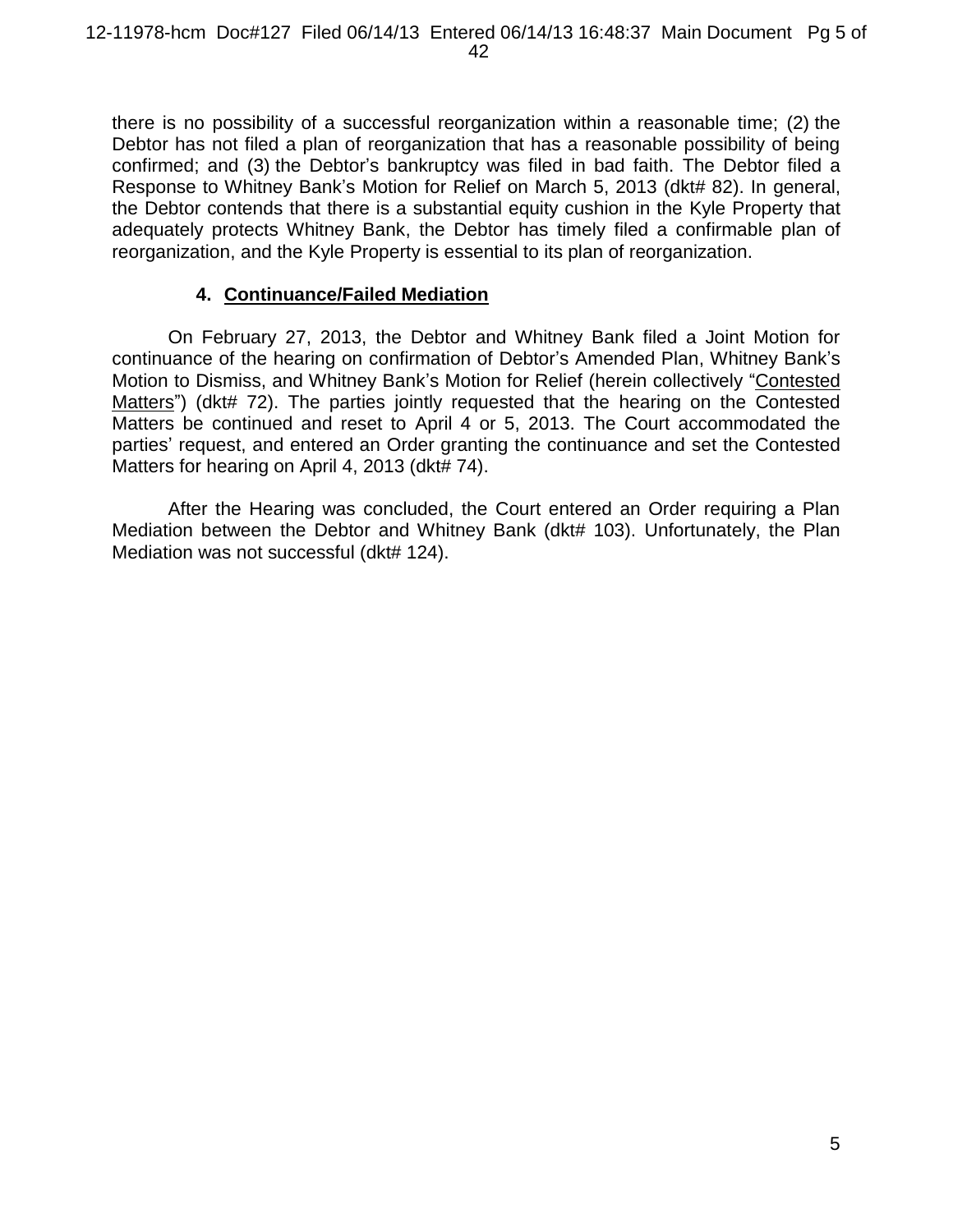### **III. FINDINGS OF FACT WITH FACTUAL BACKGROUND**

On April 4 and 16, 2013, the Court conducted the consolidated Hearing. Five witnesses testified at the Hearing: (1) Scott Deskins ("Mr. Deskins"), the president of the General Partner of the Debtor; (2) John Lee ("Mr. Lee"), Whitney Bank's representative; (3) John Coleman ("Mr. Coleman") of the Aegis Group Inc. ("Aegis"), the Debtor's real estate appraiser; (4) Gerald Teel ("Mr. Teel"), Whitney Bank's real estate appraiser; and (5) Phillip Plant ("Mr. Plant"), a representative of a Limited Partner of the Debtor. Exhibits were admitted into evidence by both the Debtor ("Debtor Ex.") and Whitney Bank ("Whitney Bank Ex.").

## **A. Kyle Property Development and Whitney Bank Financing**

The Debtor owns commercial real estate (herein "Kyle Property") in a development known as the "Village at Kyle", which is located in the City of Kyle, Texas. The Kyle Property is located at the intersection of Interstate Highway 35 and Kyle Parkway (FM 1626) in the City of Kyle, Texas.

In 2005, principals of the Debtor began discussions regarding the purchase of a 147-acre tract of land in the City of Kyle, Texas. The Debtor was then formed in 2007 for the purposes of acquiring, developing, selling and operating the Kyle Property, to be developed by the Debtor as the "Village at Kyle". Mr. Deskins (on behalf of the Debtor) testified at the Hearing that the Debtor intended to develop such property after acquisition, which would include building a retail project with 900,000 square feet of retail store space.

The Debtor's acquisition of the Kyle Property closed in September 2007 for a purchase price of around \$27 million. The Debtor's purchase of the Kyle Property was financed by a loan advance of about \$18 million from Whitney Bank acting as agent for a group of lenders (Whitney Bank Ex. 17). The Debtor's Limited Partners initially funded the Debtor with about \$11 million for the acquisition and development of the Kyle Property.

In connection with the purchase, the Debtor entered into a loan agreement with Whitney Bank, which was amended on October 31, 2007 by the First Amended and Restated Construction Loan Agreement ("Loan Agreement") (Whitney Bank Ex. 1). To secure the loan, the Debtor executed a Deed of Trust on the Kyle Property in favor of Whitney Bank (Whitney Bank Ex. 2). Whitney Bank also obtained an assignment of reimbursement contract and proceeds and an assignment of leases and rents on the Kyle Property (Whitney Bank Exs. 7 and 8). Whitney Bank also initially committed (subject to certain conditions and limitations) to provide the Debtor with additional funding up to a total of about \$122 million, for construction and retail development of the Kyle Property. *See* Loan Agreement (Whitney Bank Ex. 1, p. 5).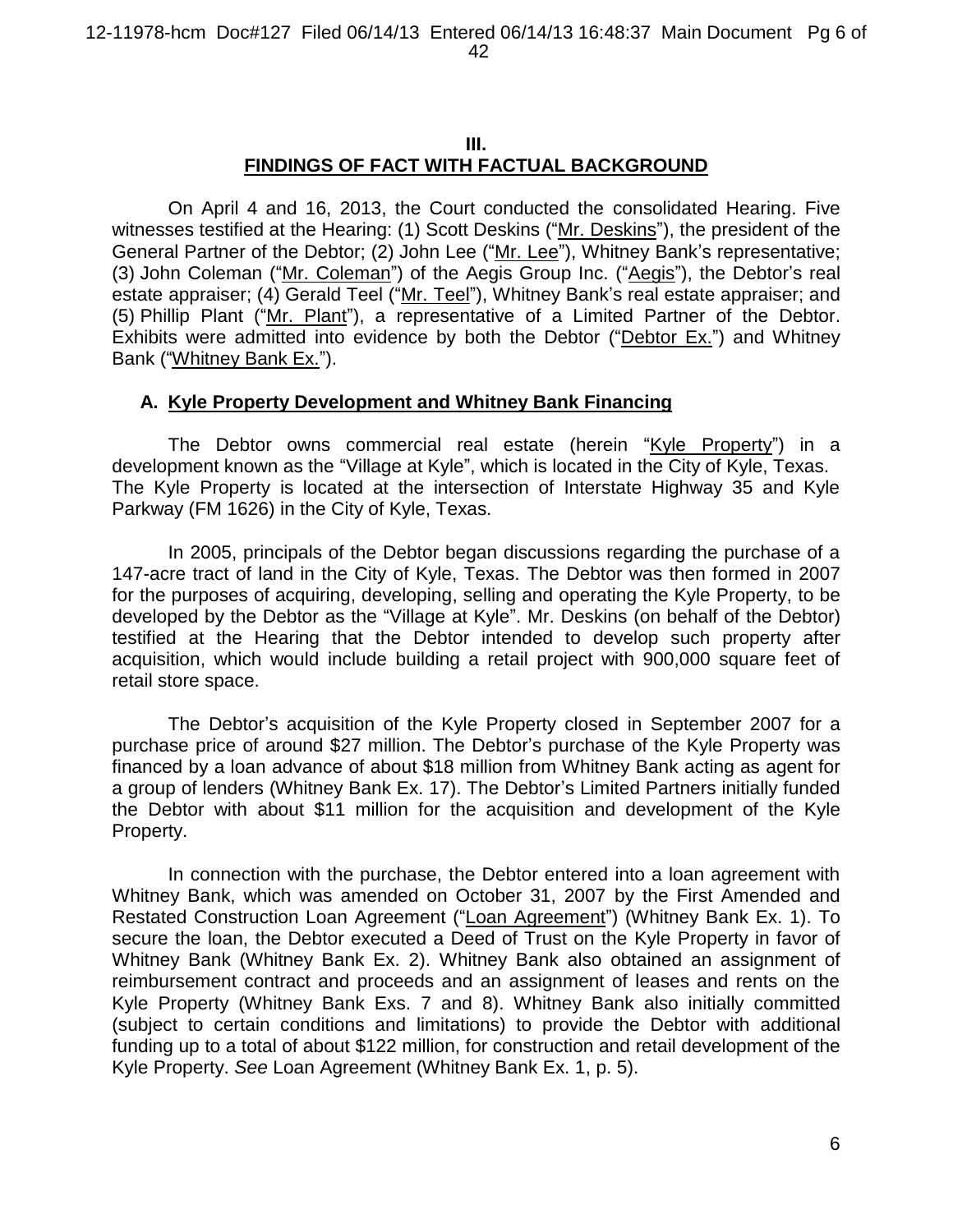The Debtor then commenced developing the Kyle Property, which started with the project infrastructure—zoning and platting, building roads and drainage improvements, and installing utilities—and dedication of property for detention ponds, roads and common area. As part of the Debtor's development, the Debtor entered into Economic Development Incentive Agreements ("Incentive Agreements") with Hays County and the City of Kyle ("City") (Debtor Ex. 12). In general, the Incentive Agreements provide the Debtor with revenue based on a percentage of the sales tax revenue collected from retail businesses located at the Village at Kyle development.

When the real estate market then soured during the 2008–2009 recession, the value of the Kyle Property became less than the outstanding amount owed to Whitney Bank, according to the view of Mr. Lee (Whitney Bank's representative) that testified at the Hearing. Originally, Whitney Bank committed to make a construction loan to fund vertical construction and improvements (retail stores and buildings) on the Kyle Property, subject to certain limitations and conditions. According to Mr. Lee, because of the recession and diminished value of the Kyle Property, Whitney Bank stopped advancing funds to the Debtor in August 2009 and did not make the construction loan. Consequently, the Debtor was unable to develop and construct any vertical (building and retail store) improvements on the Kyle Property, and only completed the development infrastructure.

Mr. Deskins testified that Whitney Bank's failure to fund the construction loan for the Kyle Property development project turned the Debtor into a "land seller"—instead of a complete real estate project developer as originally contemplated. As a result, by 2009 the business of the Debtor became selling tracts of the Kyle Property to others for construction of buildings and retail stores, and this has remained the Debtor's business through its bankruptcy filing.

In March 2011, the Debtor entered into a Second Amendment to Loan Documents and a separate Modification Agreement with Whitney Bank (collectively "Loan Modification") that restructured the loan (Whitney Bank Exs. 5 and 6). The Loan Modification extended the loan maturity date from September 2010 to January 2, 2012 (Whitney Bank Ex. 5 p. 3, Ex. 6 p. 2). The Loan Modification set the interest rate on the Debtor's loan at LIBOR plus 3%, with a 4% floor (Whitney Bank Ex. 5 p. Annex. I-1). Mr. Lee (on behalf of Whitney Bank) testified that the interest rate under the Loan Modification was 4%, because LIBOR was always under 1%. According to Mr. Deskins, as part of the loan modification, the Debtor's partners contributed over \$2 million in additional capital and Whitney Bank released Mr. Deskins from his personal guaranty for a \$1 million payment. All told, it appears that the Debtor's partners have contributed approximately \$13 million to the Debtor, and to date have not received any return on their investment.

When the loan matured on January 2, 2012, the Debtor did not have the funds to pay off the entire outstanding debt to Whitney Bank. Following failed negotiations and tired of waiting to be completely paid off, Whitney Bank posted the Kyle Property for foreclosure to be conducted on September 4, 2012. The Debtor filed Chapter 11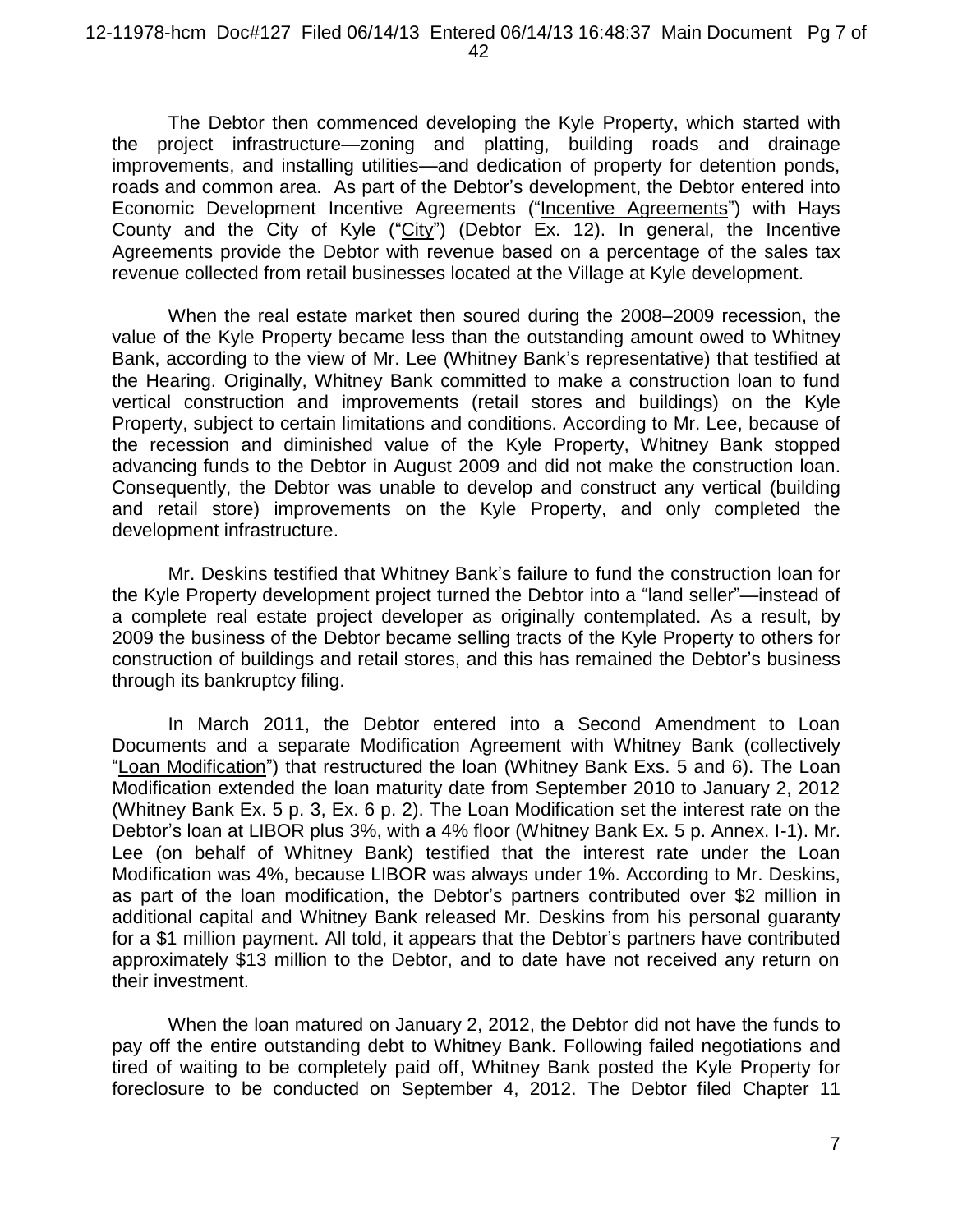bankruptcy on August 31, 2012 and prevented the scheduled foreclosure.

# **B. Kyle Property Sales**

### **1. Pre-Bankruptcy Sales**

Before entering bankruptcy, the Debtor had been quite successful in selling much of the Kyle Property acreage. In August 2008, the Debtor sold a 12.41-acre tract to Lowe's Home Center for approximately \$2.7 million. In January 2009, International Bank of Commerce bought a 1.25-acre tract from the Debtor for about \$1.9 million. In February 2009, SCC Kyle Drug Store Ltd., an entity related to the Debtor, bought a 1.4 acre tract from the Debtor for about \$828,000 and developed a retail strip center. In February 2009, Broadway National Bank purchased a 1.12-acre tract from the Debtor for about \$1.15 million. In March 2009, Halle Properties LLC bought a 1.15-acre tract from the Debtor for about \$800,000 and built a Discount Tire store. In April 2009, Randolph-Brooks Federal Credit Union bought a 1.44-acre tract from the Debtor for about \$1.32 million.

More recently, in August 2012, the Debtor sold a 17.66-acre tract to Wal-Mart Real Estate Business Trust ("Wal-Mart") for about \$6.46 million. Whitney Bank received the vast majority of the sale proceeds—minus closing costs and property taxes—from the sales of these tracts of the Kyle Property to reduce its debt. By the time of the Debtor's bankruptcy filing, Whitney Bank's debt had been reduced from a high of about \$27.2 million to about \$14.3 million—an almost 50% reduction. *See* Loan History (Whitney Bank Ex. 17). Whitney Bank posted the Kyle Property for foreclosure about one week after the Wal-Mart sale was completed and Whitney Bank had received about \$6 million of those sales proceeds. *See* Loan History (Whitney Bank Ex. 17).

As of the Debtor's bankruptcy filing, approximately 50 acres of the Kyle Property remained owned by the Debtor and available for sale.

## **2. Post-Bankruptcy Sales**

The Debtor continued its business of selling tracts of the Kyle Property after its bankruptcy filing with Court approval. On November 14, 2012, the Debtor filed its Motion for Authority to Sell Real Estate Free and Clear of Liens under 11 U.S.C. §363(f) ("First Motion to Sell") (dkt# 20). The First Motion to Sell sought Court approval to sell a 3.2acre tract of the Kyle Property to Avail Health Care Ventures, LLC ("Avail") for a price of about \$1,533,312. On November 15, 2012, the Debtor filed its Second Motion for Authority to Sell Real Estate Free and Clear of Liens under 11 U.S.C. §363(f) ("Second Motion to Sell") (dkt# 24). The Second Motion to Sell sought Court approval to sell a 0.73-acre tract of the Kyle Property to Bridgestone Retail Operations, LLC ("Bridgestone/Firestone") for about \$850,000. Whitney Bank filed Responses to both the First Motion to Sell and Second Motion to Sell and attended the hearing on both sales (dkt# 35, 36).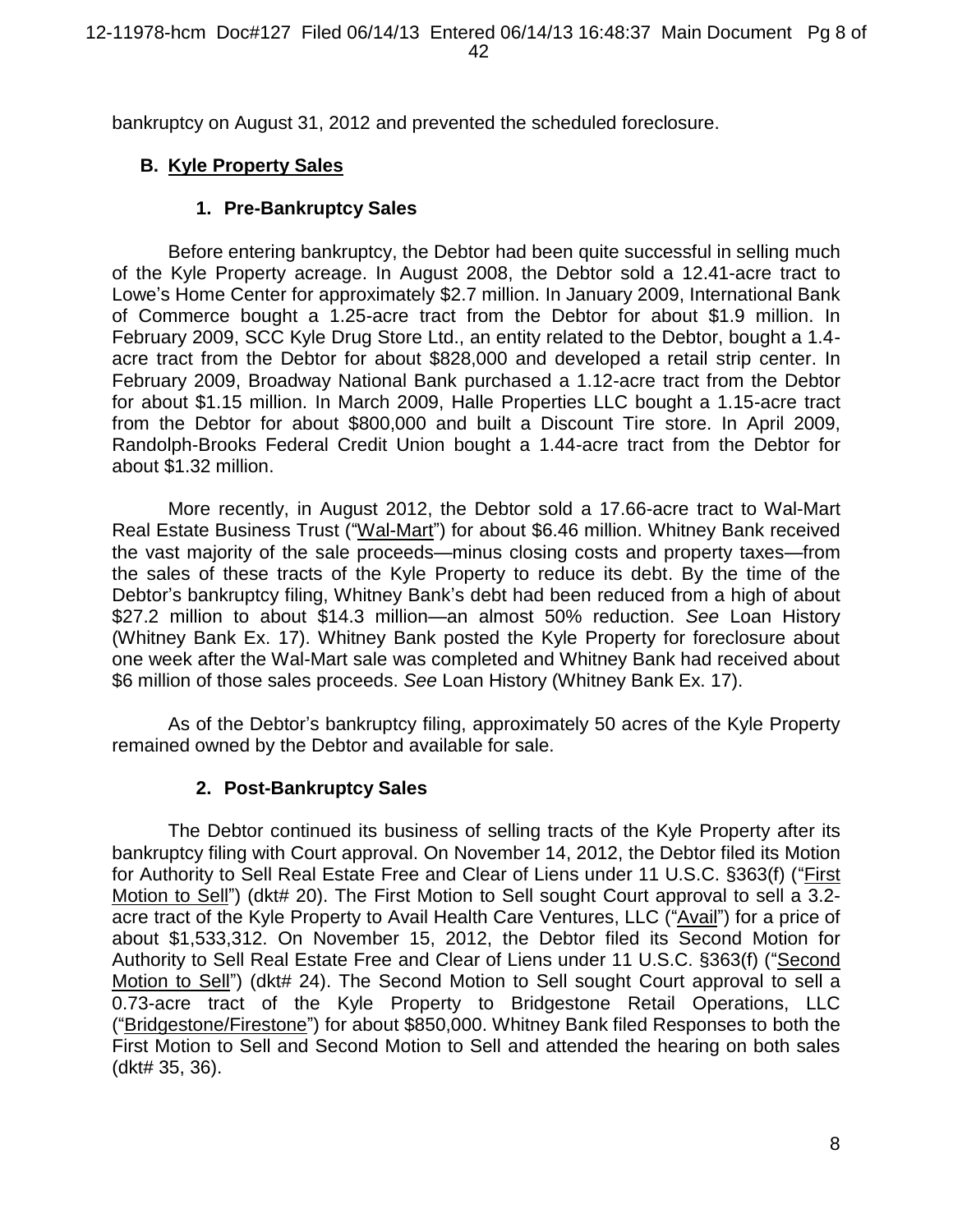Following hearing on December 3, 2012, the Court approved the sale to Avail ("Avail Sale") by Order entered on December 17, 2012 ("Avail Sale Order") (dkt# 42). After the hearing on December 3, 2012, the Court also approved the sale to Bridgestone/Firestone ("Bridgestone/Firestone Sale") by Order entered on December 17, 2012 ("Bridgestone Sale Order") (dkt# 43).

The Bridgestone/Firestone Sale ultimately closed on March 25, 2013—about three months after the Debtor's projected closing date of the fourth quarter of 2012. Whitney Bank received the sales proceeds (less closing costs and property taxes) of about \$800,000 from the Bridgestone/Firestone Sale. According to Mr. Lee's testimony at the Hearing and Whitney Bank's records, the Bridgestone/Firestone Sale proceeds were applied by Whitney Bank to reduce the principal amount of its debt. *See* Loan History (Whitney Bank Ex. 17).

The Avail Sale finally closed on May 3, 2013, after completion of the Hearing on Plan confirmation in April 2013 (dkt# 115). The closing was delayed, as the Debtor had initially projected the Avail Sale would close in the first quarter of 2013. The gross sale proceeds from the Avail sale was approximately \$1.5 million, and Whitney Bank received the net sales proceeds after payment of closing costs and property taxes.

The Debtor filed a Third Motion for Authority to Sell Real Estate Free and Clear of Liens Under 11 U.S.C. §363(f) on February 4, 2013 ("Third Motion to Sell") (dkt# 55). Through this Motion, the Debtor sought Court approval of a contract to sell a 0.684-acre tract to Horizon Land Company LLC ("Horizon") for \$850,000, with an option for Horizon to purchase an additional 1.33-acre tract for \$1.4 million ("Horizon Sale") (Debtor Ex. 8). Following hearing on April 4 and 16, 2013, the Court approved the Horizon Sale by Order, as amended (dkt# 109, 122).

At the Hearing, Mr. Deskins testified that the Debtor expects the Horizon Sale to close in the fourth quarter of 2013 to assist in funding the Plan. However, uncertainty exists with respect the closing of Horizon Sale. On cross-examination, Mr. Deskins admitted that based on the terms of the Debtor's contract with Horizon, the sale may not close until 300 days after Court approval. This would put the possible closing date of the Horizon Sale well into 2014, which (as discussed below) would be too late for the Debtor to be able to use the Horizon Sale proceeds to timely pay 2013 property taxes on the remaining Kyle Property when due under the Plan. Curiously, even though the sale contract between the Debtor and Horizon is dated August 21, 2012, the Debtor did not file its Third Motion to Sell with the Court until months later on February 4, 2013 (Debtor Ex. 8). Mr. Deskins also admitted on cross-examination that Horizon's principal shares an office with Mr. Deskins. The Horizon Sale has not closed to date.

If the Debtor is unable to close on the Horizon Sale by the fourth quarter of 2013, then Mr. Deskins testified at the Hearing that the Debtor would still be able to pay its 2013 property taxes from a potential ground lease with Brinker International. The Debtor presented an unsigned Letter of Intent dated July 18, 2012 from Brinker, which contemplates a ground lease of a 1.5-acre tract of the Kyle Property (Debtor Ex. 9). In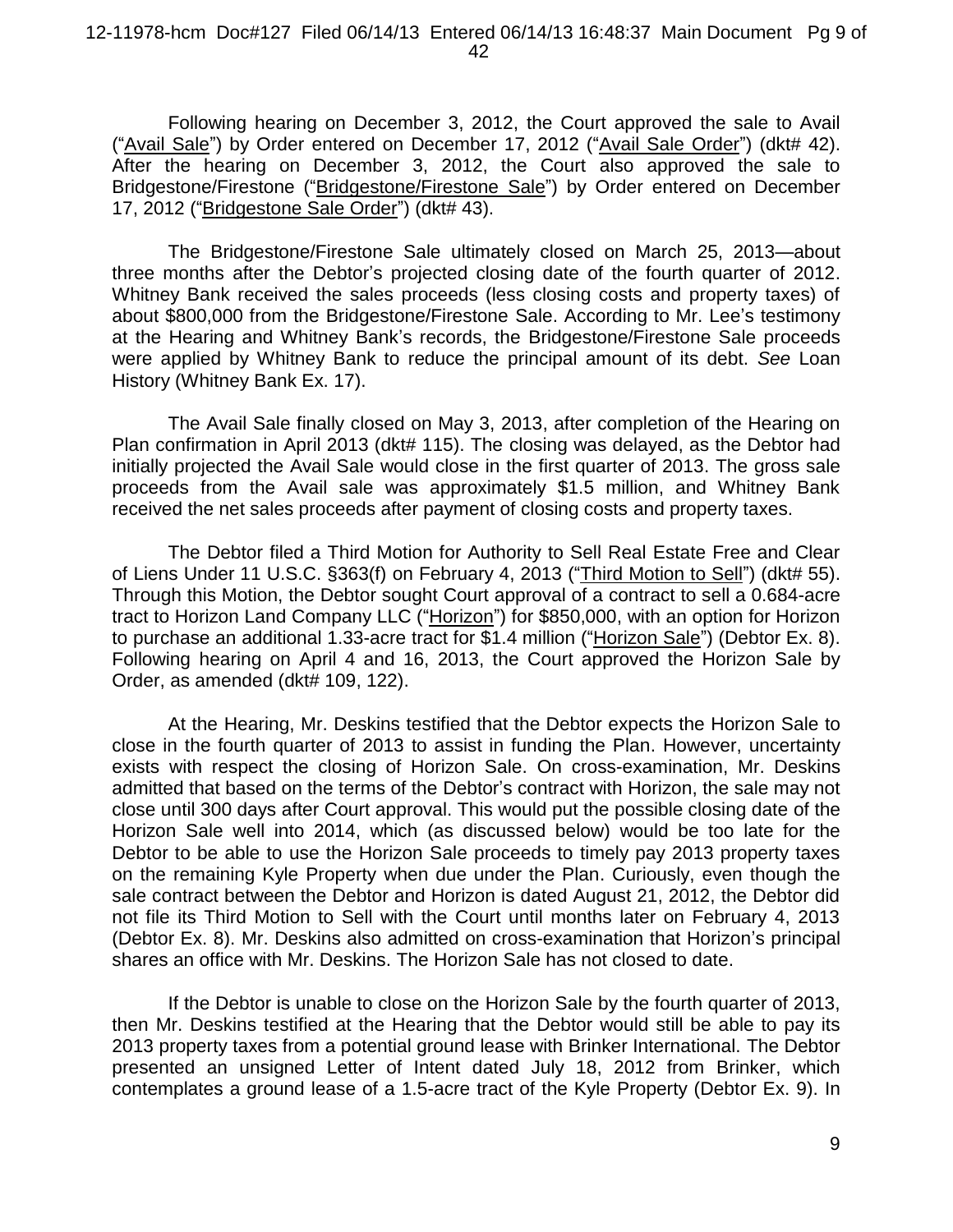general, the Letter of Intent provides that the Debtor would receive \$110,000 per year for ground lease rent during the first 5 years of the contract and then \$121,000 per year for the next 5 years. Brinker—who apparently intends to build a Chili's restaurant on the tract—would then have renewal options, with rent increasing by 10% every 5 years (Debtor Ex. 9). Mr. Deskins testified that he is confident that the Debtor will be able to reach an agreement with Brinker, despite the fact that the Letter of Intent is unsigned and dated almost one year ago.

# **C. Whitney Bank Claim/Kyle Property Valuation**

 $\overline{a}$ 

Whitney Bank filed a proof of claim for \$14,330,445 as the amount of the debt owed by the Debtor as of the date of the filing of the Debtor's bankruptcy petition (claims dkt# 5-1). According to the testimony of Whitney Bank's representative Mr. Lee and Whitney Bank's records, as of March 26, 2013 (after the Bridgestone/Firestone Sale closed and Whitney Bank was paid the sales proceeds), the Debtor owed Whitney Bank \$12,991,196 in principal and \$845,942 in interest, for a total of \$13,837,112 (Whitney Bank Ex. 17).

So, as of the date of the Hearing on Plan confirmation on April 4, 2013, Whitney Bank was owed about \$13.8 million.<sup>4</sup> Following the Hearing, the Avail Sale closed on May 3, 2013 for about \$1,533,312, and Whitney Bank received the Avail Sale proceeds after payment of closing costs and outstanding property taxes on the tract.

According to Mr. Deskins, the Debtor currently owes about \$250,000 in 2012 property taxes, which are secured by the unsold tracts of the Kyle Property.

Mr. Coleman of Aegis (the Debtor's real estate appraiser) credibly testified at the Hearing that the Kyle Property is in an excellent location just off Interstate Highway 35 and at the epicenter of the City of Kyle, Texas. The City is currently growing and with the projected opening of a Wal-Mart store in 2015, the Kyle Property should appreciate in value. Mr. Coleman credibly appraised the "retail sale" value (before a tract was sold to Avail, but after a tract was sold to Bridgestone/Firestone) of the remaining Kyle Property at \$25.56 million, and its "bulk sale" value at \$18.8 million. *See* Aegis Appraisal (Debtor Ex. 5). Mr. Coleman testified that selling the remaining Kyle Property at a lower price through one "bulk sale" would not maximize value; instead selling the remaining property through individual tract sales ("retail sales") as contemplated by the Debtor's Plan would bring a much higher value. Furthermore, Mr. Coleman believes the remaining tracts are listed by the Debtor at a market price, and not at a premium.

 $4$  All dollar figures in this Opinion with respect to the outstanding amount of Whitney Bank's claim, as well as payments to be made to Whitney Bank under the Plan, are approximate figures and will not bind either party in any subsequent claims objection or other litigation. As set forth herein, Whitney Bank is oversecured and will likely be also entitled to seek post-petition, pre-confirmation interest and reasonable attorneys fees. *See* 11 U.S.C. §506(b). Hopefully the parties can resolve any claim amount issues, without the need for continual and additional litigation post-confirmation.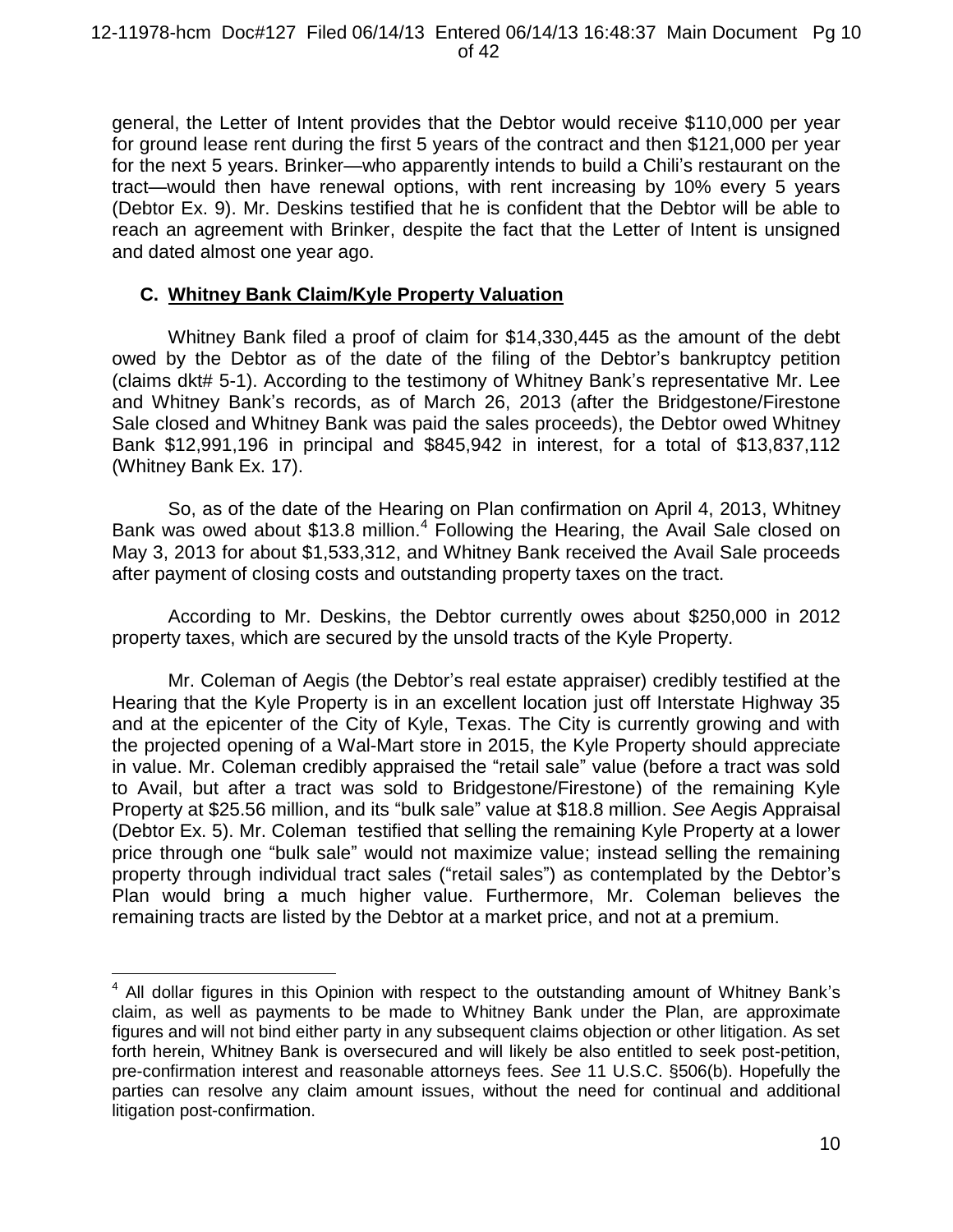Mr. Teel (Whitney Bank's real estate appraiser) appraised the "retail sale" value (before tracts were sold to Bridgestone/Firestone and Avail)—of the remaining Kyle Property at \$20.12 million, and the "bulk sale" value at \$15.1 million (Whitney Bank Ex. 9). If only the Bridgestone/Firestone tract is removed and the Avail tract is included, then Mr. Teel's estimated retail value of the remaining Kyle Property would apparently be about \$19.27 million. Mr. Teel credibly testified that he believed the remaining Kyle Property would appreciate in value at about 5% per year. Mr. Teel also admitted that it was reasonable for the Debtor to sell the remaining Kyle Property as individual parcels (through "retail sales"), instead of through one "bulk sale".

Significantly, both real estate appraisers and Mr. Lee (Whitney Bank's representative) testified that the remaining Kyle Property would be sold out within 5 years. In fact, both appraisers predicted the remaining Kyle Property would be completely sold out within 4 years. There was also no real dispute that Whitney Bank was oversecured (its collateral, the remaining Kyle Property, is worth more than its debt) based on the testimony.

The two appraisers reached their valuations of the remaining Kyle Property by using different comparable sales. Mr. Coleman of Aegis used previous sales at the Kyle Property location and generally used comparable sales closer to the Kyle Property than Mr. Teel. Some of the comparable sales Mr. Teel used were not properties sold for retailer use, and in one instance, Mr. Teel used a multi-family property as a comparable sale. Of significance, Mr. Teel valued the Debtor's tract ultimately sold to Avail at a retail value of only \$980,000, even though it later sold to Avail for \$1,533,312 (more than \$500,000 above Mr. Teel's appraised value). On the other hand, Mr. Coleman valued the Avail tract much more accurately at \$1.535 million. Lastly, Mr. Teel used a 15.25% discount rate that included an entrepreneurial profit for the Debtor, while Mr. Coleman used a 12% discount rate without including an entrepreneurial profit. Mr. Deskins testified that the Debtor would not take an entrepreneurial profit out of the sales from the remaining Kyle Property under Plan. The Court finds that Mr. Coleman's appraisal and testimony of value of the remaining Kyle Property to be more credible and persuasive that the appraisal and testimony provided by Mr. Teel on behalf of Whitney Bank.

## **D. Plan Projections**

To support the Debtor's Plan, Mr. Deskins (President of Debtor's General Partner) generated Plan projections (Debtor Exs. 4, 20, 21). Mr. Deskins generated two projections: (1) the first projections based on future sales at 100% of the appraised retail value of the remaining Kyle Property; and (2) the second projections based on future sales at 85% of the appraised retail value. After the first day of the Hearing, Mr. Deskins revised the second projections and separated them into one projection that did not prepay the interest on Whitney Bank's debt from the Avail Sale (Debtor Ex. 20), and another projection that prepaid the interest from the Avail Sale as requested by the Debtor in its Plan (Debtor Ex. 21). The Court finds that Mr. Deskin's testimony and his Plan projections to be both credible and persuasive.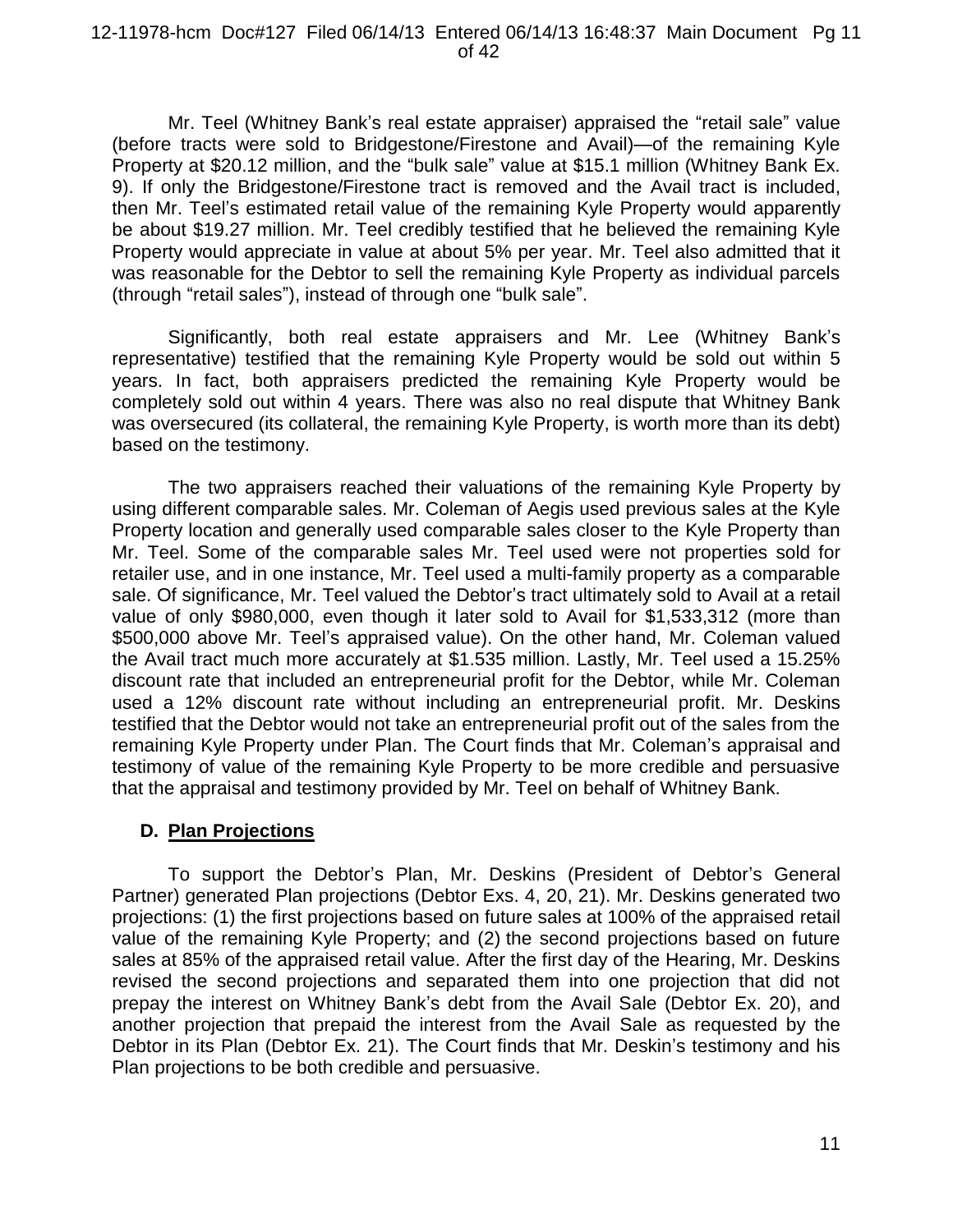#### 12-11978-hcm Doc#127 Filed 06/14/13 Entered 06/14/13 16:48:37 Main Document Pg 12 of 42

Mr. Deskins testified that he calculated payments to Whitney Bank in both sets of his projections at 8% interest—to show that the Plan was feasible even at the "high" cramdown interest rate of 8% sought by Whitney Bank. The Debtor projects that the remaining tracts of the Kyle Property will be sold out by 2017—in about 4 years. This projection was corroborated by appraisers for both Whitney Bank and the Debtor—who agreed that the Debtor would be able to sell the remaining Kyle Property tracts within 4 years. The Debtor's projections also include the amount that the Debtor will withhold from each sale and deposit in a rolling "Reserve Account" under the Plan, in addition to the Debtor's closing costs (estimated to be 7% of the sale price). The projected closing costs include a 6% broker's fee on each lot to the Debtor's broker—SCC Interests, Inc.—whose principal is Mr. Deskins (Whitney Bank Ex. 24). The Court finds that the 6% broker commission on future sales is a reasonable and customary fee for real estate brokers, and does not believe the Debtor must use an unaffiliated broker because it would still have to bear a broker commission of about 6%. Mr. Deskins is also very familiar with the Kyle Property project having been with it since inception, and no complaint has ever been made by Whitney Bank that Mr. Deskins is selling the Debtor's property at too low a price. Mr. Deskins also explained that the Debtor's attorneys would be paid their administrative claims from revenue generated from the Incentive Agreements under the Plan. Mr. Deskins further testified that the Debtor currently has about \$168,000 in cash on hand to assist in initial funding of Plan payments.

The Debtor's revenue from the Incentive Agreements currently averages about \$10,000 per month. According to Mr. Deskins, the Debtor's revenues from the Incentive Agreements should double once Wal-Mart opens a store, as he expects the Wal-Mart store to have sales revenue between \$80 to 100 million. Over the 5-year term of the Debtor's Plan, the Debtor projects that the Incentive Agreements will generate about \$725,000 in revenue for the Debtor (Debtor Ex. 4).

Mr. Deskins credibly testified that since the Wal-Mart tract sale closed, there has been increased interest from various companies in acquiring the remaining tracts of the Kyle Property, including from Academy Sports and TJ Max. But the Debtor has no executed sales contracts with other potential buyers. Although it is not certain when Wal-Mart will open a store, Mr. Coleman and Mr. Teel both testified that based on sources at Wal-Mart, they believe Wal-Mart will open in 2015 after breaking ground in 2014. In addition, Mr. Plant knowledgably testified that real estate has picked up in central and south Texas and that expansion of commercial retail activity will continue to increase.

After accounting for the payments the Debtor will make under its Plan, the Debtor's projections show that the Debtor will be able to complete its Plan payments and pay off Whitney Bank in full (at 8% interest if required) even if the remaining tracts are sold at only 85% of their appraised value. On cross-examination, Mr. Deskins admitted that the Debtor must close the sale on a tract by the fourth quarter of 2013 (like the Horizon Sale) to use the sale's Reserve Account to pay 2013 property taxes on the remaining Kyle Property when due in January 2014.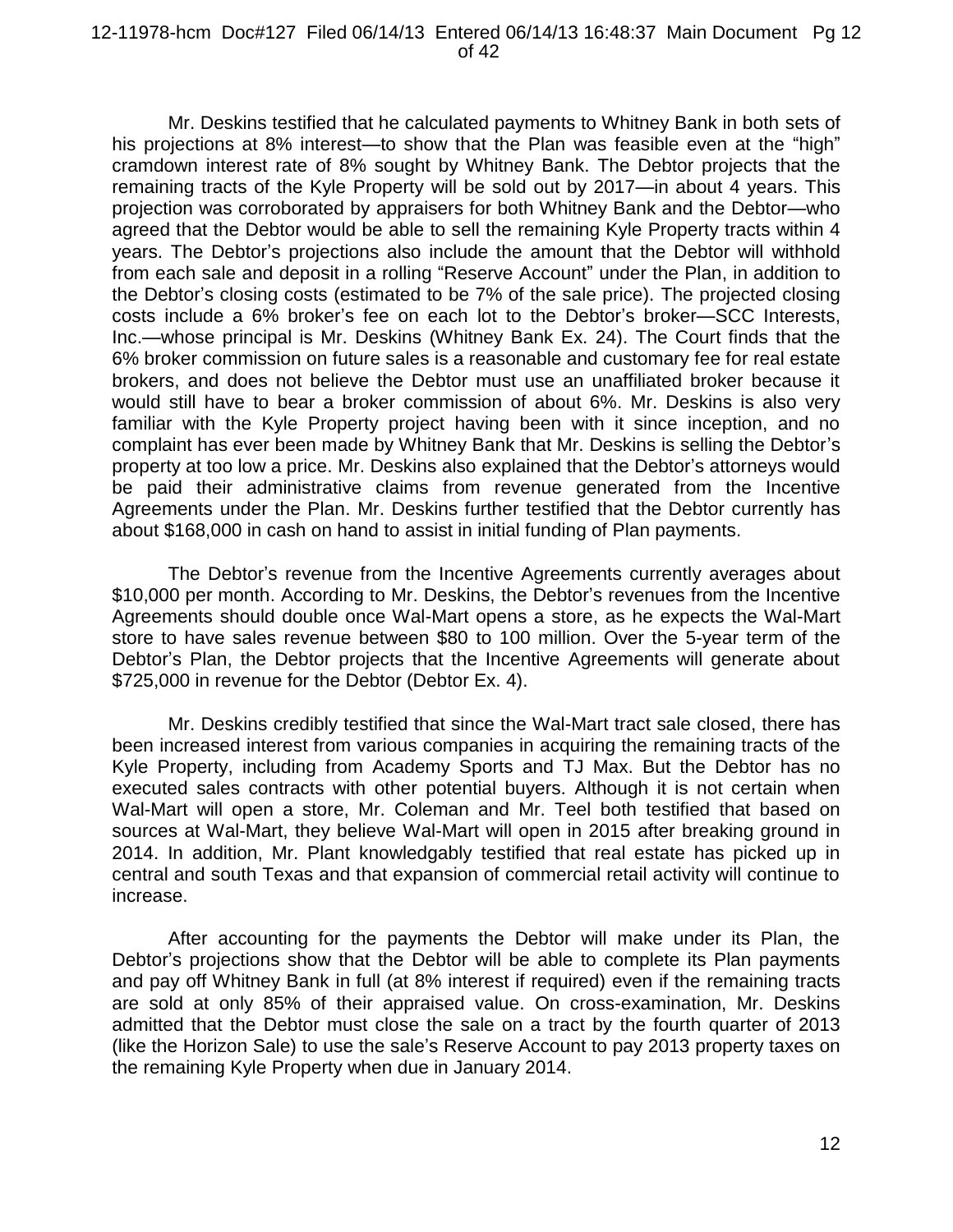Overall, the Court finds that the Debtor's Plan projections are reasonable and credible. Mr. Deskins, who prepared the Debtor's projections, was credible, persuasive, and demonstrated intimate familiarity with the Kyle Property and the Debtor's development, as well as real estate development and sales in general. The Court's primary concern with the Debtor's projections is whether the pending Horizon Sale will actually close by January 2014 in time for the Debtor to pay its 2013 property taxes when due. In the recent past, the Debtor has been able to close sales of property, but the actual closings were a few months after the Debtor's projected closing dates. On the other hand, the appraisers for both the Debtor and Whitney Bank agreed that the remaining Kyle Property should be sold out within 4 years and that Whitney Bank is oversecured. The evidence also demonstrated that, if Wal-Mart breaks ground in 2014 and opens a store in 2015, the remaining Kyle Property will be even a more desirable location for other retailers and increase in value, and the Debtor should receive more revenue from the Incentive Agreements.

### **E. Interest Rate**

Mr. Lee (Whitney Bank's representative) testified that he was familiar with market rates of interest in Texas, and had never seen a loan structured in a manner similar to what the Debtor has proposed for Whitney Bank in its Plan. Mr. Lee stated that no bank would loan at the interest rate proposed by the Debtor (4%) because (in Mr. Lee's view) it has a loan-to-value ratio greater than 50%. On cross-examination, Mr. Lee admitted that based on the appraisal of the Kyle Property by his own appraiser (Mr. Teel), the Kyle Property has a loan-to-value ratio of approximately 61%. Consequently, Mr. Lee stated that there is no market for a loan of the type proposed by the Debtor. Mr. Lee also testified that the default rate of interest under the Whitney Bank loan is 7%, and that he believed 8% interest would be a reasonable market rate for the Debtor's loan.

Mr. Deskins and Mr. Coleman testified that the Plan's proposed 4% interest rate to Whitney Bank was reasonable. Specifically, Mr. Deskins stated that he had recently closed 2 transactions within the previous 180 days at LIBOR plus 2% with a 4% minimum. Mr. Deskins also testified that 4% was appropriate because after the Loan Modification with Whitney Bank, the Debtor was paying 4% interest to Whitney Bank.

The current national prime rate of interest was 3.25% as of the date of the Hearing. Mr. Plant testified at the Hearing that the 90-day Treasury Bill rate was 0.78%.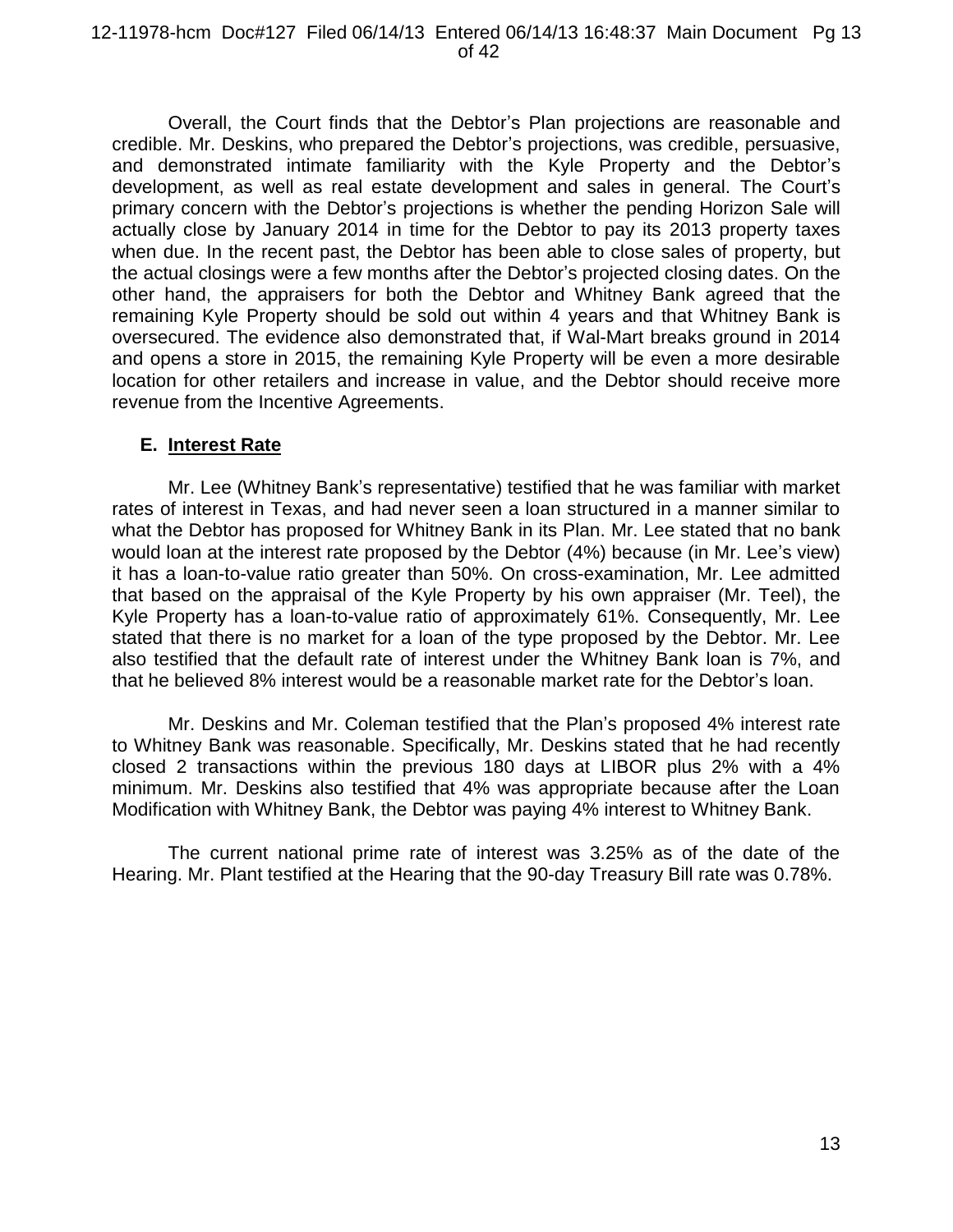## **IV. CONCLUSIONS OF LAW AND LEGAL ANALYSIS**

# **A. CONFIRMATION OF PLAN**

The Debtor filed a Plan of Reorganization on November 29, 2012 and an Amended Plan of Reorganization on January 21, 2013 (herein "Amended Plan") (dkt# 32, 49). Subsequently, the Debtor filed a First Modification, Second Modification, Amended Second Modification, and Second Amended Second Modification with Exhibit A, to its Amended Plan (collectively herein "Plan Modifications") (dkt# 98, 100, 102, 107, 125). The Debtor seeks confirmation of its Amended Plan as modified by the Plan Modifications (herein "Plan"). The only unresolved objections to confirmation of the Plan are those of Whitney Bank.

# **1. Summary of Plan**

In general, the Plan provides for the continued operation of the Debtor's present business—selling the remaining Kyle Property tracts individually on a "retail basis" over a 5-year period. Non-insider creditors will receive payment in full, through deferred payments by the Debtor from the proceeds generated by the ongoing sale of the tracts and from revenues received by the Debtor under the Incentive Agreements. Insider creditors will not receive any payment on their claims (which are subordinated) unless and until all other creditors are paid in full.

In summary, the Debtor's Plan proposes the following treatment of creditors and interest holders:

- (A) The priority and secured tax property tax claims of Hays County and Hays County CISD ("Taxing Authorities") (Class II under the Plan) will be paid and treated as follows: (1) such claims will be paid in equal monthly payments by the Debtor over 60 months from the petition date at 12% statutory interest pursuant to §1129(a)(9)(C) of the Bankruptcy Code; (2) upon sale of any tract of the Kyle Property by the Debtor, all unpaid taxes on the tract will be paid in full at closing of the sale; (3) property taxes for 2013 on the remaining Kyle Property will be paid by the Debtor when due in the ordinary course of business; (4) the Taxing Authorities will retain their liens; and (5) in the event of default by the Debtor, after written notice and opportunity for the Debtor to cure, the Taxing Authorities may pursue all available state law remedies. *See* §4.1.2 of Plan Modification (dkt# 107).
- (B) The secured claim of Whitney Bank (Class III under the Plan) will be paid and treated as follows: (1) the Debtor will pay the claim of Whitney Bank in full over 5 years in deferred payments with an interest rate of 4% per year, or such other interest rate determined by the Court not to exceed 8%; (2) Whitney Bank will be paid interest payments monthly; (3) Whitney Bank will also be paid the net proceeds from ongoing sales by the Debtor of the Kyle Property tracts, after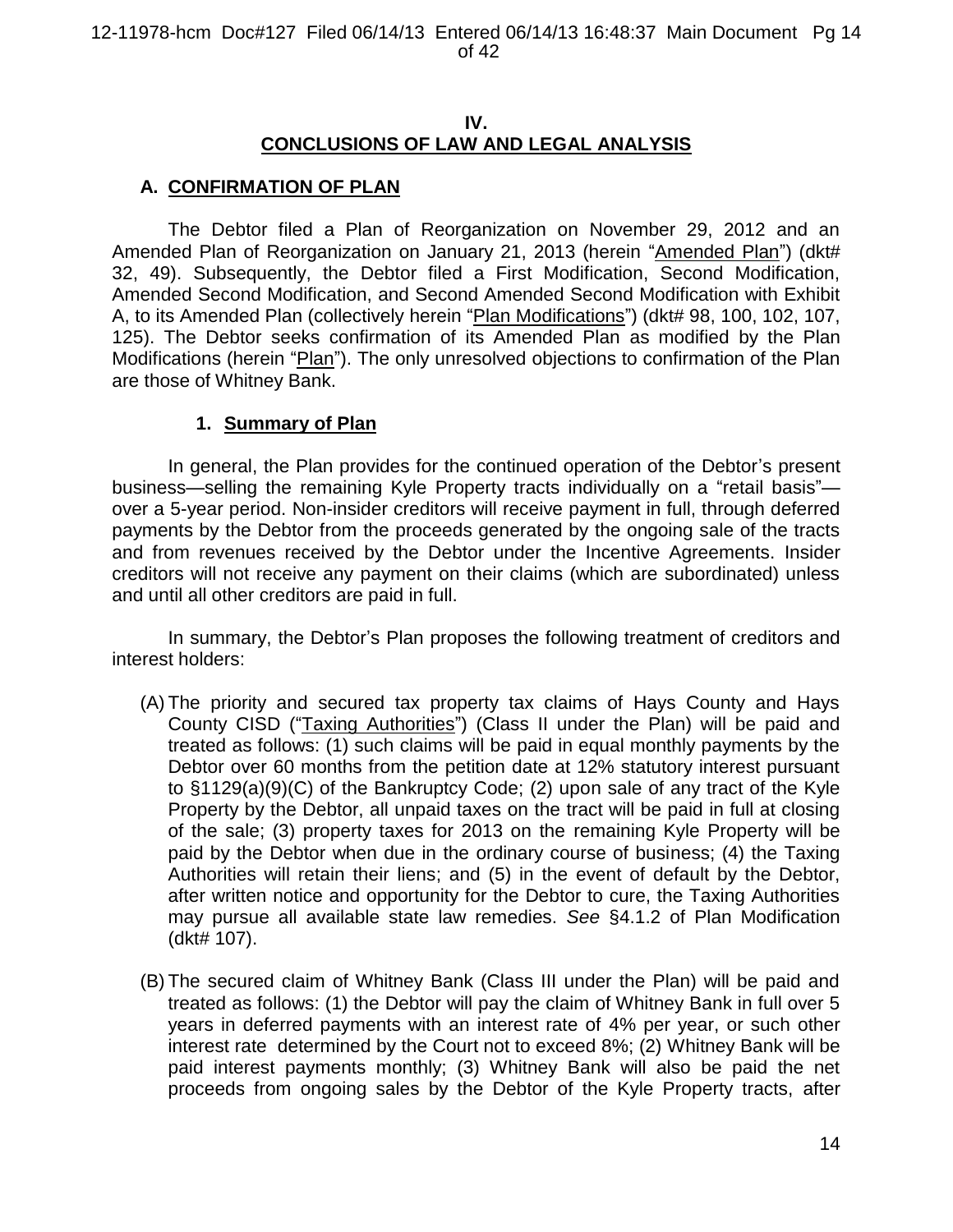payment of (a) customary closing costs; and (b) funding of a one-year rolling reserve account (herein "Reserve Account") for property taxes, insurance, interest payments to Whitney Bank, and operating expenses not to exceed \$1,000 per month for bookkeeping/accounting and landscaping/maintenance; (4) the Debtor will be entitled to close any sale of a Kyle Property tract and Whitney Bank's lien on the tract will be released if the gross sales price is a least 85% of the appraised retail value of the tract according to the Aegis appraisal; (5) the Reserve Account will be held at Whitney Bank and Whitney Bank will maintain a lien on the Reserve Account; (6) Whitney Bank will retain its liens on its collateral, including the Kyle Property and the sales tax incentive agreements (herein "Incentive Agreements"); (7) the Debtor will be entitled to use revenues from the Incentive Agreements to the extent available, to pay allowed administrative claims, tax claims, and unsecured claims under the Plan; (8) the net proceeds of the recently closed sale of a tract by the Debtor to Avail (herein "Avail Sale") will be paid to Whitney Bank, and (if allowed by the Court) a portion of the Avail Sale net proceeds will be credited as pre-paid interest to Whitney Bank for the period of May 1, 2013 through December 31, 2013, with the balance of the net sales proceeds credited to reduce principal of Whitney Bank's claim; (9) if the Debtor defaults under its Plan obligations to Whitney Bank, after written notice and a short opportunity for the Debtor to cure (5 days), Whitney Bank may pursue all available remedies (including foreclosure). *See* §4.1.3 of Plan Modification (dkt# 107,125).

- (C)The claims of general unsecured creditors (Class IV under the Plan) will be paid by the Debtor in full in 16 quarterly payments; provided the \$500,000 general unsecured claim of Seton Family of Hospitals (herein "Seton Hospital") will receive payments totaling only \$250,000 over the 16 quarters, with the balance of Seton Hospital's claim to be paid only after Whitney Bank (Class III) is paid in full. *See* §4.1.4 of Amended Plan (dkt# 49), as modified by Plan Modification with respect to Seton Hospital (dkt# 98).
- (D)The claims of insiders and affiliates of the Debtor, including claims of the Limited Partners of the Debtor (Class V under the Plan) will be subordinated, and will not receive any payments unless and until the claims of all senior creditor classes are paid in full (including the claims of Whitney Bank, property taxing authorities, and general unsecured creditors). *See* §4.1.5 of Amended Plan (dkt# 49).
- (E)Equity interests in the Debtor (Class VI under the Plan) will retain their interests, but shall not receive any payments or distributions on account of such equity interests until all senior classes of creditors are paid in full. *See* §4.1.6 of Amended Plan (dkt# 49).

# **2. Whitney Bank Objections to Plan**

In general, through its Objection filed to confirmation of the Plan, Whitney Bank contends: (a) the Plan was not proposed in "good faith" by the Debtor under §1129(a)(3)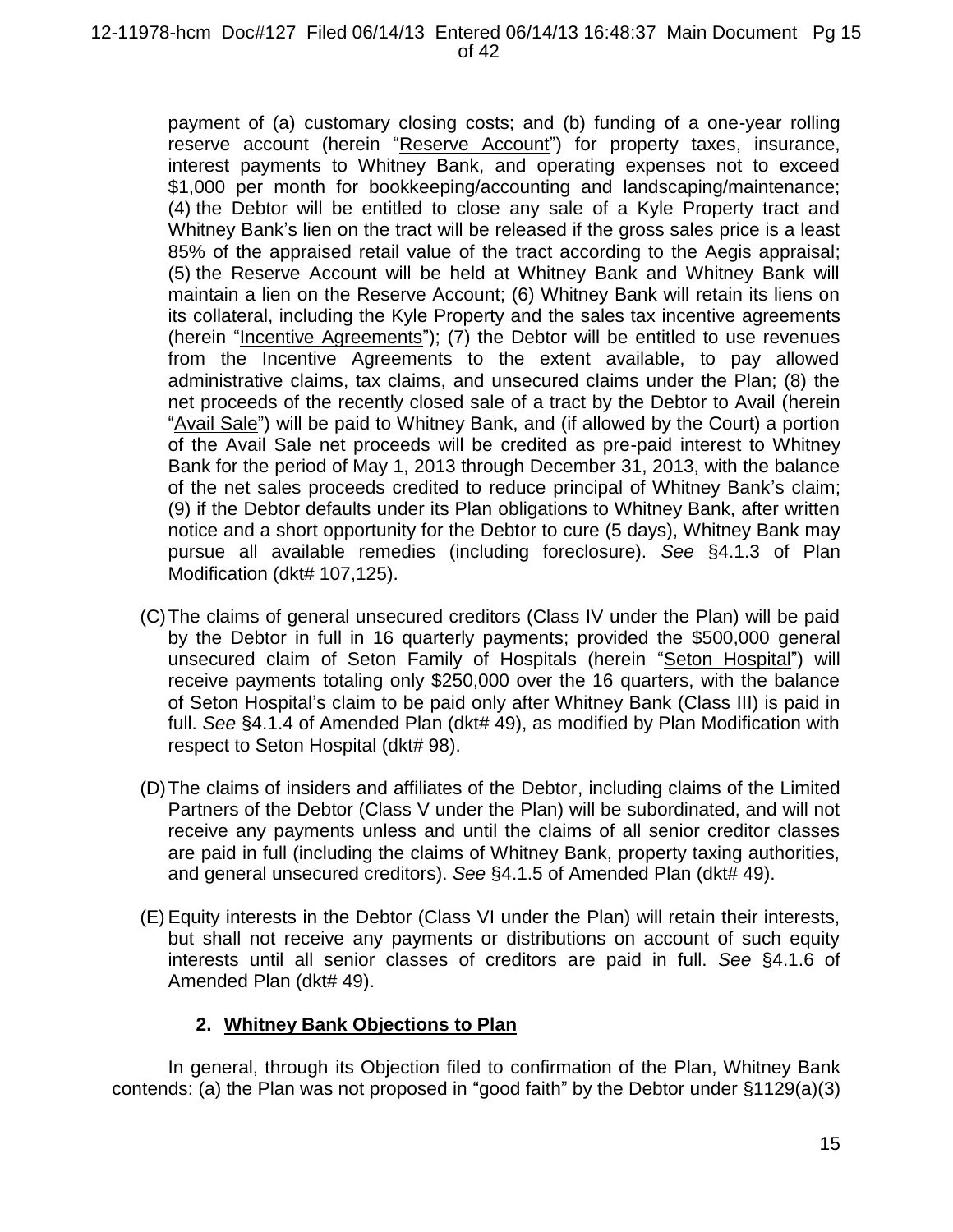#### 12-11978-hcm Doc#127 Filed 06/14/13 Entered 06/14/13 16:48:37 Main Document Pg 16 of 42

of the Bankruptcy Code because the Debtor has only one significant asset, no employees other than principals, no ongoing business to reorganize, no cash flows of its own, only one non-insider creditor, failed to pay its 2012 property taxes, failed to close any sales of the remaining Kyle Property, and has insufficient cash on hand and sources of income to fund its Plan; (b) the Plan is not "feasible" under §1129(a)(11) of the Bankruptcy Code, because the Debtor relies on speculative future sales of property to fund Plan payments; and (c) the Plan is not fair and equitable because it does not provide Whitney Bank with the "indubitable equivalent" of its claim under §1129(b)(2)(A)(iii) of the Bankruptcy Code, because the Plan alters its collateral by requiring partial releases of its lien, has a rolling Reserve Account, and shifts the risk of Plan failure on Whitney Bank. *See* Objection (dkt# 68).

Through a Supplemental Objection filed to confirmation of the Plan, in general Whitney Bank contends (a) the Plan Modification filed by the Debtor that provides that a portion of the net proceeds received by Whitney Bank from the Avail Sale will be credited as pre-paid interest to Whitney Bank violates the terms of the Avail Sale Order and is barred by the doctrine of res judicata; and (b) the rolling Reserve Account proposed in the Plan lacks sufficient detail to determine the amount of sales proceeds that Whitney Bank will not receive. *See* Supplemental Objection (dkt# 101).

The Debtor filed a Response to Whitney Bank's Objection, and in general the Debtor contends (a) the Plan was filed in good faith and the Debtor has been acting in good faith as evidenced by the three tracts of land under contract, the income generated by the Debtor from the Incentive Agreements, and the substantial equity that exists in the Kyle Property; (b) the Plan is feasible and based on achievable projections, pending sales of tracts of land, and a future Wal-Mart at the Kyle Property that will increase the value of the surrounding tracts of land owned by the Debtor; and (c) the Plan provides Whitney Bank with the "indubitable equivalent" of its claim because payment of Whitney Bank in full with interest constitutes the indubitable equivalent and the Reserve Account treatment under the Plan is authorized by §1123(a)(5) of the Bankruptcy Code. *See* Response (dkt# 80).

The Debtor also filed a Trial Brief regarding cramdown interest rates, in which the Debtor generally contends (a) the starting point for a cramdown rate analysis should be the U.S. Treasury Bill rate; and (b) Whitney Bank's proposed cramdown rate of 8%– 8.25% is based on a starting point of the national prime rate of interest, which is not required. *See* Trial Brief (dkt# 99).

For the reasons set forth in this Opinion, the Court concludes that the Debtor's Plan should be confirmed at a 7% cramdown interest rate and the Objections filed by Whitney Bank to Plan confirmation should be denied.

## **3. Value of Kyle Property**

To decide if the Debtor's Plan is confirmable, it is necessary for the Court to determine the current value of the remaining Kyle Property owned by the Debtor.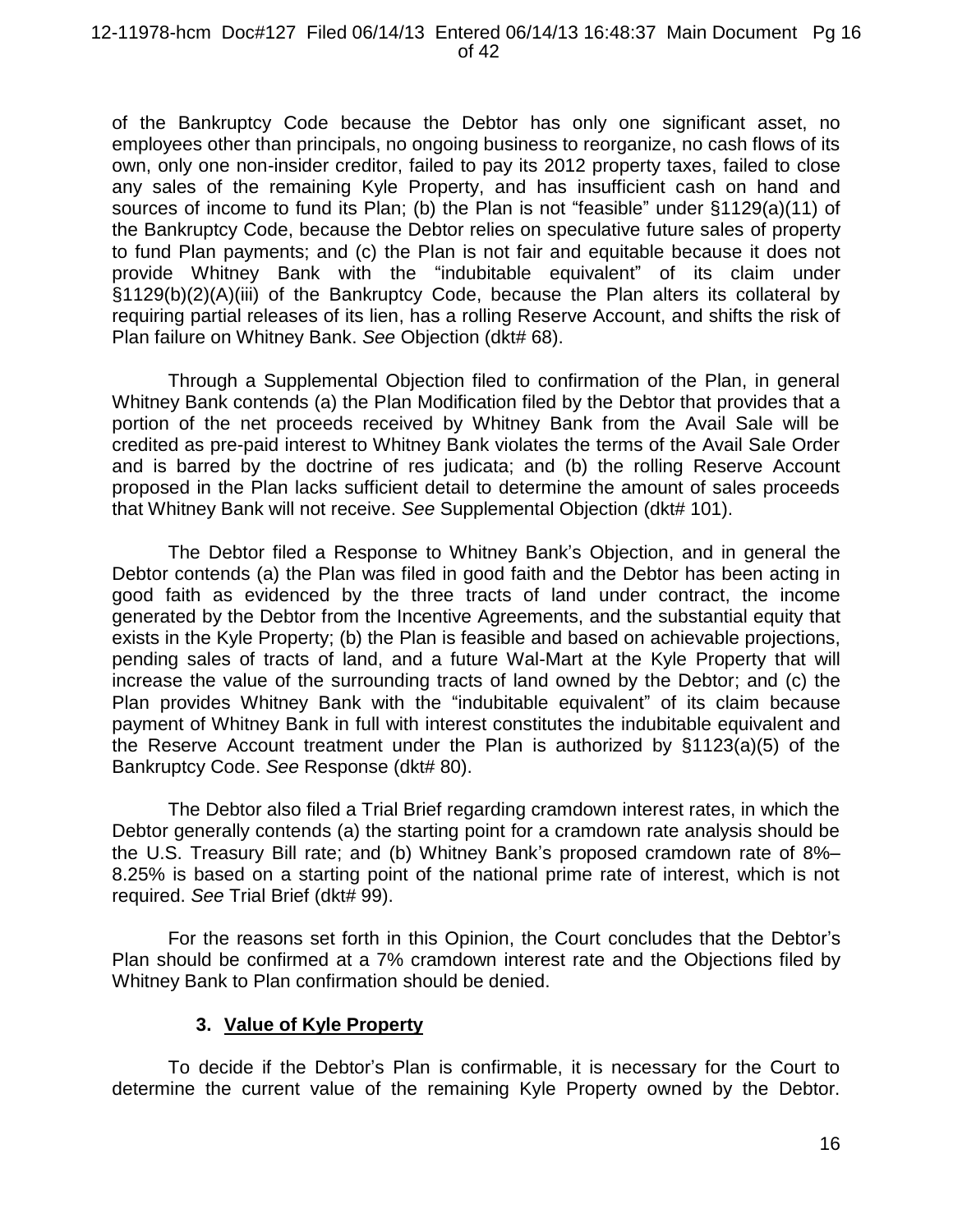Section 506(a) of the Bankruptcy Code governs valuation of property, and in pertinent part provides that "value shall be determined in light of the purpose of the valuation and of the proposed disposition or use of such property, and in conjunction with any hearing on such disposition or use or on a plan affecting such creditor's interest." 11 U.S.C. §506(a)(1). The "proposed disposition or use" of the collateral (here the Kyle Property) is of paramount importance in valuation. *Associates Commercial Corp. v. Rash*, 520 U.S. 953, 962 (1997); *see also In re T-H New Orleans Ltd. P'ship,* 116 F.3d 790, 799 (5th Cir. 1997) (value under §506 "is to be determined in light of the purpose of the valuation and of the proposed disposition or use of the property").

Here, in line with the statutory language of §506(a) and this judicial precedent, the Court will value the remaining Kyle Property in accordance with the Debtor's proposed "disposition or use" of the Kyle Property under the Plan. Through the Plan, the Debtor proposes to continue its business of selling individual tracts of the remaining Kyle Property over time on a "retail" basis, and not to sell the Kyle Property in one "bulk" sale. Whitney Bank's own appraiser admitted that it is reasonable for the Debtor to sell the Kyle Property on a retail basis over time instead of through a bulk sale. Thus, the Court will value the remaining Kyle Property based on individual sales of tracts of the Kyle Property over time as proposed by the Debtor under the Plan.

The real estate appraisers for both the Debtor and Whitney Bank focused primarily on the "sales comparison approach" to value the remaining Kyle Property. Generally, under the sales comparison approach, an appraiser analyzes sales of reasonably similar properties and then adjusts the purchase price for those properties to account for differing attributes of the properties. *See e.g.*, *In re Hotel Associates, LLC*, 340 B.R. 554, 562 (Bankr. D. S.C. 2006). When using this approach, the appraiser's selection of comparable properties is important. As the *Hotel Associates* court noted, "the selection of comparable properties and the adjustments to their sales price bear significantly upon the ultimate value established for a subject property, the comparable properties selected and the means of adjusting their sales price must be closely scrutinized." 340 B.R. at 561.

The Court finds that both appraisal experts—Mr. Coleman of Aegis for the Debtor and Mr. Teel for Whitney Bank—have similar experience and credentials. With a relatively "level playing field" as a starting point, the Court has considered the weight, credibility, differences, rationales, and explanations offered by Mr. Coleman and Mr. Teel in support of their respective valuation opinions and their written appraisals.

As discussed above in the Findings of Fact, Mr. Coleman of Aegis (the Debtor's appraiser) appraised the remaining Kyle Property's retail value (which excludes the tract sold to Bridgestone/Firestone, but includes the tract ultimately sold to Avail) at \$25.56 million. Mr. Teel (Whitney Bank's appraiser) appraised the remaining Kyle Property's retail value (after excluding the tract sold to Bridgestone/Firestone, but including the tract ultimately sold to Avail) at about \$19.27 million.

Overall, the Court finds Mr. Coleman's valuation and appraisal more persuasive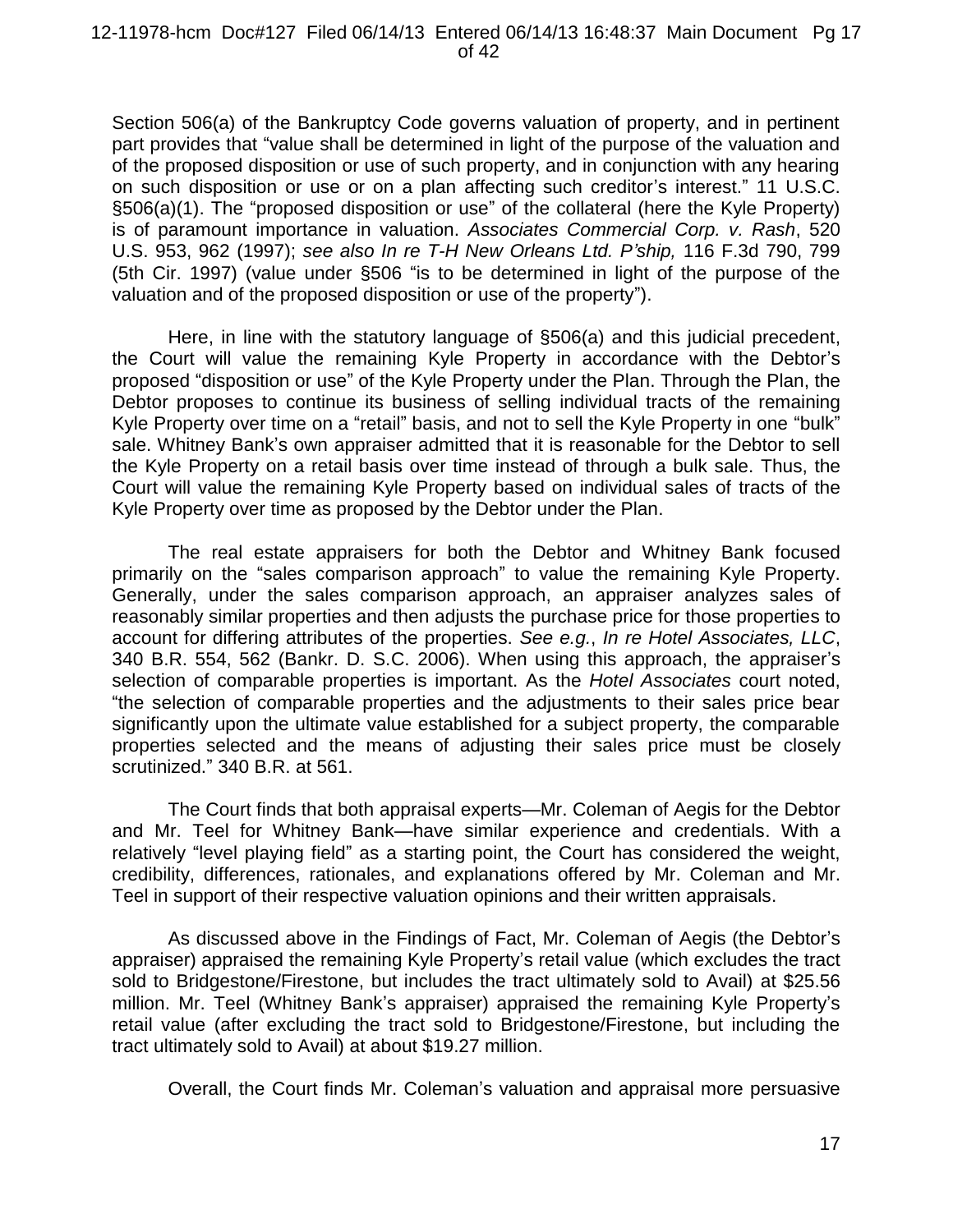and his testimony more credible than Mr. Teel's valuation and appraisal for several reasons, including those set forth in its Findings of Fact. In short, Mr. Coleman of Aegis used past sales at the Kyle Property and generally used comparable sales closer to the Kyle Property. Mr. Teel included multi-family properties as a comparable sale and other properties that were not as close comparables to the sales used by Mr. Coleman. Tellingly, Mr. Teel undervalued the Avail tract by over \$500,000 in his appraisal—Mr. Teel valued the Avail tract at only \$980,000, even though it later sold to Avail for \$1,533,312. On the other hand, Mr. Coleman valued the Avail tract in his appraisal much more accurately at \$1.535 million. Mr. Coleman did not include an entrepreneurial profit in his discount rate, while Mr. Teel included a 3.25% entrepreneurial profit in his discount rate despite the fact that the Debtor will not take such a profit.

After weighing and considering the evidence (including the respective written appraisals) and testimony of the appraisers, the Court concludes that the value of the remaining Kyle Property (excluding the tract sold to Bridgestone/Firestone, but including the tract ultimately sold to Avail) is \$25.56 million for the purposes of Plan confirmation. According to Whitney Bank, the outstanding amount of its debt as of the Plan confirmation hearing was about \$13.8 million—which was also after Whitney Bank's receipt of the Bridgestone/Firestone Sale proceeds but before its receipt of the Avail Sale proceeds.

In sum, the Court concludes that Whitney Bank is very oversecured and has a substantial equity cushion, because the value of the remaining Kyle Property serving as its collateral (about \$25 million, after reduction for outstanding property taxes) is worth almost twice the amount of its outstanding debt (about \$13.8 million). *See* 11 U.S.C. §506(a).

## **4. Necessity for Cramdown**

For a class of creditors to accept a plan of reorganization, §1126(c) of the Bankruptcy Code requires acceptance by creditors within a class totaling "at least twothirds in amount and more than one-half in number" of creditors that vote. 11 U.S.C. §1126(c). Here, Whitney Bank held an allowed secured claim of about \$14.3 million as of the Plan voting deadline (February 25, 2013), as it filed a Proof of Claim for such amount and no objection had been filed to such Proof of Claim as of the voting deadline. Whitney Bank is the only creditor in Class III of the Plan. Simply put, since Whitney Bank voted to reject the Plan, Class III has rejected the Plan.

Section 1129(a)(8) of the Bankruptcy Code requires that each class of claims either accept a plan or not be impaired under a plan, for a plan of reorganization to be confirmed. 11 U.S.C. §1129(a)(8). The saving grace for a debtor to still confirm a plan over a rejecting creditor class is §1129(b) of the Bankruptcy Code—known, in bankruptcy parlance, as "cramdown". Here, as Class III has rejected the Debtor's Plan due to Whitney Bank's vote against the Plan, the Debtor must "cramdown" the secured class with Whitney Bank (Class III) to be able to confirm its Plan.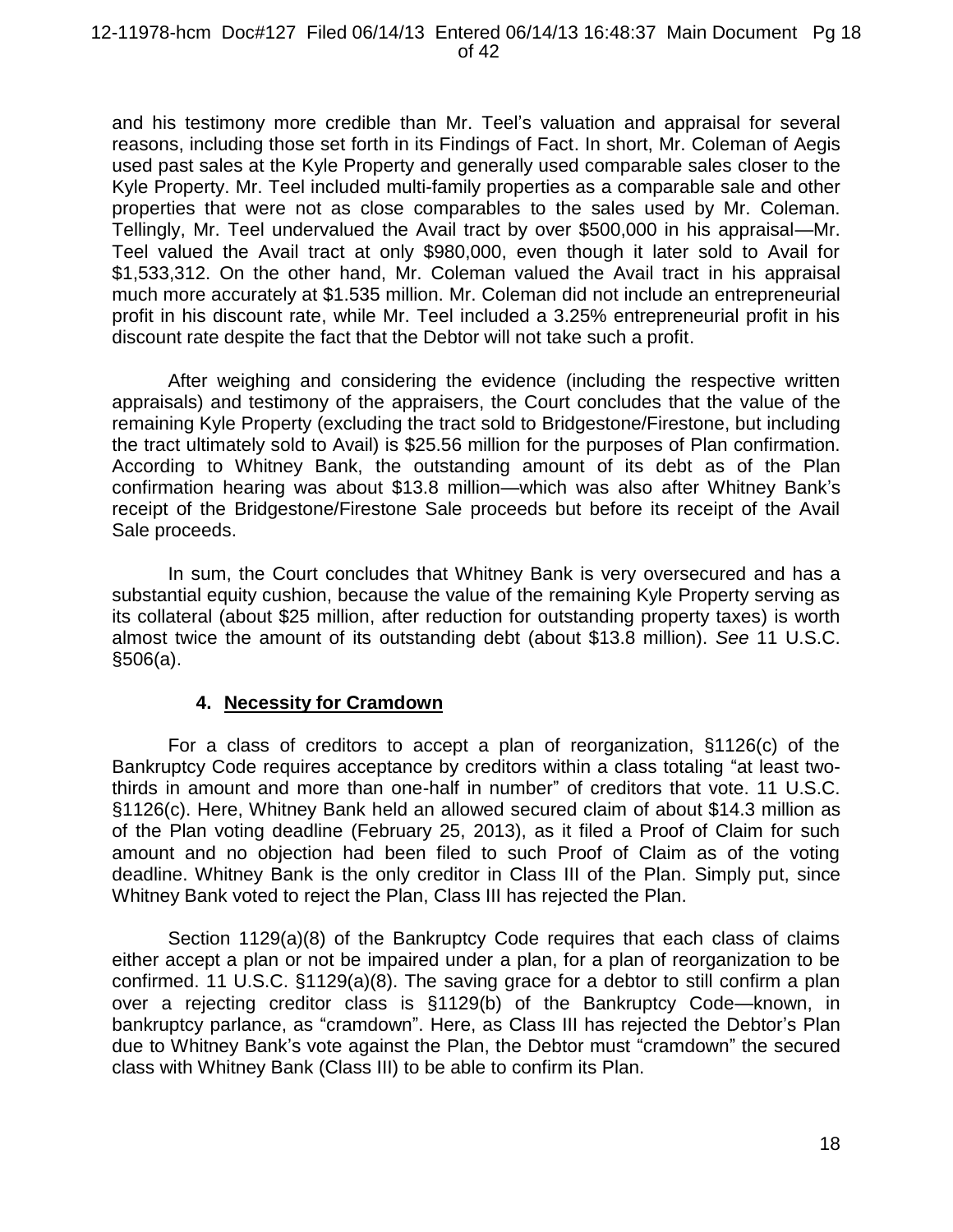# **5. Cramdown of Secured Claim—§1129(b)(2)(A)**

To cramdown a rejecting secured creditor class, the Bankruptcy Code requires that the plan of reorganization be "fair and equitable" to the secured creditor class. 11 U.S.C. §1129(b)(2). Specifically, §1129(b)(2) provides three alternative cramdown standards, and provides in pertinent part:

(2) For the purpose of this subsection, the condition that a plan be fair and equitable with respect to a class includes the following requirements:

(A) With respect to a class of secured claims, the plan provides—

(i) (I) that the holders of such claims *retain the liens securing such claims*, whether the property subject to such liens is retained by the debtor or transferred to another entity, *to the extent of the allowed amount of such claims*; and (II) that each holder of a claim of such class receive

on account of such claim *deferred cash payments* totaling at least the allowed amount of such claim, of a value, as of the effective date of the plan, of at least the value of such holder's interest in the estate's interest in such property;

(ii) for the sale, subject to section 363(k) of this title, of any property that is subject to the liens securing such claims, free and clear of such liens, with such liens to attach to the proceeds of such sale, and the treatment of such liens on proceeds under clause (i) or (iii) of this subparagraph; **or**

(iii) for the realization by such holders of the *indubitable equivalent* of such claims.

11 U.S.C. §1129(b)(2) (emphasis and italics added).

 $\overline{a}$ 

Here, the Debtor contends that the Plan satisfies the cramdown standard set forth in §1129(b)(2)(A)(i). Alternatively, the Debtor contends that the "indubitable equivalent" cramdown standard of §1129(b)(2)(A)(iii) is satisfied. The Court will first address the lien retention and cramdown interest rate requirements under the §1129(b)(2)(A)(i) standard with respect to Whitney Bank's treatment under the Plan, before turning to whether the Plan satisfies the alternative "indubitable equivalent" standard of §1129(b)(2)(A)(iii).<sup>5</sup>

 $5$  No party has expressly raised the issue of whether the  $\S1129(b)(2)(A)(ii)$  standard applies to the Debtor's Plan, and whether or not it this standard has been satisfied. Accordingly, the Court will not expressly address the alternative cramdown standard set forth by  $\S1129(b)(2)(A)(ii)$ , particularly given the girth of this Opinion.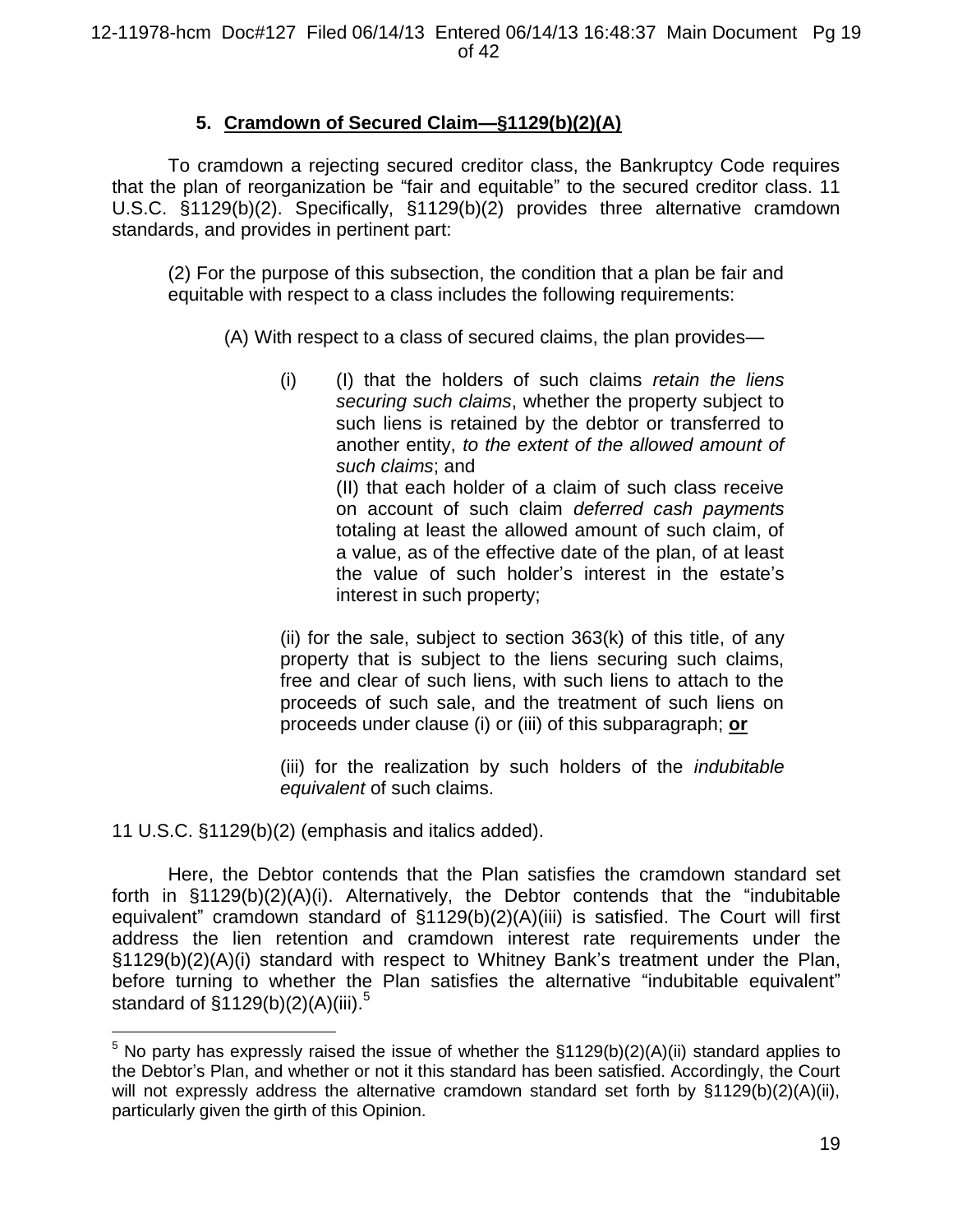# **a. Retention of Lien—§1129(b)(2)(A)(i)(I)**

The first cramdown requirement of  $\S1129(b)(2)(A)(i)$  is that the secured creditor must "retain the liens" securing its claims "to the extent of the allowed amount of such claims". 11 U.S.C. §1129(b)(2)(A)(i)(I). The Fifth Circuit has held that a secured creditor retains their lien under a plan if the secured creditor has the right to foreclose if the debtor fails to comply with its debt service obligations under a plan. *See In re Briscoe Enterprises, Ltd., II*, 994 F.2d 1160, 1169 (5th Cir. 1993). Here, the Debtor's Plan expressly provides that Whitney Bank will "retain its liens on the collateral currently pledged" to Whitney Bank (which would include the Kyle Property), although the Debtor will have the right to use revenues from the Incentive Agreements to pay other creditors. The Debtor's Plan also expressly provides that "in the event of default" by the Debtor under the Plan provisions and a short opportunity to cure, that Whitney Bank "shall be entitled to pursue all available remedies"—which certainly would include foreclosure on the remaining Kyle Property that serves as its collateral. *See* §4.1.3 of Plan (dkt# 107). Thus under a simple view of the "lien retention" requirement set forth by §1129(b)(2)(A)(i)(I), the Debtor's Plan satisfies the requirement.

Whitney Bank however, is not taking a simple view of this requirement—it is taking a complex view. Whitney Bank contends that its liens are not being retained under the Plan, as the Debtor is withholding a portion of the sales proceeds from Whitney Bank from future sales of the Kyle Property tracts and putting it into a rolling Reserve Account, while the Plan requires Whitney Bank to release its lien on the sold tract. Upon close examination however, Whitney Bank's contention fails for several reasons.

First of all, the Debtor's Plan expressly provides that Whitney Bank will have a lien on the Reserve Account. In fact, the Debtor is required to maintain the Reserve Account at Whitney Bank under the Plan. *See* §4.1.3 of Plan (dkt# 107). Simply put, Whitney Bank is retaining its lien on the portion of the sales proceeds that go into the Reserve Account, as the Plan expressly grants and retains Whitney Bank's lien on the Reserve Account.

Second, the funds in the Reserve Account will be used by the Debtor under the Plan for the direct and indirect benefit of Whitney Bank—by paying monthly interest to Whitney Bank, by paying senior lien property taxes on Whitney Bank's collateral (the Kyle Property), and by paying for insurance on Whitney Bank's collateral (the Kyle Property). Arguably, the only use of the Reserve Account that does not directly benefit Whitney Bank is the operating expenses for bookkeeping/accounting and landscaping/maintenance (the latter of which improves and maintains Whitney Bank's collateral)—but those operating expenses are capped under the Plan at a relatively paltry \$1,000 a month. *See* §4.1.3 of Plan (dkt# 107). Meanwhile, Whitney Bank will receive all of the net proceeds (after closing costs and senior taxes) from the future sales of the Kyle Property tracts other than what is deposited in the Reserve Account— Kyle Property tracts that the Court has currently valued at almost twice the debt owed to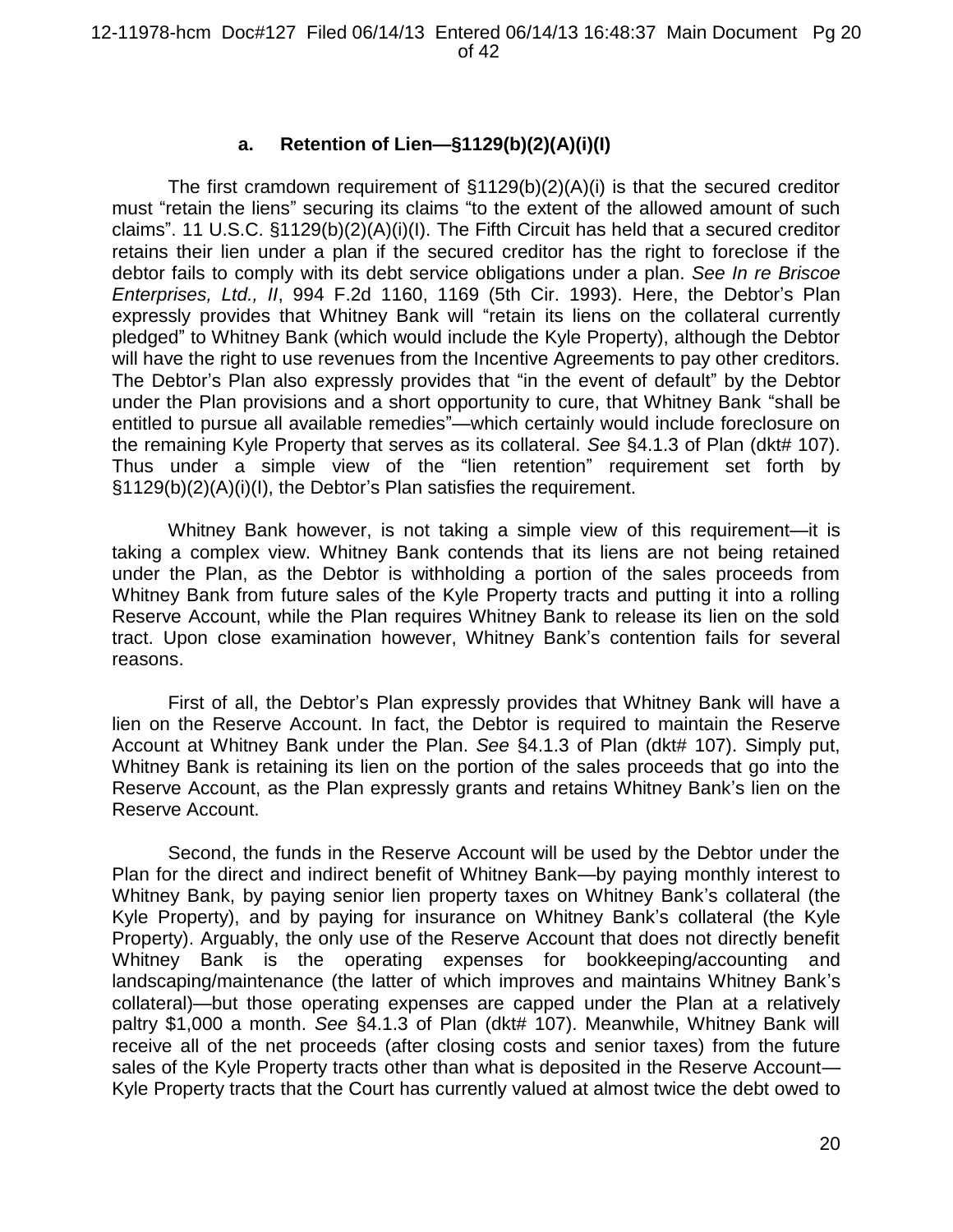Whitney Bank and Kyle Property tracts that Whitney Bank's own appraiser testified should continue to increase in value by about 5% per year. Whitney Bank has a very large equity cushion, and the use of up to \$1,000 a month by the Debtor for operating expenses from the Reserve Account does not impact its equity cushion in any meaningful way.

Third, according to the statutory text of  $\S1129(b)(2)(A)(i)(I)$ , a secured creditor must retain its liens under a Plan "to the extent of the allowed amount of such claims". Here, Whitney Bank has an allowed secured claim of about \$13.8 million according to its own testimony, which is secured by collateral worth approximately \$25 million. Arguably, based on the statutory text, Whitney Bank must only retain a lien in the amount of its \$13.8 million secured claim. Based on the structure of the Debtor's Plan and the evidence presented at the Hearing, Whitney Bank will certainly always "retain a lien" to secure its \$13.8 million claim, because even as the Debtor sells parcels from the Kyle Property during the course of the Plan, at no point will Whitney Bank have a lien on property that is worth less than the remaining amount owed to Whitney Bank by the Debtor. Therefore, Whitney Bank will "retain its liens" to the extent of its secured claim under the Plan.

So, whether one takes a "simple view" of the lien retention requirement of §1129(b)(2)(A)(i)(I) or a more "complex view" espoused by Whitney Bank, the Debtor's Plan meets the lien retention requirement based on the facts and the Plan in this particular case.

Our facts also resemble a case where a court held that the debtors' plan of reorganization complied with the §1129(b)(2)(A)(i)(I) lien retention requirement because the plan provided that the secured lender would retain its lien and receive payments with an appropriate interest rate from the future sales of condominiums. *See In re SW Boston Hotel Venture, LLC*, 460 B.R. 38, 58 (Bankr. D. Mass. 2011) *remanded on other grounds*, 2012 WL 4513869 (BAP 1st Cir. Oct. 1, 2012). The debtors in *SW Boston*  proposed to sell their condominiums in the ordinary course of their business, with the proceeds from the sale of the condominiums and the assets and income of the affiliated debtors to be used as necessary to pay allowed claims in full with interest. 460 B.R. at 44. As for the debtors' secured lender, the debtors' plan proposed that the secured lender would retain its prepetition liens on the debtors' property and then be paid the net sales proceeds, defined as the sales price of the condominiums, less 8% for closing costs and the amount necessary to pay outstanding real estate taxes and condominium fees, as well as budgeted operating expenses. 460 B.R. at 44–45. Similarly, in our case the Debtor's Plan will pay Whitney Bank an appropriate interest rate determined by the Court and Whitney Bank will receive the proceeds from future sales of Kyle Property tracts, less closing costs and taxes and the Reserve Account amount that will pay for expenses comparable to those in *SW Boston*.

Although not a legal requirement under §1129(b)(2)(A)(i)(I), the partial release of lien by Whitney Bank on the Kyle Property tract sales under the Plan is not far afield from Whitney Bank's own pre-petition loan documents. *See* Second Amendment to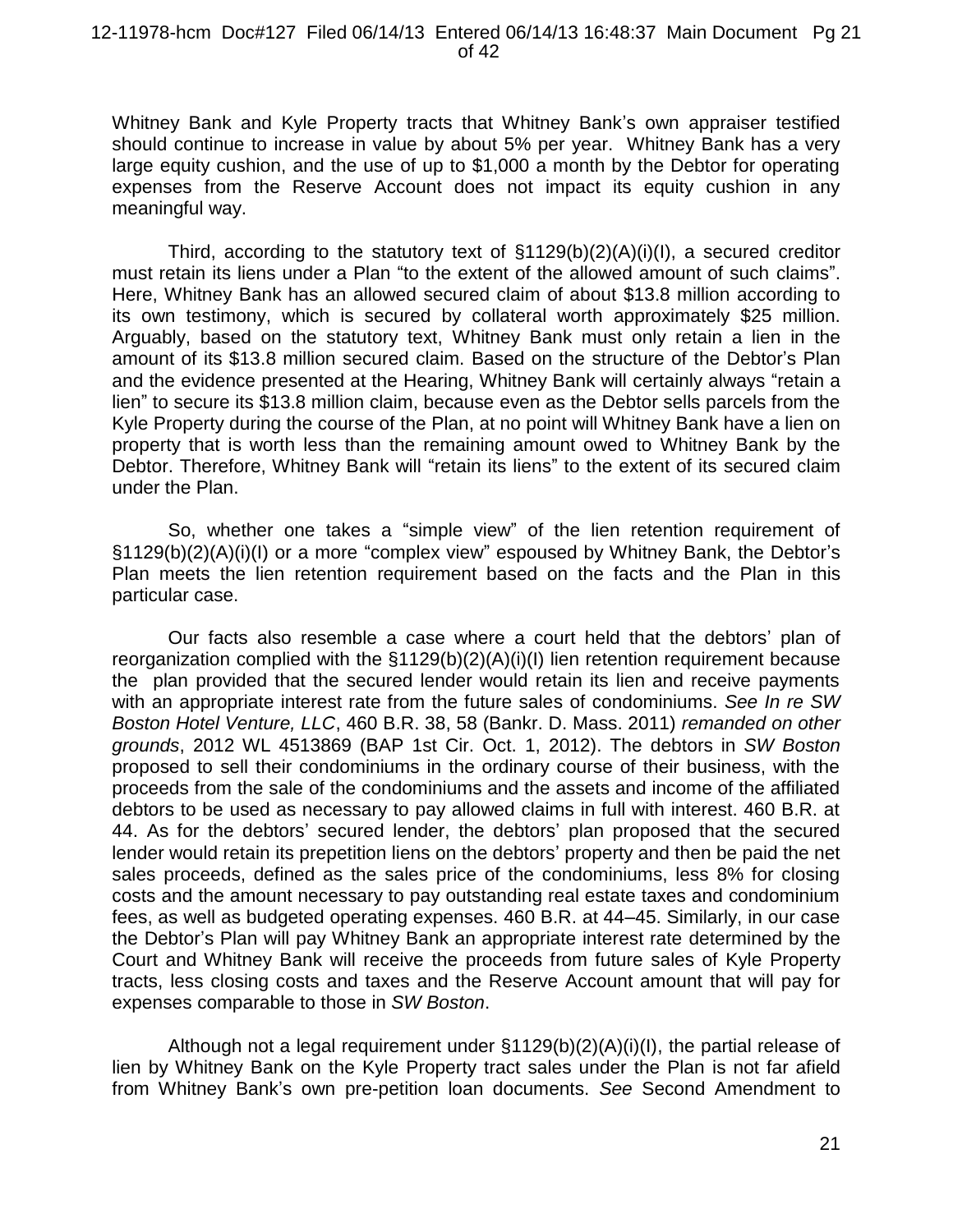#### 12-11978-hcm Doc#127 Filed 06/14/13 Entered 06/14/13 16:48:37 Main Document Pg 22 of 42

Loan Documents, §3.7 (Whitney Bank Ex. 5). Such loan document provides for a partial release of lien by Whitney Bank if the Debtor pays Whitney Bank 100% of "Net Sales Proceeds" from the sale of the released tract, or 100% of the "appraised value" of the released tract. Net Sales Proceeds is defined in the loan document as gross sales proceeds, less normal and customary closing costs, including title insurance premiums, survey expenses, market rate sales commissions (not to exceed 6%), and escrow charges, minus estimated federal income taxes. "Appraised value" of the released tract is defined in the loan document as the appraised value as determined by Whitney Bank in its discretion.

Here, under the Plan, the Debtor will be paying Whitney Bank the sales proceeds from the sale of a tract, less normal and customary closing costs (including a 6% broker commission) and less amounts being deposited in the Reserve Account upon which Whitney Bank will have a lien and from which Whitney Bank will be paid interest on its debt. Whitney Bank will also likely be getting its own 100% "appraised value" of a released tract under the Plan according to the loan document. Under the Plan, the Debtor may not sell a tract and obtain a partial release from Whitney Bank unless the sales price of the tract is at least 85% of the Aegis appraised value (prepared by Mr. Coleman). On an aggregate basis, the Aegis appraisal valued the remaining Kyle Property tracts at \$25.56 million, and 85% of \$25.56 million is about \$21.72 million. So basically there are minimum prices built into the Plan that requires the Debtor (on an aggregate basis) to sell the remaining Kyle Property tracts for a total of at least \$21.72 million. And Whitney Bank's own 100% appraised value of the remaining Kyle Property tracts (according to its appraiser Mr. Teel) is only \$19.27 million—so it appears likely that Whitney Bank will be getting at least its own 100% appraised value for a partial release of a tract under the Plan.

The Debtor also argues that §1123(a)(5) of the Bankruptcy Code permits the Debtor to establish a Reserve Account from a portion of the sales proceeds under the Plan. Section 1123(a)(5) provides that "notwithstanding any otherwise applicable nonbankruptcy law" a plan shall provide adequate means for the plan's implementation. 11 U.S.C. §1123(a)(5). The "adequate means" set forth in the statute include "sale of all or any part of the property of the estate, either subject to or free of any lien, or the distribution of all or any part of the property of the estate among those having an interest in such property of the estate" or "satisfaction or modification of any lien". 11 U.S.C. §1123(a)(5)(D) and (E).

The Fourth Circuit has stated that §1123(a)(5) is an "empowering statute" that enlarges the scope of a debtor's pre-bankruptcy rights. *In re FCX, Inc.*, 853 F.2d 1149, 1154–55 (4th Cir. 1988) (holding that "§1123(a)(5)(D) overrides nonbankruptcy law restrictions on the distribution of collateral to satisfy a claim secured by the same"); *see also In re Stone & Webster, Inc.,* 286 B.R. 532, 543 (Bankr. D. Del. 2002) (holding "the provisions of a plan as articulated in §1123(a) can be effected without regard to otherwise applicable nonbankruptcy law"). Although this Court is not comfortable in holding that §1123(a)(5) standing alone authorizes the Debtor to establish a Reserve Account from a portion of the sales proceeds of Whitney Bank's collateral, this section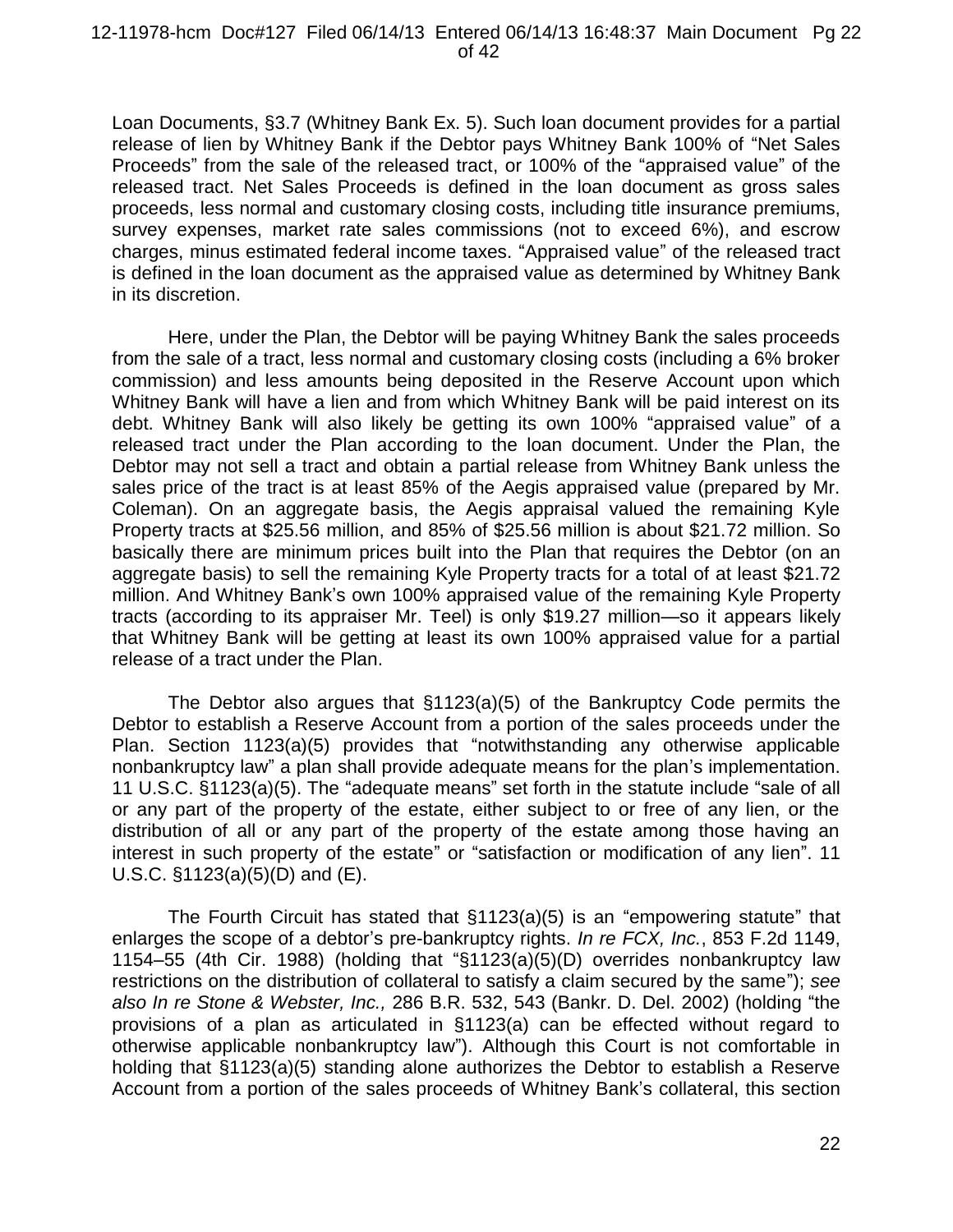combined with §§1129(b)(2)(A)(i) and/or (iii) does authorize the Debtor's Reserve Account in this particular case.

For any and all of these reasons, the Court concludes that the Debtor's Plan satisfies the "lien retention" requirement of §1129(b)(2)(A)(i).

## **b. Cramdown Interest Rate**

The Court will next address the second requirement under the §1129(b)(2)(A)(i) cramdown standard. In substance, §1129(b)(2)(A)(i)(II) requires a debtor's plan to provide the secured creditor with deferred payments having a "present value" in the full amount of the creditor's secured claim. The Fifth Circuit has recently stated that "present value" in this context means the "deferred payments, discounted to present value by applying an appropriate interest rate (the 'cramdown rate'), must equal the allowed amount of the secured creditor's claim." *Wells Fargo Bank N. A. v. Texas Grand Prairie Hotel Realty, L.L.C. (In re Texas Grand Prairie Hotel Realty, L.L.C.)*, 710 F.3d 324, 330 (5th Cir. 2013).

Here, the Debtor's Plan proposes a cramdown interest rate on Whitney Bank's secured claim of 4% per year, or such other rate as is determined by the Court, not to exceed 8%. *See* §4.1.3 of Plan (dkt# 107).

Notably, the Fifth Circuit has afforded bankruptcy courts discretion in determining a cramdown interest rate, and will not overturn such determination unless there is "clear error". *See Texas Grand*, 710 F.3d at 331 ("We will not tie bankruptcy courts to a specific methodology as they assess the appropriate Chapter 11 cramdown rate of interest; rather, we continue to review a bankruptcy court's entire cramdown-rate analysis only for clear error"); *T-H New Orleans*, 116 F.3d at 800 ("We will not tie the hands of the lower courts as they make the factual determination involved in establishing an appropriate interest rate; they have the job of weighing the witness' testimony, demeanor and credibility. Thus, absent clear error, we will not disturb the bankruptcy court's determination").

# **c.** *Till* **Formula Approach to Cramdown Interest Rate**

For most courts, a cramdown interest rate methodology begins with review of the Supreme Court's plurality decision in *Till v. SCS Credit Corp.*, 541 U.S. 465 (2004). In *Till*, the Supreme Court plurality adopted a "formula approach" (sometimes called the "prime-plus approach") to determine cramdown interest rates in a chapter 13 case. In short, the *Till* approach consists of starting with the national prime rate of interest and adjusting the prime rate upward for risk. 541 U.S. at 479–80.

After *Till*, bankruptcy courts struggled with whether to apply the *Till* approach in a Chapter 11 case, largely because of the now infamous footnote 14 in *Till*. Footnote 14 seemed to suggest that although in Chapter 13 (consumer) cases there is no efficient market of cramdown lenders, the same may not be true in Chapter 11 (business) cases,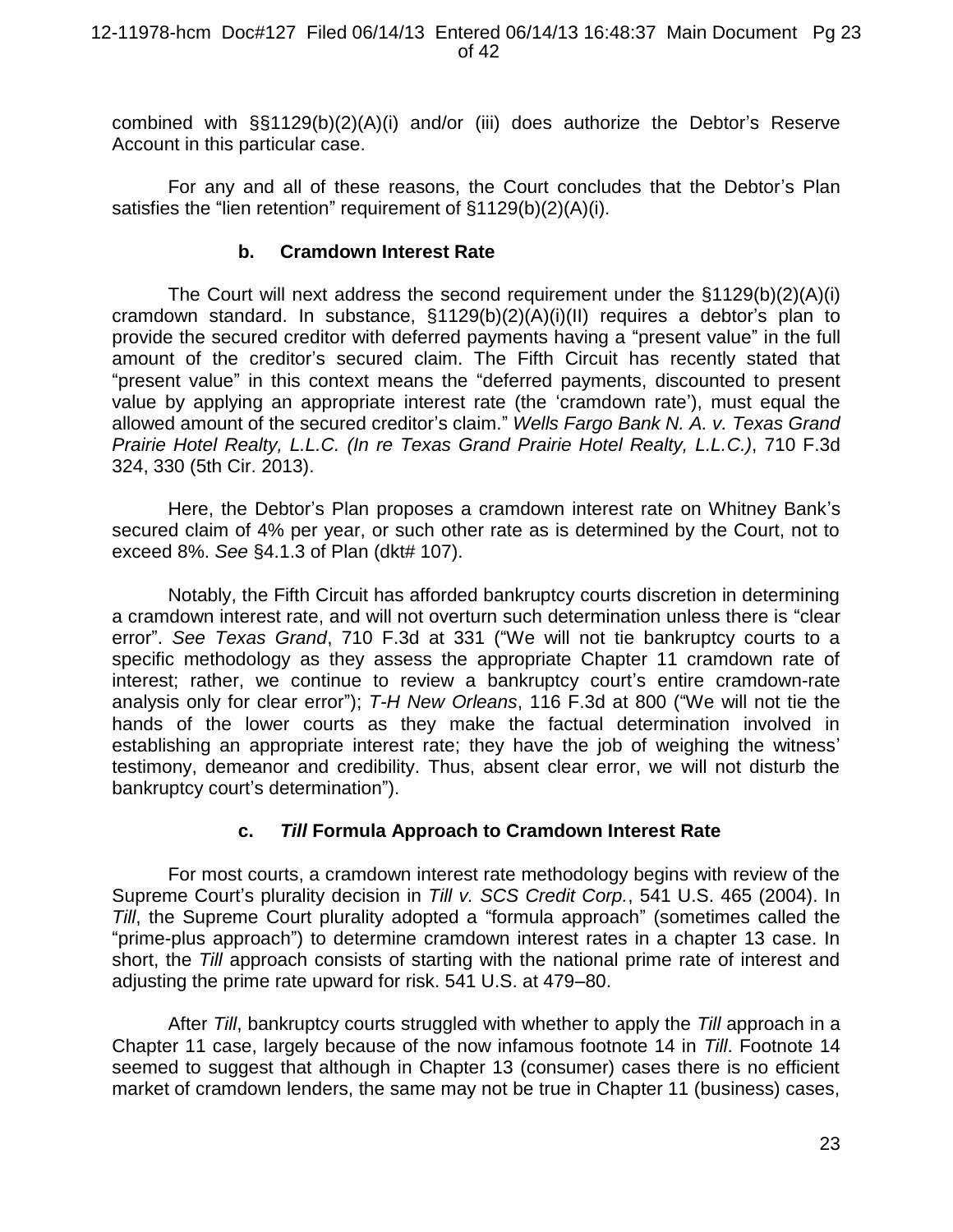and thus "it may make sense to ask what rate an efficient market would produce" in determining a cramdown interest rate in Chapter 11 cases. Till, 410 U.S. at 477, fn. 14.<sup>6</sup>

In some respects, the Fifth Circuit clarified the muddy waters of *Till's* application to Chapter 11 cases in its 2013 decision in *Texas Grand.* First, the Fifth Circuit recognized that the *Till* "formula approach" to cramdown interest rates is not controlling precedent in a Chapter 11 case. Instead, many courts have followed the *Till* formula approach because they were persuaded by the *Till* plurality's reasoning, not because they considered it binding. *Texas Grand*, 710 F.3d at 331. Second, the Fifth Circuit noted that the *Till* formula approach has now become the "default rule" in Chapter 11 bankruptcies. 710 F.3d at 336. Third, the Fifth Circuit recognized that the "vast majority" of bankruptcy courts follow *Till* in determining a cramdown interest rate in Chapter 11. 710 F.3d at 333.

Perhaps this should come as no surprise. The Fifth Circuit addressed the issue of cramdown interest rates in Chapter 11 several years before the Supreme Court decision in *Till* and its recent decision in *Texas Grand*. In *T-H New Orleans*, the Fifth Circuit noted that the main objective of the bankruptcy court in determining the appropriate interest rate in a Chapter 11 cramdown is to arrive at a rate that reflects the present value of the claim and "accounts for the specific level of risk". 116 F.3d at 800– 01. Similarly, in *Briscoe Enterprises*, 994 F.2d at 1169, the Fifth Circuit noted that a Chapter 11 cramdown interest rate should factor in the "appropriate risk"*.* In many ways, the *Till* formula approach is consistent with these prior Fifth Circuit decisions—as the *Till*  approach starts with the national prime rate and then adds a supplemental "risk adjustment". *Till,* 541 U.S. at 541; *Texas Grand*, 710 F.3d at 332.

This Court is mindful that the Fifth Circuit concluded its *Texas Grand* opinion with a statement that the Circuit was not suggesting that the *Till* formula approach is the "only—or even optimal" method for calculating a Chapter 11 cramdown interest rate. 710 F.3d at 337. And the parties in *Texas Grand* stipulated to the use of the *Till* formula approach—a stipulation that does not exist in our case. 710 F.3d at 331.

Nevertheless, this Court is persuaded by *Till* and will use the *Till* formula approach as the path to determine the appropriate cramdown Chapter 11 interest rate under the Debtor's Plan in our case. The Court has chosen this path because the Fifth Circuit has consistently afforded bankruptcy courts discretion in determining a specific cramdown interest methodology, the Fifth Circuit has recently acknowledged in *Texas Grand* that the *Till* formula approach has become the "default rule" followed by a "vast majority" of courts in Chapter 11 cases, the Fifth Circuit reviewed the *Till* approach under a "clear error" standard in *Texas Grand*, and the *Till* formula approach appears consistent with prior Fifth Circuit precedent setting Chapter 11 cramdown rates based on risk.

 $\overline{a}$ 

<sup>&</sup>lt;sup>6</sup> In *Texas Grand*, the Fifth Circuit recognized that footnote 14 in *Till* has been criticized as it rests on the untenable presumption that the voluntary market for a forced cramdown loan is less illusory in a Chapter 11 case than a Chapter 13 case. 710 F.3d at 336–37.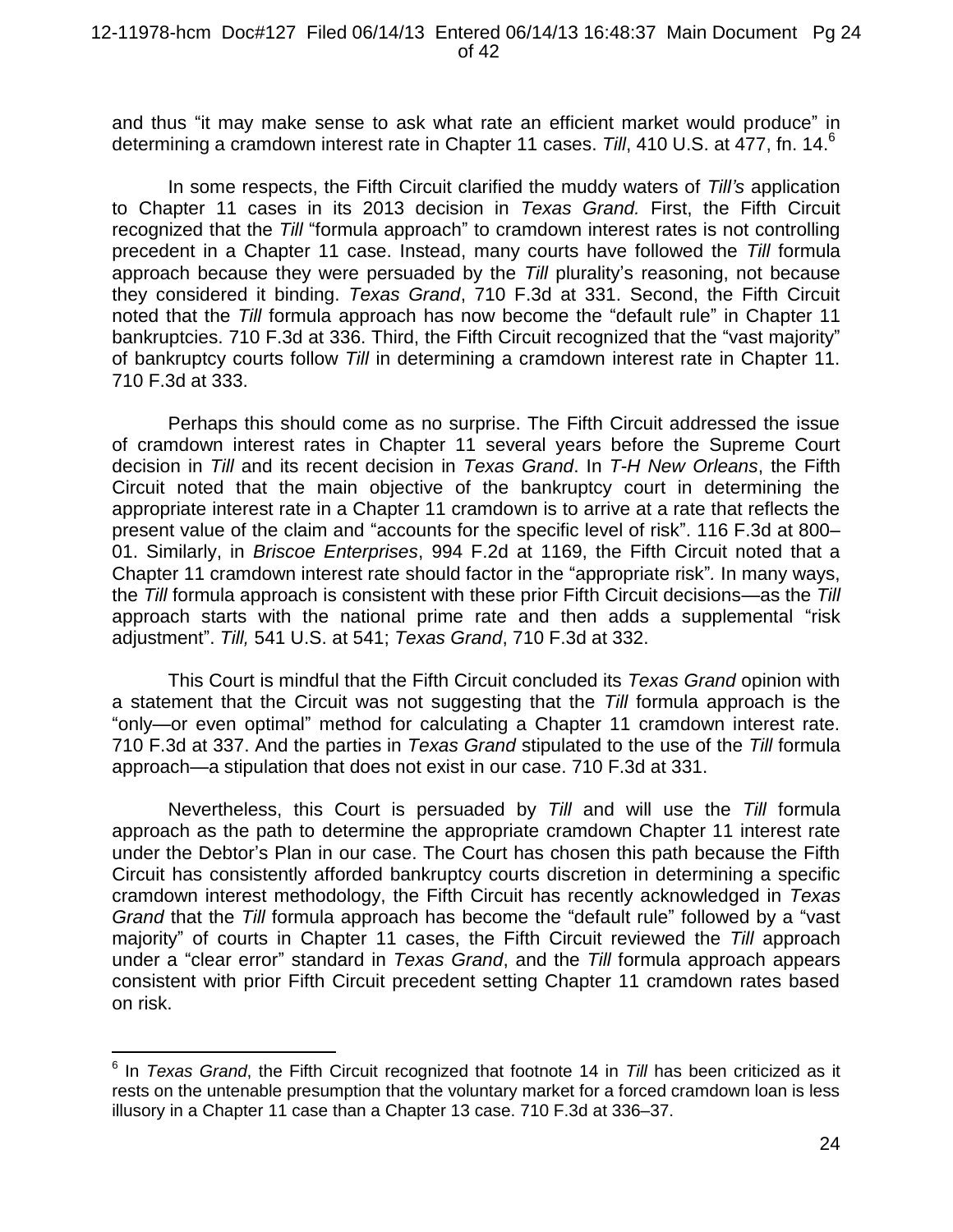## **d. Efficient Market**

Some courts have held that a prerequisite to applying the *Till* formula approach in Chapter 11 is a finding that no "efficient market" exists for the cramdown loan, based on footnote 14 in *Till*. *See e.g., In re Brice Rd. Developments, LLC*, 392 B.R. 274, 280 (B.A.P. 6th Cir. 2008) (stating that in a chapter 11 case where an "efficient market" exists, the market interest rate should be applied; but where no "efficient market" exists, the formula approach to interest rates endorsed by the Supreme Court in *Till* should be applied).

The Fifth Circuit has recently recognized that, even assuming footnote 14 of *Till* has some persuasive value, most courts have held that an "efficient market" for financing exists in Chapter 11 only if the market offers a loan with a "term, size, and collateral comparable to the forced loan contemplated under the cramdown plan." *Texas Grand*, 710 F.3d at 337 (citing *In re 20 Bayard Views, LLC,* 445 B.R. 83, 110–11 (Bankr. E.D.N.Y. 2011); *SW Boston Hotel Venture,* 460 B.R. at 55). It is fair to say the courts "almost invariably conclude" that efficient markets are absent in a Chapter 11 case. *See Texas Grand*, 710 F.3d at 333 (supporting citations omitted).

Assuming, for the moment, that the lack of an "efficient market" is a predicate to applying the *Till* formula approach—the Court has little trouble concluding that no "efficient market" exists in this Debtor's case. The evidence presented by Mr. Lee (Whitney Bank's representative), Mr. Deskins (President of Debtor's General Partner) and Mr. Coleman (Debtor's appraiser) demonstrated that there are no loans available in the current market for a loan similar to that proposed by the Debtor in its Plan. Mr. Lee testified that he had never seen a loan in the marketplace structured in a manner similar to what the Debtor has proposed in its Plan. Mr. Lee also stated that no bank would loan at the interest rate proposed by the Debtor because it has a loan to value ratio greater than 50%. Thus, an efficient market for financing does not exist in our case because the market does not offer a loan with a "term, size, and collateral comparable to the forced loan contemplated under the cramdown plan." *Texas Grand,* 710 F.3d at 337.

## **e. Application of** *Till* **Formula Approach**

The starting point for the *Till* formula approach is the national prime rate of interest; indeed the *Till* approach is often called the "prime-plus approach". *See Texas Grand*, 710 F.3d at 332 (where the Fifth Circuit stated "under the *Till* plurality's formula method, a bankruptcy court should begin its cramdown rate analysis with the national prime rate—the rate charged by banks to creditworthy commercial borrowers—and then add a supplemental risk adjustment"). As of the date of the Hearing, the national prime rate was 3.25%, and that rate has not changed in several years.

The Debtor argued in its Trial Brief and at the Hearing that the Court should start its risk adjustment analysis with the much lower U.S. Treasury Bill rate—not the national prime rate—because the Treasury Bill rate is a truly riskless rate. The U.S. Treasury Bill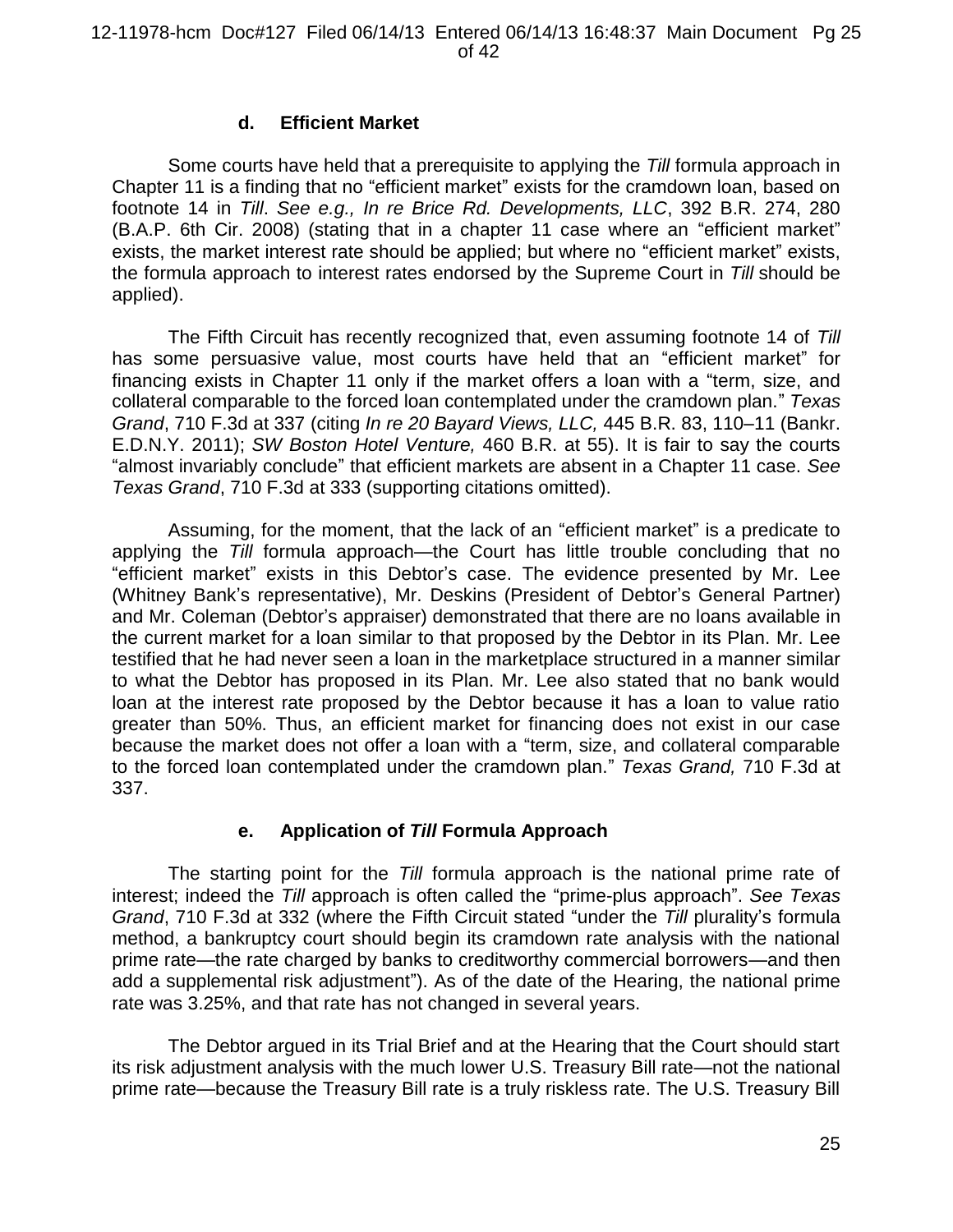#### 12-11978-hcm Doc#127 Filed 06/14/13 Entered 06/14/13 16:48:37 Main Document Pg 26 of 42

rate was under 1% at the time of the Hearing on Plan confirmation. This Court recognizes that the national prime rate of 3.25% already has some risk built into it. *See e.g., Koopmans v. Farm Credit Services of Mid-Am., ACA*, 102 F.3d 874, 875 (7th Cir. 1996) (holding prime rate includes some compensation for the risk of non-repayment). Given this, a few courts have started their upward risk adjustment from the much lower and "risk-free" U.S. Treasury Bill rate, instead of the national prime rate. *See e.g.*, *In re SJT Ventures, LLC, 441 B.R. 248, 255–56 (Bankr. N.D. Tex. 2010).*<sup>7</sup>

However, because the recent Fifth Circuit decision in *Texas Grand* affirmed the use of the national prime rate as the starting point for risk adjustment, the majority of courts start a risk adjustment with the national prime rate, and the *Till* approach starts with the national prime rate, the Court will not use the U.S. Treasury Bill rate as the starting point as suggested by the Debtor. Instead, the Court will start with the prime interest rate of 3.25%, and adjust the prime rate upward for risk in this particular case.

According to the Supreme Court in *Till*, the appropriate size of the risk adjustment to the prime rate depends on such factors as (1) the circumstances of the bankruptcy estate; (2) the nature of the security; and (3) the duration and feasibility of the reorganization plan. *Till*, 541 U.S. at 479; *Texas Grand,* 710 F.3d at 332. In applying these factors, courts have generally approved upward "adjustments of 1% to 3%" to the prime rate. *See Texas Grand*, 710 F.3d at 332 (citing *Till*, 541 U.S. at 480); 710 F.3d at 333, 336 (collecting cases). Courts following the *Till a*pproach assess the risk of the debtor's default on the restructured obligations based on evaluating factors that include: (1) the quality of debtor's management; (2) the commitment of the debtor's owners; (3) the health and future prospects of the debtor's business; (4) the quality of the lender's collateral; and (5) the feasibility and duration of the plan. *Texas Grand,* 710 F.3d at 334 (collecting cases).

Here, the Court has considered and evaluated the circumstances of the Debtor's bankruptcy estate, the nature of Whitney Bank's collateral, the duration of the Debtor's Plan, and the feasibility of the Debtor's Plan—as required by the *Till* approach—which are more fully set forth in its Findings of Fact and Summary of Plan above, including the summary below.

The circumstances of the Debtor's estate have improved in many respects as the real estate market in Central Texas has improved. In short, over the last 10 months that the Debtor has been in Chapter 11, the Debtor has been able to close two sales of Kyle Property tracts (the Bridgestone/Firestone Sale and the Avail Sale) for sale prices aggregating over \$2.35 million, and the majority of these sales proceeds were paid to Whitney Bank. Within the last year, the Debtor also closed a very significant sale of a Kyle Property tract to Wal-Mart, which grossed over \$6 million, the vast majority of which went to pay down Whitney Bank's debt. As a result, the Debtor had a secured debt-to-asset ratio of around 55% before the Avail Sale (about \$13.8 million debt to about \$25 million in collateral value to Whitney Bank). So, currently there is a very

 $\overline{a}$ 

 $<sup>7</sup>$  In the words of the Fifth Circuit, the Treasury Bill rate "includes all necessary factors except the</sup> risk premium". *Briscoe Enterprises*, 994 F.2d at 1169.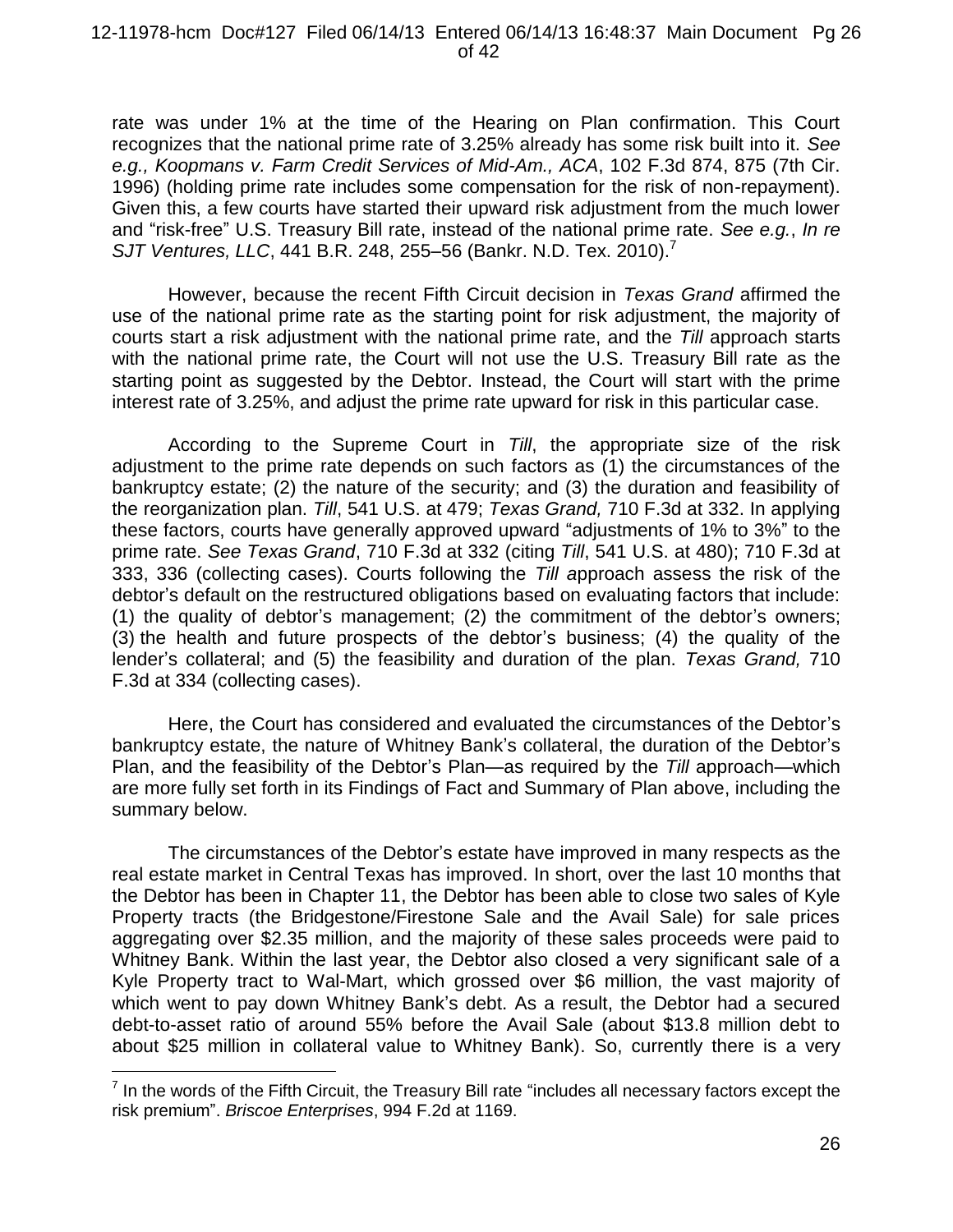significant "equity cushion" for Whitney Bank. In addition, the Court recently approved the sale of a Kyle Property tract to Horizon, with an option to purchase additional acreage. However, the Horizon Sale has not closed, and it is not certain whether and when it will close.

The Debtor currently has no regular source of income, other than about \$10,000 a month from the Incentive Agreements. The real income the Debtor is relying on for the Plan to succeed is the future sales of real estate—the Kyle Property tracts. This results in risk.

The nature of Whitney's collateral—primarily the Kyle Property—is single asset real estate (herein "SARE") under the Bankruptcy Code. The Kyle Property is not income-producing. The Kyle Property is not fully developed. Instead, the remaining Kyle Property is partially developed raw land with infrastructure-type improvements. By the Debtor's own truthful admission, the Debtor is basically a land seller—a business which defies accurate prediction to some degree. All of this results in risk.

The duration of the Debtor's Plan is 5 years and Plan feasibility is very tight, but achievable. On a positive note, both real estate appraisers felt that the remaining Kyle Property would be completely sold out within the next 4 years. Yet the Debtor currently has no signed contracts for the future sales of tracts—only potential prospects, other than the pending sale to Horizon of a relatively small parcel. The sale to Horizon has not and may not ever close. Worst case (for Whitney Bank under the Plan), if the Debtor defaults under its obligations to Whitney Bank under the Plan, Whitney Bank has an expedient remedy—declare a default and after a short opportunity to cure, foreclose on its collateral (the Kyle Property) through non-judicial foreclosure.

The Plan has features in it that increase the risk for Whitney Bank. The Plan has no set timetable by which the Debtor must sell the Kyle Property tracts and payoff Whitney Bank in full—other than by the end of 5 years. Although Whitney Bank is entitled to fixed monthly interest payments under the Plan, exactly when and how much Whitney Bank will get paid down on the principal amount of its debt is not fixed by the Plan (other than within 5 years). Given this, risk is created.

Also under the Plan, the Debtor cannot sell a tract unless the gross sales price is at least 85% of appraised value. The Debtor is relying on these future tract sales to fund the Plan and pay off Whitney Bank as well as property taxes—but is restricted from selling for less than 85% of a minimum pre-set appraised value. The Court understands the need for and the protection provided by the minimum sale prices in the Plan. But the minimum price restrictions create a double-edged sword. If the Debtor is unable to find a buyer that will pay at least the pre-set minimum value and can timely close a sale of a tract, there is a likelihood of default under the Plan. Although the Debtor has had some success in closing sales during the bankruptcy case, both the Bridgestone/Firestone Sale and the Avail Sale closed months after the closing dates that the Debtor originally projected. These delays in past closings are likely not the Debtor's fault, but the reality remains. And Whitney Bank is (and perhaps justifiably) concerned that the Debtor may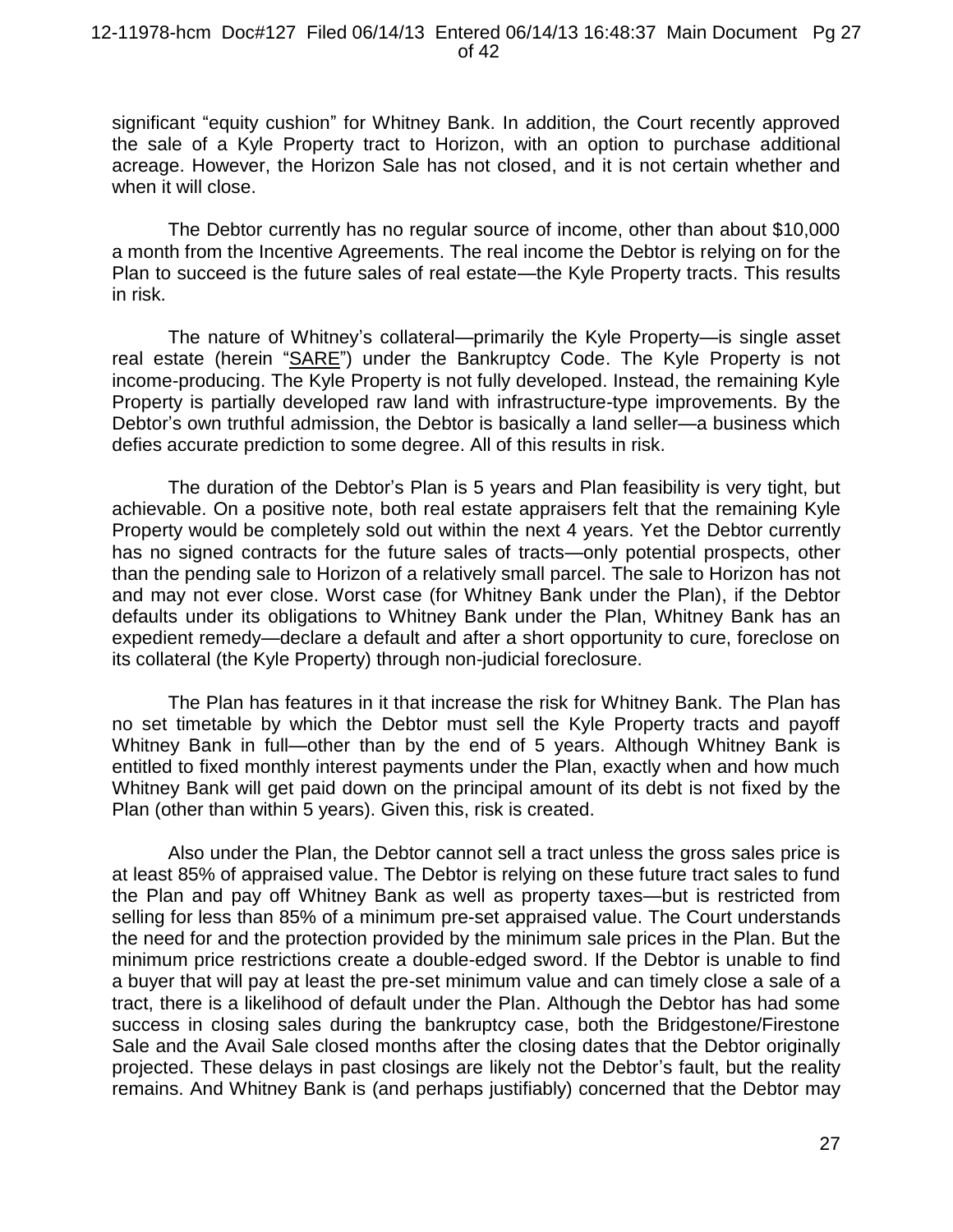hold out for higher sale prices of the remaining Kyle Property in an effort to hopefully achieve some ultimate distribution to the Debtor's partners under the Plan. With all that comes risk, for which Whitney Bank must be adequately compensated through a higher interest rate.

The Debtor also has some history of being delinquent on payment of real property taxes. This also creates risk under the Plan for Whitney Bank, as any failure of the Debtor to timely pay property taxes under the Plan could result in foreclosure of the senior liens for property taxes and/or significant monetary tax penalties. The Debtor's Plan is far from risk-free. The Plan relies very heavily on future sales of Kyle Property tracts to make monthly interest payments, yearly expenses, and to pay off Whitney Bank and property taxes. The Debtor must close one sale by the end of 2013 or very early in January 2014 to have funds to be able to pay 2013 property taxes on time. The Debtor projects that it will close on the sale to Horizon before January 2014, but this sale is not an absolute certainty, and the Debtor has in the recent past suffered delays in closing sale transactions. A delay in the closing of a tract sale until after early January 2014 could become fatal to the Debtor and its Plan. That the Debtor is recognizing possible problems in cash flow from land sales over the next several months is demonstrated by a somewhat unorthodox Plan provision that uses proceeds from the Avail Sale to "prepay" interest to Whitney Bank through the end of this year.

The prospects for the Debtor's business have improved with the relatively recent sale of a large tract by the Debtor to Wal-Mart. If Wal-Mart breaks ground and opens a store, it will definitely improve the Debtor's prospects and aid significantly in selling the remaining Kyle Property tracts. But whether and when Wal-Mart will actually break ground and open a store is not certain; and this uncertainty creates some risk.

The Court has no reason to question the quality of the Debtor's management. But the continued financial commitment of the Debtor's owners (the General Partner and Limited Partners) to the Debtor and the Plan is very questionable. Without doubt, the Debtor's partners have made very significant financial contributions to the Debtor in the past, and the Court can understand why the partners would be reluctant to step up again and provide additional cash support now. And the Debtor's partners are in full support of the concept of the Plan—but not enough for them to put (or even commit to put) new money in to enhance Plan success. The simple truth is that the Debtor's owners are not making any cash infusion into the Debtor as part of the Plan and are unwilling to commit to provide any additional funding to the Debtor at a time when the Debtor may need the funds to make Plan payments. Personal guarantees no longer exist on the remaining debt owed to Whitney Bank; and there was no showing that the General Partner of the Debtor had any financial wherewithal. Basically, the Debtor and its owners could walk away with little or no additional repercussions to them if the Plan is not successful. All of these factors increase risk.

In sum, these facts and circumstances present a somewhat rare situation. On the one hand, Whitney Bank—the secured creditor—is very oversecured with a large equity cushion. On the other hand, there is little margin for error and sizable risk in the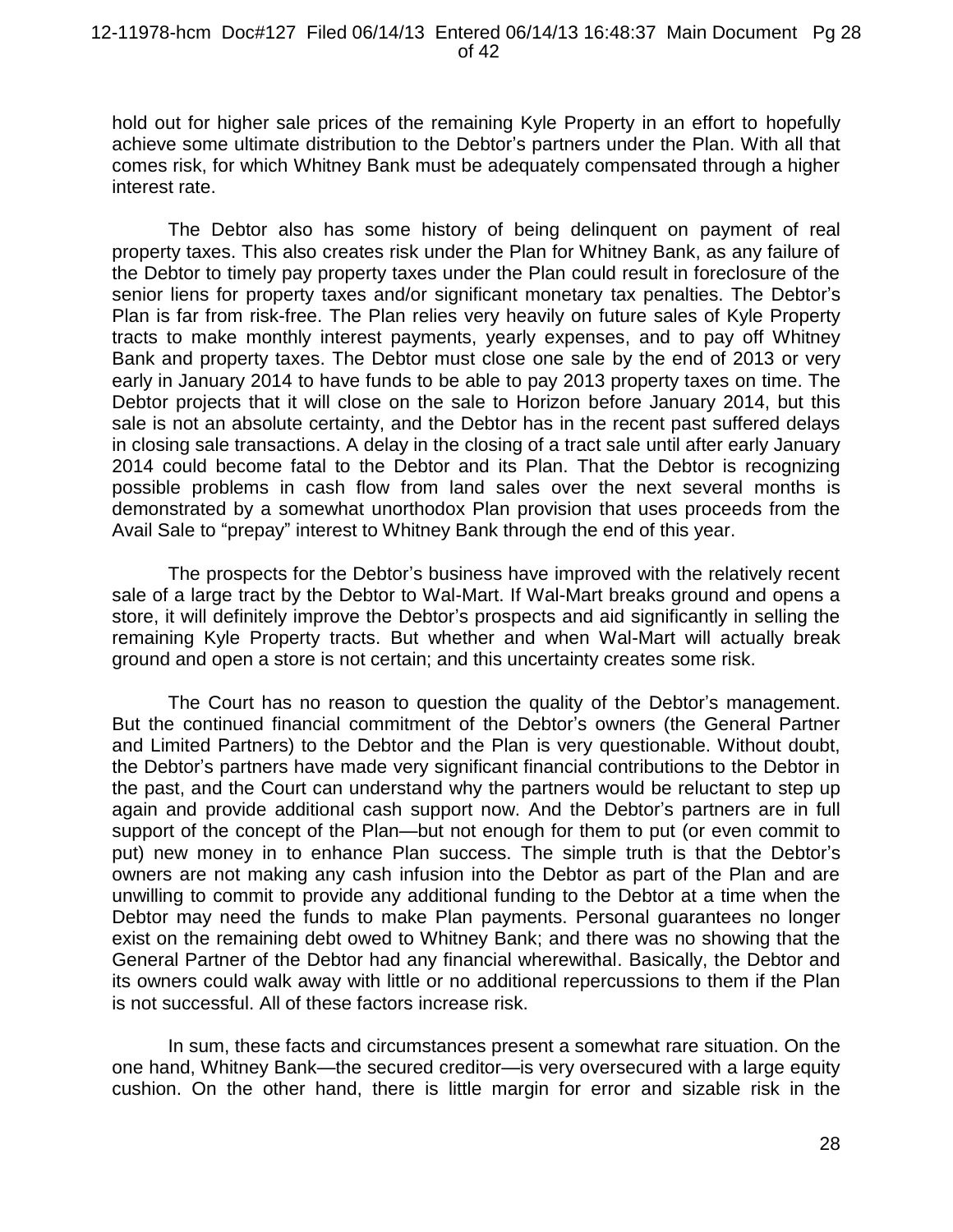Debtor's Plan that is predicated on future land sales.

Considering all of these factors and for the reasons set forth in this Opinion, the Court concludes that a 3.75% risk adjustment above the prime rate of 3.25% is required under the facts and circumstances of this case. The Court recognizes this is a significant upward risk adjustment on the outside of the 1% to 3% general range above the prime rate that courts have often approved as a cramdown rate in other cases. *See Texas Grand*, 710 F.3d at 335–36 (collecting cases). But simply put, under the facts and circumstances of this particular case, this level of risk adjustment is warranted. This results in a 7% interest rate for Class III (Whitney Bank) based on the *Till* formula approach.

The Debtor's proposed Plan interest rate of 4% is too low and not sufficient. But, pursuant to the terms of the Plan, the Debtor requested the Court to determine the appropriate interest rate if a 4% rate was not sufficient. The Court hereby determines that a cramdown interest rate of 7% is sufficient, and will provide Whitney Bank with the "present value" of its secured claim and satisfies the second requirement for a secured creditor cramdown set forth by §1129(b)(2)(A)(i)(II).

In conclusion, the two requirements of secured creditor cramdown under the §1129(b)(2)(A)(i) standard are satisfied, the Plan is fair and equitable with respect to Whitney Bank, and the Plan can be confirmed with a 7% cramdown interest rate over the rejecting Class III creditor Whitney Bank.

# **f. Indubitable Equivalent Standard—§1129(b)(2)(A)(iii)**

Alternatively, the Debtor has requested the Court to confirm the Plan and cramdown Whitney Bank under the standard of §1129(b)(2)(A)(iii) of the Bankruptcy Code. A plan may also be fair and equitable if it provides a secured creditor the "indubitable equivalent" of its secured claim. 11 U.S.C. §1129(b)(2)(A)(iii). The debtor bears the burden to prove by a preponderance of the evidence that their plan provides a secured creditor with its indubitable equivalent. *Briscoe Enterprises*, 994 F.2d at 1165. The Fifth Circuit has held that the indubitable equivalent standard is no less demanding than the standards in clause (i) or (ii) of §1129(b)(2)(A). *In re Pacific Lumber Co.*, 584 F.3d 229, 246 (5th Cir. 2009).

In our case, the Debtor argues that the Plan provides Whitney Bank with the "indubitable equivalent" of its secured claim because even though the Debtor is reserving some proceeds from the sales of individual parcels of land, Whitney Bank will remain oversecured and be paid in full with interest during the course of the 5-year Plan.

The indubitable equivalent standard requires "both the absence of any reasonable doubt that the secured creditor will receive the payments to which it is entitled, and that the changes forced upon the objecting creditor are 'completely compensatory,' meaning the objecting creditor is fully compensated for the rights it is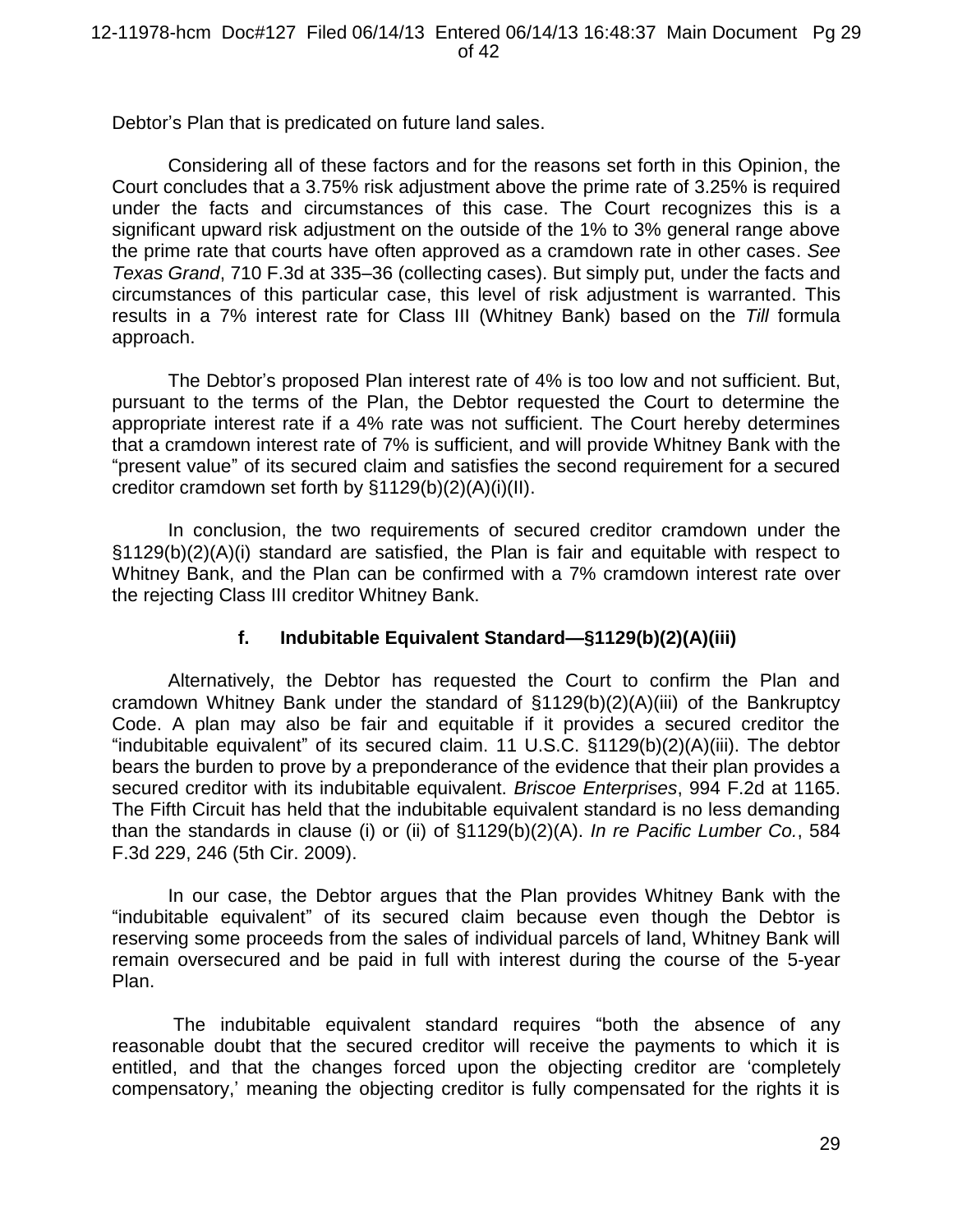giving up." *In re Investment Co. of The Southwest, Inc.*, 341 B.R. 298, 324 (B.A.P. 10th Cir. 2006). Even though the *Investment Co.* court did not find the indubitable equivalent standard had been met on its facts, the appellate court correctly recognized the principle that a "debtor may be able to tap at least some portion of the equity that has built up in collateral to fund a plan by establishing values by which a secured creditor's lien may be released—without violating the indubitable equivalent requirement. Otherwise, no real estate developer, by definition, could likely ever reorganize." 341 B.R. at 325. The court added that "if release prices are going to be used, their application cannot result in any reasonable possibility that a creditor will not be fully protected at all times until its claim is satisfied." 341 B.R. at 325.

In that same vein, other courts have approved plans that did not pay a secured lienholder all of its collateral sale proceeds, as long as the court is satisfied that there will always be more value in the property than the lender's lien. *See In re Pine Mountain, Ltd.*, 80 B.R. 171 (B.A.P. 9th Cir. 1987); *Affiliated National Bank—Englewood v. TMA Associates, Ltd.* (*In re TMA Associates, Ltd.*), 160 B.R. 172, 174 (D. Colo. 1993).

For example, in the *Pine Mountain* case, the debtor's plan sought to develop its property in 3 phases that would create 4 separate parcels. After the debtor completed each phase, the debtor intended to sell or refinance each parcel before beginning the next stage. 80 B.R. at 174. The debtor's first lien creditor, who held a promissory note on the property, would receive a new promissory note due 3 years and 3 months from the date of replatting the property at 12% interest (which at the time was 1.5% over the prime rate). The debtor's plan would make 2 payments to the first lien creditor of a fixed amount regardless of the sale price of the parcels; the first after the sale or refinancing of the first parcel, and the second after the sale or refinancing of the second parcel. 80 B.R. at 174. The plan in *Pine Mountain* also subordinated the first lien creditor's lien to a lender who was going to provide the debtor with a construction loan. 80 B.R. at 174. In affirming the bankruptcy court's confirmation of the debtor's plan, the appellate court in *Pine Mountain* held it was unlikely that the first lien creditor's claim would ever become partially unsecured because the property was valued at \$1.2 million, the first lien creditor's claim was for \$275,000, and the construction loan was for \$820,000. 80 B.R. at 174–75. In addition, the *Pine Mountain* court was convinced that once development of the property began, it was likely that the property's value would increase. 80 B.R. at 175. Accordingly, the appellate court in *Pine Mountain* affirmed the cramdown of the first lien creditor under the "indubitable equivalent" standard. 80 B.R. at 174–75.

Similarly, in *TMA Associates*, another appellate court affirmed confirmation of a plan under the indubitable equivalent standard where the plan provided for payment of the lender's debt through future property sales. 160 B.R. at 174. The debtor's plan provided that for every sale that occurred above a minimum release price, the bank's security interest on that portion of the property would be released. 160 B.R. at 174. The plan also included negative amortization on the debt. 160 B.R. at 174. Finally, the plan included a provision that permitted the debtor to repay a guarantor on the debt from sales proceeds after the bank received its proceeds on the minimum release price, but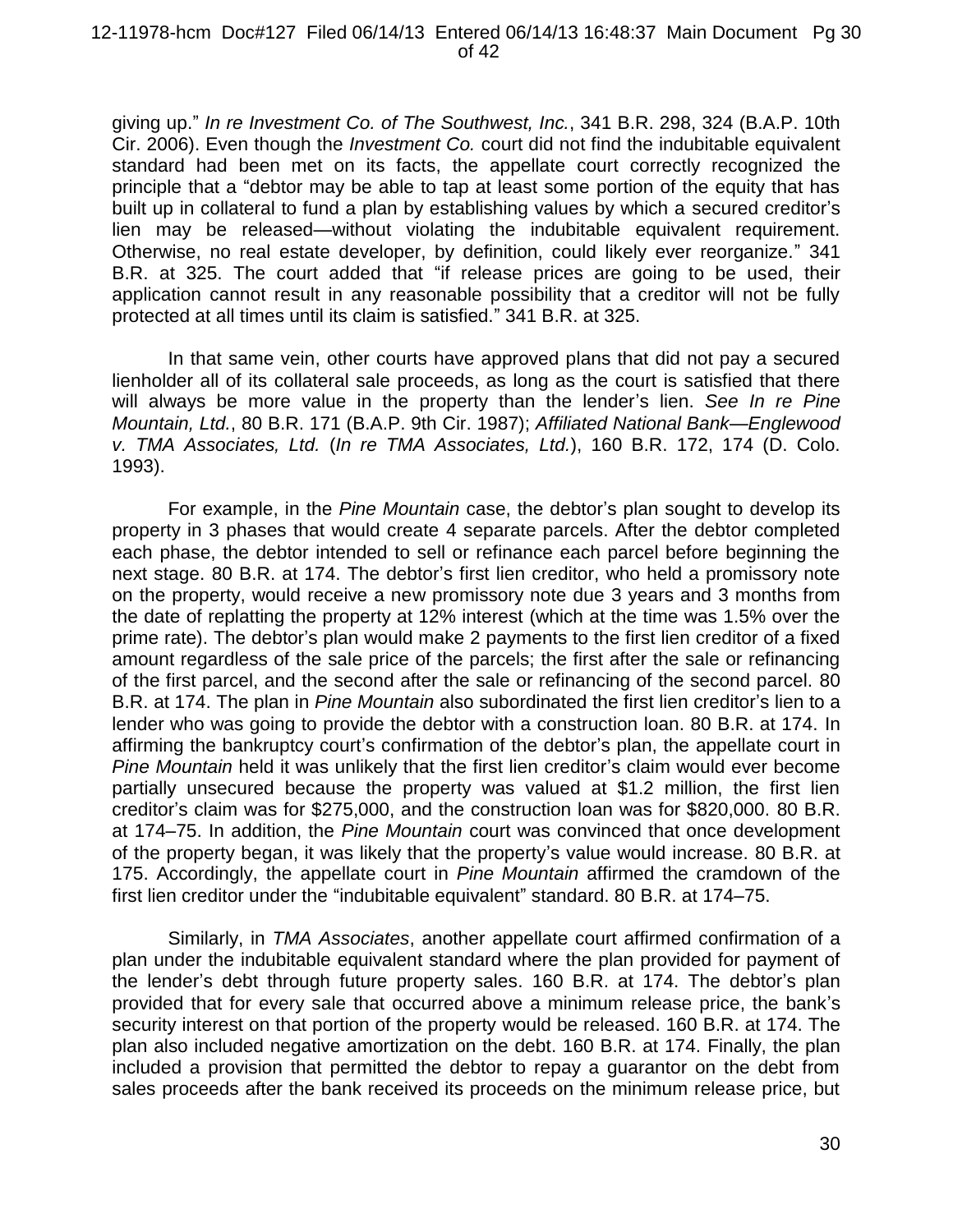#### 12-11978-hcm Doc#127 Filed 06/14/13 Entered 06/14/13 16:48:37 Main Document Pg 31 of 42

before the bank received any excess proceeds from the sales. The *TMA Associates* appellate court affirmed confirmation of the plan because it found that there was sufficient protection for the bank and it would be paid in full at the partial lien release prices set forth in the plan. 160 B.R. at 175.

This Court agrees with the rationale in the *Pine Mountain* and *TMA Associates*  decisions that allows a debtor to use limited amounts of collateral sale proceeds as long as the lender remains oversecured beyond reasonable doubt and has sufficient protection.

Here, the Court finds beyond a reasonable doubt that Whitney Bank will remain oversecured during the Plan's 5-year term and will remain sufficiently and adequately protected during the life of the Plan. There is a significant equity cushion between the debt owed to Whitney Bank (according the Bank, currently about \$13.8 million) and the value of the remaining Kyle Property (about \$25 million). Given the appreciating value of the Kyle Property and the minimum sale price restrictions in the Plan, Whitney Bank will remain protected. There are a few rights of Whitney Bank that are being impacted under the Plan—such as the Debtor's creation and use of the Reserve Account with a portion of the sales proceeds, application of Avail Sale proceeds to pre-pay interest for a short period of time, and deferral of fixed principal payments. But in the Court's view, Whitney Bank is being completely compensated for any rights that might be impacted through the Plan, such as by obtaining a much higher interest rate under the Plan (7%) than Whitney Bank was charging under its Loan Modification (4%), having an experienced and credible Debtor (through Mr. Deskins) sell its collateral (the Kyle Property tracts) over time to pay off its debt in full, and the protection of minimum sale and release prices under the Plan. Indeed, one of the reasons that the Court has set the cramdown interest rate this high in the Debtor's case—even though Whitney Bank is very oversecured—is to ensure that Whitney Bank is fully and completely compensated.

Finally, although courts have often applied a cramdown interest rate analysis in the context of §1129(b)(2)(A)(i), courts have also applied the same cramdown interest rate analysis to the "indubitable equivalent" standard of §1129(b)(2)(A)(iii). *See e.g., In re DBSD N. Am., Inc.*, 419 B.R. 179, 208–09 (Bankr. S.D.N.Y. 2009) (finding the proposed interest rate was sufficient to provide creditor with the "indubitable equivalent" of its claim) *aff'd,* 2010 WL 1223109 (S.D.N.Y. Mar. 24, 2010) *aff'd in part, rev'd in part on other grounds,* 627 F.3d 496 (2d Cir. 2010); *Matter of James Wilson Associates*, 965 F.2d 160, 172 (7th Cir. 1992) (affirming bankruptcy court's interest rate determination as providing the secured creditor with the "indubitable equivalent" of its secured interest).

Accordingly, the Court's cramdown interest rate analysis set forth at length above under §1129(b)(2)(A)(i) applies to the cramdown of Whitney Bank under §1129(b)(2)(A)(iii). In sum, the Court concludes that the Debtor's Plan, coupled with a 7% interest rate, satisfies the "indubitable equivalent" standard.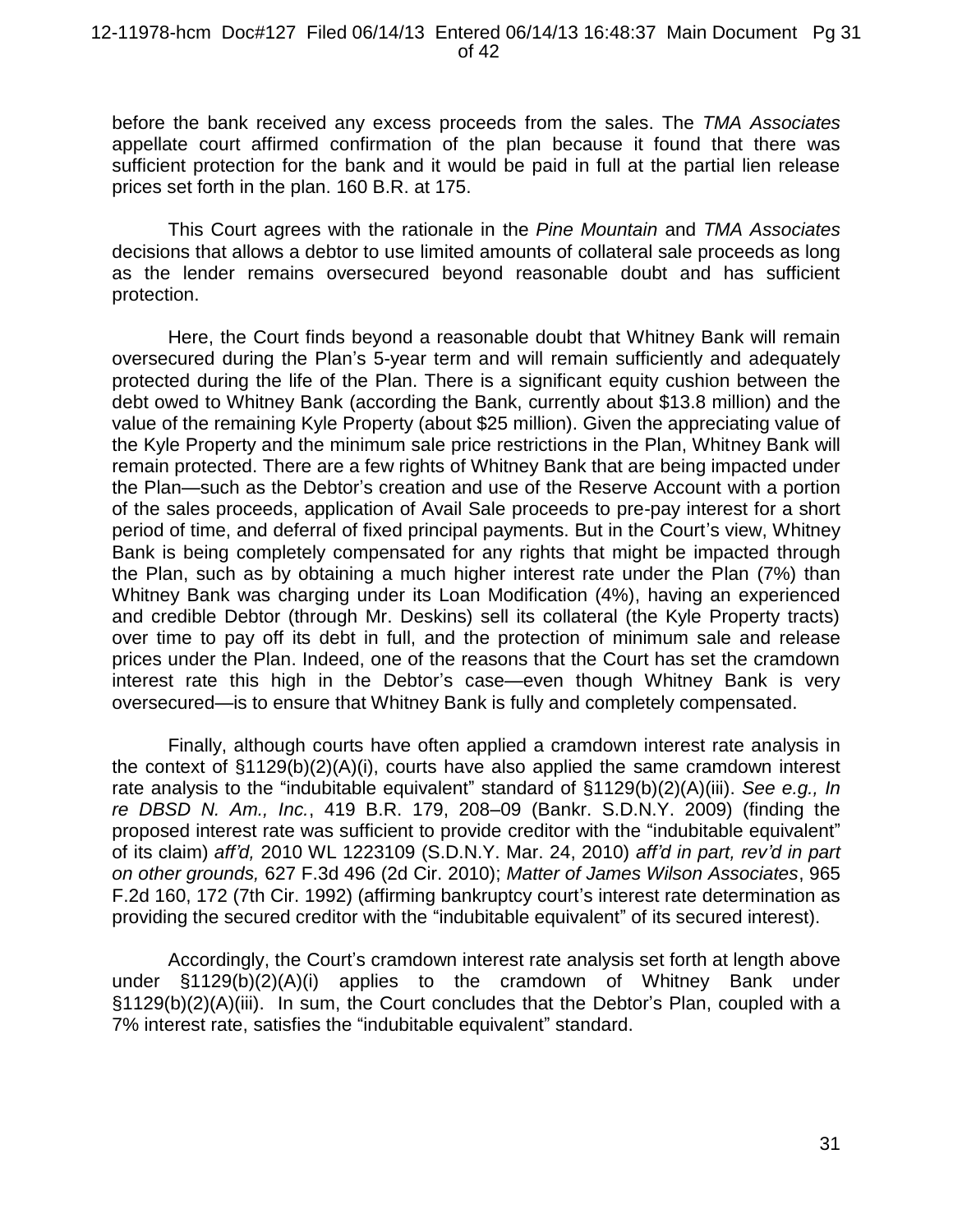## **g. Conclusion—Cramdown of Secured Claim**

In conclusion, the Court finds that the Debtor's Plan can be confirmed and cramdown of Whitney Bank's secured Class III claim is appropriate under the standard set by §1129(b)(2)(A)(i) at a 7% interest rate. Alternatively, the Court finds that the Debtor's Plan can be confirmed and cramdown of Whitney Bank's secured Class III claim is appropriate under the "indubitable equivalent" standard set by §1129(b)(2)(A)(iii) at a 7% interest rate. Therefore, the Court concludes the Plan is "fair and equitable" with respect to Whitney Bank's secured Class III claim under §1129(b)(2)(A), and the Plan can be confirmed notwithstanding the rejection of the Plan by Whitney Bank in Class III.

## **6. Application of Sale Proceeds from Avail Sale**

The Debtor's Plan has a relatively unorthodox provision that basically provides that a portion of the net proceeds from the recently closed Avail Sale will be paid to Whitney Bank and credited as pre-paid interest to Whitney Bank for the period of May 1, 2013 through December 31, 2013. The Avail Sale was approved by the Court order prior to the Plan confirmation hearing—but the Avail Sale closed on May 3, 2013, shortly after completion of the Plan confirmation hearing.

Specifically, the Debtor's Plan provision states "with respect to the pending sale to Avail, Debtor will remit the sale proceeds (net of closing costs, taxes and commissions) to Lender [Whitney Bank], provided, however, that a portion of the proceeds paid shall be credited as pre-paid interest (at a rate determined by the Court) for the period May 1, 2013 through December 31, 2013 with the balance to be applied as principal reduction." *See* §4.1.3 of Plan (dkt# 107) [added].

In its Supplemental Objection and at the Hearing, Whitney Bank objected to this Plan provision with respect to crediting for pre-paid interest. In short, Whitney Bank contends that the doctrine of res judicata bars this Plan provision, because it constitutes an impermissible "re-litigation" and "modification" of the Avail Sale Order previously entered by the Court on December 17, 2012. *See* Avail Sale Order (dkt# 42).

To begin with, the bankruptcy court is in the "best position to interpret its own orders." *In re Tomlin*, 105 F.3d 933, 941 (4th Cir. 1997) (citing *Matter of Chicago, Rock Island & Pac. R. Co.*, 860 F.2d 267, 272 (7th Cir. 1988)); *In re Fisher*, 242 B.R. 908, 911 (Bankr. E.D. Tex. 1999); *see also Travelers Indem. Co. v. Bailey*, 557 U.S. 137, 151 (2009) (bankruptcy courts have jurisdiction to interpret and enforce their own prior orders).

The Fifth Circuit has stated that the elements of res judicata are (1) the parties in the later action are identical to, or at least in privity with, the parties in the prior action; (2) the judgment in the prior action was rendered by a court of competent jurisdiction; (3) the prior action concluded with a final judgment on the merits; and (4) the same claim or cause of action is involved in both actions. *Rivet v. Regions Bank of Louisiana,*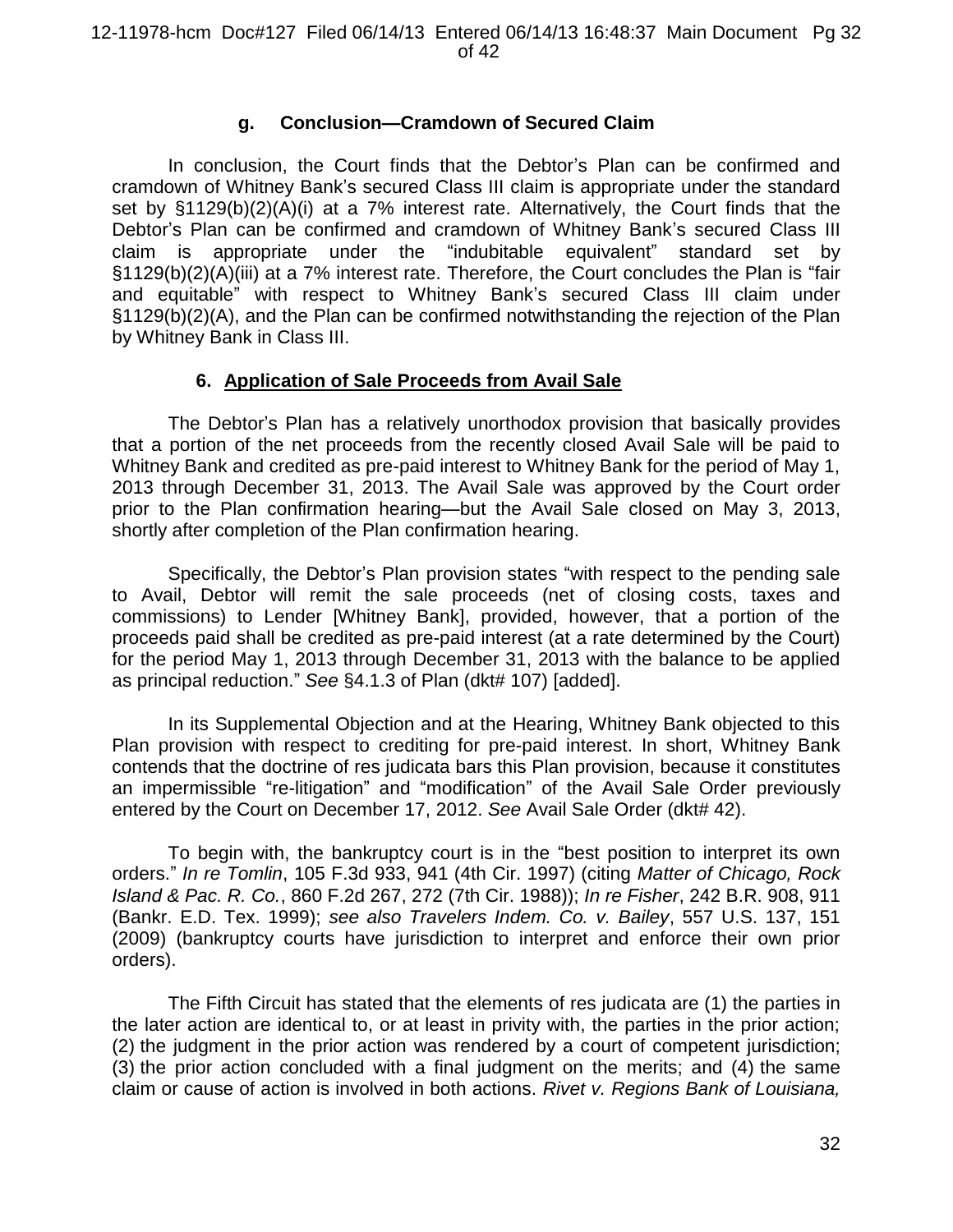*F.S.B.*, 108 F.3d 576, 586 (5th Cir. 1997) *rev'd sub nom. Rivet v. Regions Bank of Louisiana*, 522 U.S. 470 (1998) (citing *United States v. Shanbaum*, 10 F.3d 305, 310 (5th Cir. 1994)).

The Court agrees that the first three elements of res judicata are met with respect to the prior Avail Sale Order (same parties, the Avail Sale Order was entered by this Court with jurisdiction, and it is a final order). But the Court disagrees that the fourth element of res judicata is satisfied with respect to Whitney Bank's argument based on the Avail Sale Order. Simply put, *how* the sales proceeds from the Avail Sale would be credited and applied by Whitney Bank was not raised, litigated, or decided in the Avail Sale Order and the same claim or cause of action was not involved.

In pertinent part, the Avail Sale Order previously entered by the Court provides that "it is appropriate for the net sale proceeds from the sale of the Property to be paid to taxing authorities and any lienholders, in order of priority . . . Debtor (and any title company or closing agent or escrow) are authorized and directed to pay the proceeds (net only of allowable closing costs and commissions as set out in the Contract) from the Sale of the Property first for payment of 2012 and Seller's pro-rated 2013 taxes (if applicable) on the entirety of Lot 6, Block A then to the Debtor's secured lender(s) in order of priority upon the Closing." *See* ¶¶8, 12 of Avail Sale Order (dkt# 42). Nothing in the Avail Sale Order addresses or involves *how* the Avail sale proceeds to be received by Whitney Bank in the future would be credited or applied—only that the Debtor was required to *pay* the net sales proceeds to Whitney Bank (secured lender).

Indeed, application and crediting of the Avail Sale proceeds by Whitney Bank was not raised by the Debtor in the Motion it filed with the Court to approve the Avail Sale or Whitney Bank's Response. The Debtor's Motion to authorize the Avail Sale requested the following relief "Debtor requests authority to immediately pay the net proceeds of such sale (after closing costs and commissions) first to any taxing authorities and then to the secured creditor, Whitney Bank". *See* p. 4 of Motion (dkt# 20). Nor was application of the sales proceeds raised in the Response filed by Whitney Bank to such Motion (dkt# 36) or at the hearing held on December 3, 2012 on the Motion. All the parties cared about—at that early relatively stage of the bankruptcy case—was getting Court authorization for the Avail Sale and for the net sales proceeds to be paid to Whitney Bank the secured lender, not how the proceeds would be applied or credited by Whitney Bank. And this is typical in a pre-plan sale of real estate under §363 of the Bankruptcy Code—get Court authorization so the property can be sold and the sale proceeds distributed to the secured lender (get the "money in the bank" so to speak)—and later deal with how the sale proceeds are to be applied to secured debt. Certainly nothing in §363(f) of the Bankruptcy Code (the legal basis for the Avail Sale Motion) requires that *how* sale proceeds would be applied by a secured lender would be adjudicated as part of such a §363(f) sale motion.

Although unorthodox, the Debtor's Plan provision that a portion of the Avail Sale Proceeds will be credited to pre-pay Whitney Bank interest for a very specific period of time (May 1, 2013 to December 31, 2013) does not run afoul of the Bankruptcy Code or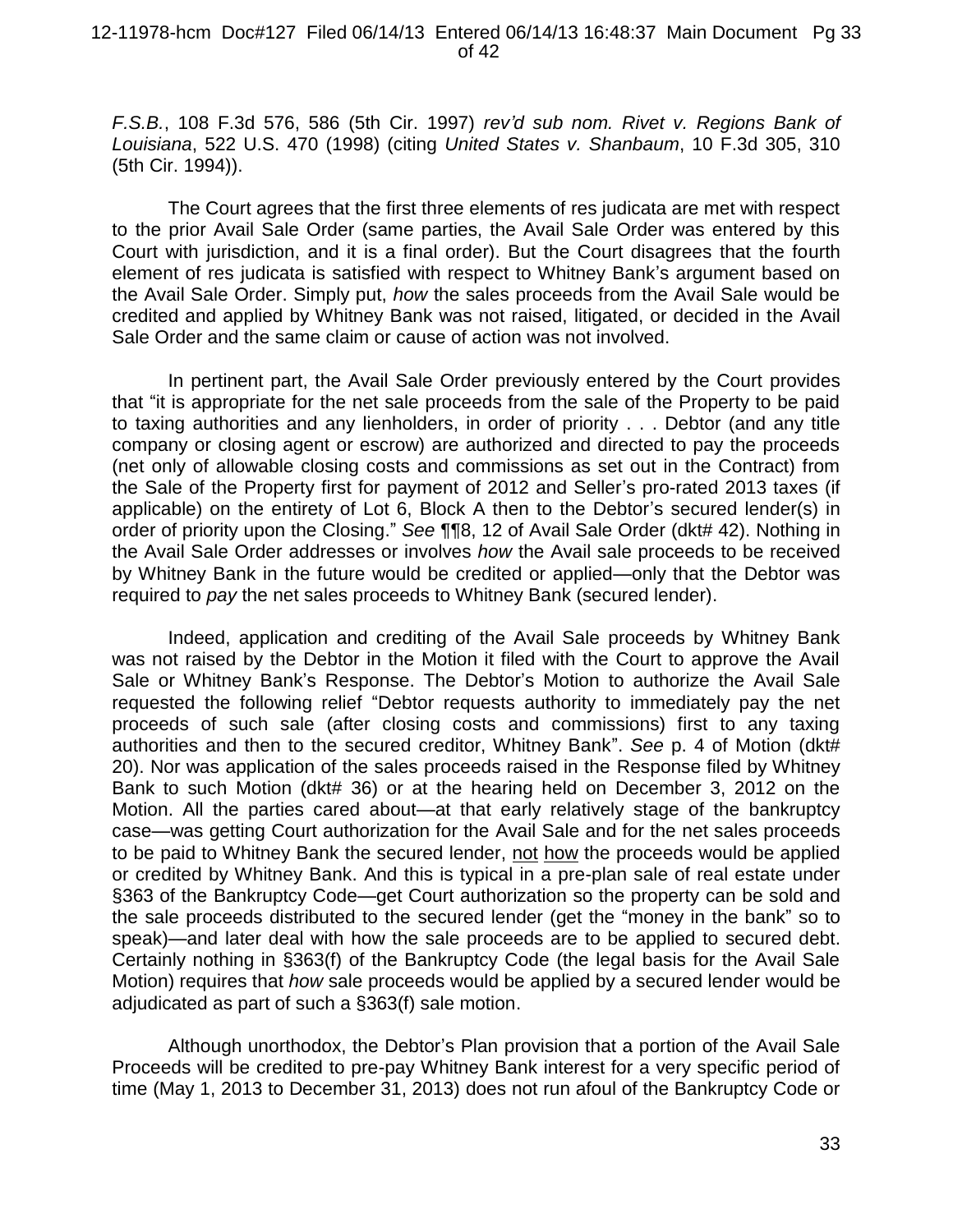#### 12-11978-hcm Doc#127 Filed 06/14/13 Entered 06/14/13 16:48:37 Main Document Pg 34 of 42

the Avail Sale Order. The actual sale to Avail occurred and closed on May 3, 2013 which was after the Debtor had filed its modified Plan with this crediting provision. The Plan was filed and the Plan confirmation hearing concluded before Whitney Bank even received the Avail sale proceeds. And given Whitney Bank's substantial equity cushion in the remaining Kyle Property, this Plan crediting provision does not significantly harm Whitney Bank's substantial equity cushion.<sup>8</sup>

In conclusion, the Debtor's Plan provision is not a modification or re-litigation of the Avail Sale Order, and is not barred by the doctrine of res judicata. Whitney Bank's Supplemental Objection to the Plan must be denied. The Court will approve and allow a portion of the proceeds from the Avail Sale received by Whitney Bank to be credited as pre-paid interest at the rate of 7% for the period of May 1, 2013 through December 31, 2013 with the balance to be applied to principal reduction of Whitney Bank's claim, as provided for and requested by the Debtor in the Plan.

# **7. Feasibility of Plan—§1129(a)(11)**

Whitney Bank also objected to confirmation of the Debtor's Plan on the basis that it is not feasible. In general, Whitney Bank contends the Plan is not feasible because the Debtor relies on speculative future sales to fund the Plan and the Debtor is unable to predict the identities of potential purchasers or the timing of future sales.

The feasibility requirement is codified in §1129(a)(11) of the Bankruptcy Code, which requires that "confirmation of the plan is not likely to be followed by the liquidation, or the need for further financial reorganization, of the debtor . . . unless such liquidation . . . is proposed in the plan." 11 U.S.C. §1129(a)(11); *In re Save Our Springs (SOS) Alliance Inc.*, 632 F.3d 168, 172 (5th Cir. 2011).

Essentially, this confirmation requirement concerns whether the debtor can realistically carry out its plan. *See In re Lakeside Global II, Ltd.*, 116 B.R. 499, 506 (Bankr. S.D. Tex. 1989). In determining plan feasibility, bankruptcy courts have often examined the following factors: (1) the adequacy of the capital structure; (2) the earning power of the business; (3) economic conditions; (4) the ability of management; (5) the probability of the continuation of the same management; and (6) any other related matter which determines the prospects of a sufficiently successful operation to enable performance of the provisions of the plan. *In re M & S Associates, Ltd.*, 138 B.R. 845, 849 (Bankr. W.D. Tex. 1992). However, there is no requirement that the Court consider all six of these factors. *See Save Our Springs*, 632 F.3d at 173.

Though a guarantee of success is not required, the bankruptcy court should be

 $\overline{a}$ By the Court's rough calculations, this Plan provision effectively requires that about \$640,000 be credited as pre-paid interest on Whitney Bank's debt (7% interest on about \$13.8 million debt for the 8-month period of May 1, 2013 through December 31, 2013). Given that the gross sales proceeds from the Avail Sale were over \$1.5 million and Whitney Bank received the vast majority of such sale proceeds, the amount of the pre-paid interest does not significantly erode Whitney Bank's substantial equity cushion.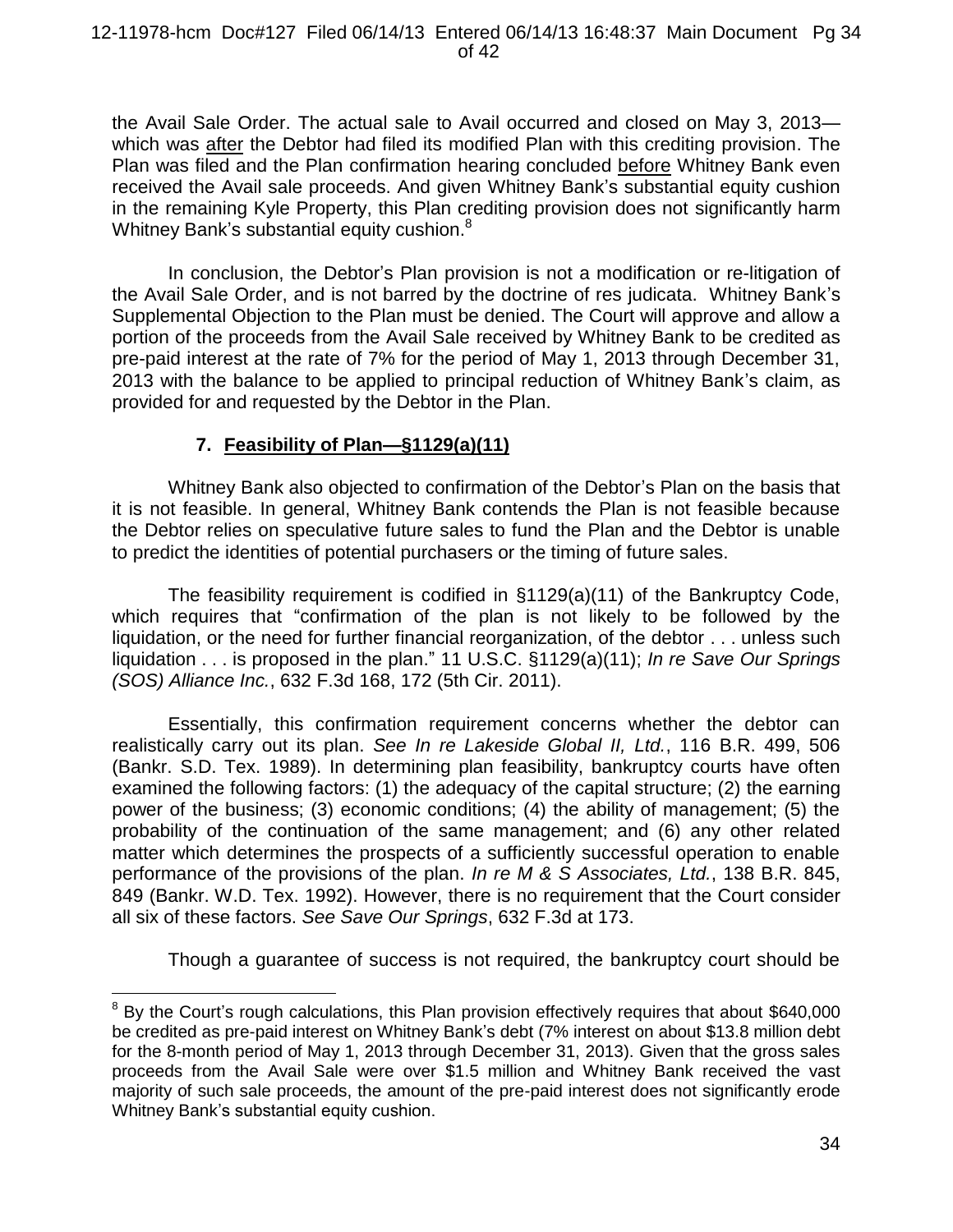#### 12-11978-hcm Doc#127 Filed 06/14/13 Entered 06/14/13 16:48:37 Main Document Pg 35 of 42

satisfied that the reorganized debtor can stand on its own two feet. *See Lakeside Global,* 116 B.R. at 506, fn. 19 (citing *United Sav. Ass'n of Texas v. Timbers of Inwood Forest Associates, Ltd.*, 484 U.S. 365, 378 (1988)). Speculative, conjectural, or unrealistic projections by a debtor cannot support a debtor's prediction of future performance. *See Save Our Springs,* 632 F.3d at 172; *In re Canal Place Ltd. P'ship*, 921 F.2d 569, 579 (5th Cir. 1991).

Returning now to our case, Whitney Bank is correct that the Debtor's Plan relies heavily on future sales of the remaining Kyle Property by the Debtor. But the evidence demonstrated that the Debtor has been successful over the last 10 months in closing 3 separate sales of Kyle Property tracts (Wal-Mart, Bridgestone/Firestone, and Avail) for over \$8 million. And the evidence showed that since the Debtor was forced (perhaps in part by Whitney Bank's refusal to fund construction) to become just a "land seller", the Debtor has closed multiple separate sales of Kyle Property tracts. Largely as a result of the Debtor's sales of the Kyle Property tracts, Whitney Bank's debt had been reduced from a high of about \$27.2 million down to about \$13.8 million as of the Plan confirmation hearing—a reduction of nearly 50%. The "proof is in the pudding" so to speak—the Debtor has sufficiently demonstrated its ability to sell the Kyle Property tracts.

The Court however, shares Whitney Bank's concerns that the Debtor must be able to keep selling and timely closing the remaining Kyle Property tracts in the future for the Plan to be successful. The Court is also mindful that as of the confirmation hearing, the Debtor has only one more fully executed contract for a pending tract sale (Horizon), and there is no absolute guarantee that the Horizon sale will close. The Court has already expressed (ad nauseam) earlier in this Opinion its concerns regarding the risks and feasibility of the Debtor's Plan in setting a cramdown interest rate, and will not repeat all of them verbatim here. But the Debtor's past and recent performance, along with its solid and credible Plan projections, demonstrate that the Plan is feasible, although very tight. And the Court has dealt with the Plan risk by setting the interest rate on Whitney Bank's debt quite high—at 7%— more than double the prime rate. Also, one cannot forget that Whitney Bank is very oversecured, with an almost 50% value equity cushion.

With respect to the Debtor's capital structure, the Debtor has significant assets (Kyle Property currently valued at over \$25 million) and income-producing Incentive Agreements. The Debtor also had about \$168,000 in cash on hand as of the confirmation hearing. Counting property taxes, general unsecured claims, and Whitney Bank's secured claim, the Debtor's liabilities are in the range of \$14–15 million. In the past, substantial cash has been contributed to the Debtor by its Limited Partners—over \$11 million.

Although the Debtor's only regular steady income is revenue from the Incentive Agreements, the Debtor's business has earning power—as expert real estate appraisers for both Whitney Bank and the Debtor predicted that the remaining Kyle Property tracts owned by the Debtor would be sold out within the next 4 years. Although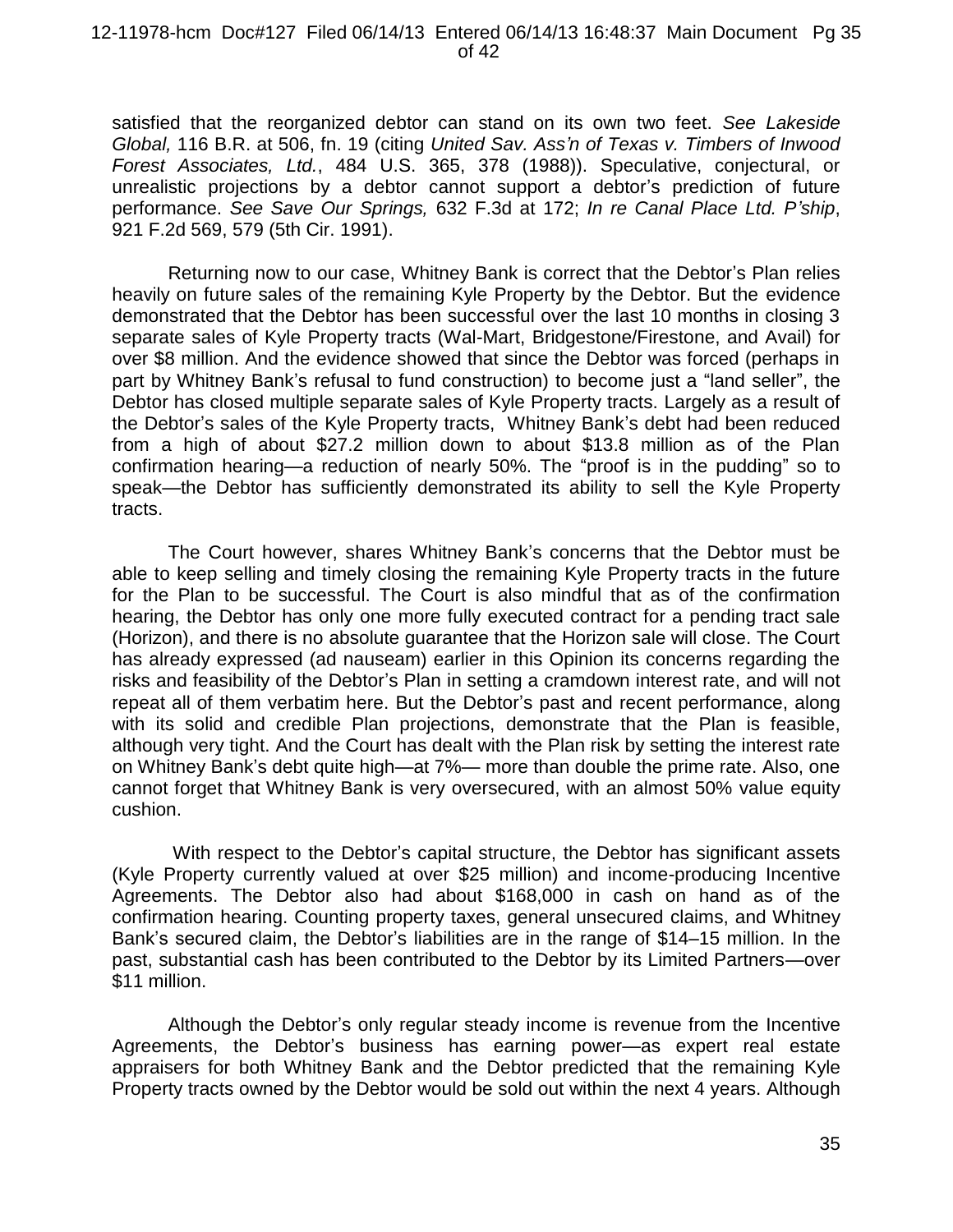the Court believes such expert appraisers, the Court's primary concern is over the timing of closing the individual tract sales—which appear critical for the Debtor to be able to timely make Plan payments and avoid default. In the short time that the Debtor has been in bankruptcy, two sales (Bridgestone/Firestone and Avail) have been delayed and closed a few months later than the Debtor originally projected. But land sales by a debtor in bankruptcy take time, due to the Court approval process and the comfort level needed for a buyer that the selling debtor's property will not get foreclosed on or its business converted to Chapter 7 liquidation prior to the sale closing. With this Debtor's emergence from bankruptcy with a confirmed Plan, the Court is optimistic that the time needed for this Debtor to close sales to buyers of the remaining Kyle Property tracts will decrease and its ability to promptly close tract sales will improve.

With respect to economic conditions, the evidence demonstrated that the Central Texas commercial real estate market was improving and the City of Kyle is growing. More specifically, Whitney Bank's own appraiser stated that the remaining Kyle Property would likely appreciate in value at around 5% per year. There was evidence that Wal-Mart was expected to break ground in 2014 and open a store in 2015. If this comes to fruition, it would undoubtedly lead to greater revenue for the Debtor from the Incentive Agreements and an even more marked increase in value of the Kyle Property. Although one cannot guarantee that Wal-Mart will break ground and open a store, the objective indicia is there—Wal-Mart has recently invested heavily by purchasing a large tract from the Debtor.

The Court is convinced that the Debtor has experienced and capable management in Mr. Deskins, and it is likely that such management will continue. Mr. Deskins prepared the Plan projections for the Debtor, which were credible, thorough, and persuasive. Although such Plan projections rely on timely future tract sales, they are not mere speculation or conjecture given the Debtor's historical and recent performance in selling tracts of the Kyle Property and the expert testimony from two experienced appraisers. The Debtor's Plan expense projections—offered to demonstrate feasibility—were based on an 8% interest rate to Whitney Bank to show the Court that the Debtor could make the Plan work in their "worst case" scenario of 8% interest. The Court has set the cramdown interest rate for Whitney Bank at 7%, and thus there is some margin for error in the Debtor's Plan projections.

When all of the evidence is considered and weighed by the Court, it concludes that the Plan is feasible, although admittedly very tight. Accordingly, the Court finds that the Debtor's Plan is feasible and satisfies the requirement of §1129(a)(11) of the Bankruptcy Code.

## **8. Good Faith—§1129(a)(3)**

Whitney Bank has also objected to confirmation of the Debtor's Plan on the basis that the Debtor did not propose the Plan in "good faith". One of the statutory requirements for confirmation of a plan of reorganization is that a debtor's plan be "proposed in good faith and not by any means forbidden in law". 11 U.S.C. §1129(a)(3).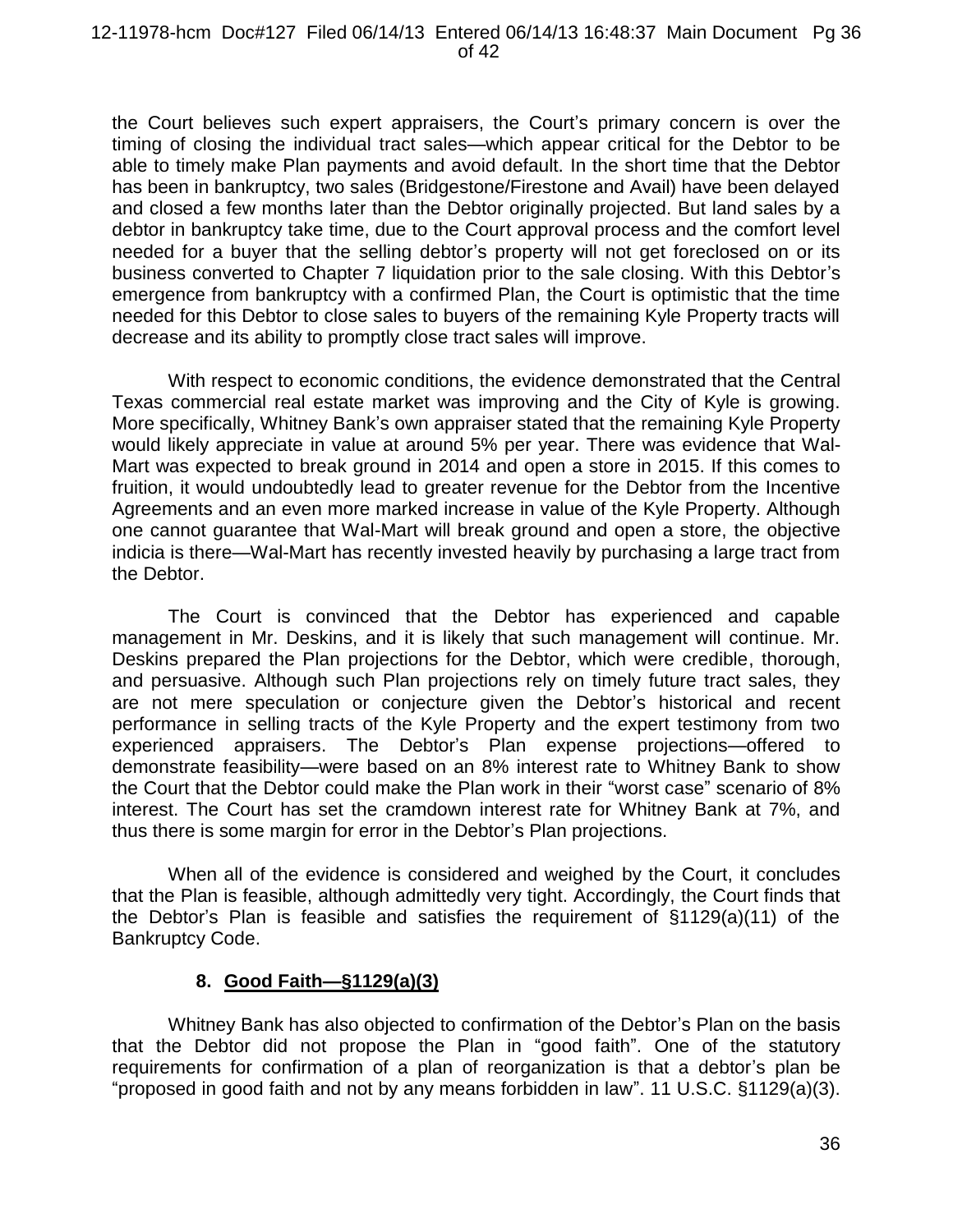According to the Fifth Circuit, the bankruptcy judge is "in the best position to assess the good faith of the parties' proposals." *Jasik v. Conrad (In re Jasik)*, 727 F.2d 1379, 1383 (5th Cir. 1984).

That the Kyle Property is single asset real estate ("SARE"), has few employees other than principals, and its business consists of selling its remaining real estate, does not establish "bad faith" as Whitney Bank suggests. The Fifth Circuit has stated that the good faith requirement of §1129(a)(3) must be "viewed in the light of the totality of the surrounding establishment of a Chapter 11 plan" and that a court must keep in mind that the purpose of the Bankruptcy Code is "to give debtors a reasonable opportunity to make a fresh start." *T-H New Orleans*, 116 F.3d at 802. The good faith requirement does not mean the plan must be one which the creditors themselves would design. What is required is that a plan (1) be proposed with the legitimate and honest purpose to reorganize; and (2) have a reasonable hope of success. *T-H New Orleans*, 116 F.3d at 802. Liquidating plans are an appropriate use of Chapter 11. *See Sandy Ridge Dev. Corp. v. Louisiana Nat'l Bank (In re Sandy Ridge Dev. Corp.)*, 881 F.2d 1346, 1352 (5th Cir. 1989).

As already set forth in detail in this Opinion, the Debtor's Plan has more than a reasonable hope of success. The totality of the evidence, as well as the specific evidence, also demonstrated that the Debtor proposed its Plan with the legitimate and honest purpose to reorganize its business by finishing the sale of the remaining Kyle Property and paying off its creditors, including Whitney Bank in full. The Court concludes the Debtor's Plan was proposed in good faith and the requirement of §1129(a)(3) has been satisfied by the Debtor.

# **9. Impaired Accepting Class—§1129(a)(10)**

 $\overline{a}$ 

The Debtor's Plan has at least two classes of "impaired" non-insider creditors— Class III (Whitney Bank) and Class IV (General Unsecured Claims). Accordingly, §1129(a)(10) of the Bankruptcy Code requires that for a court to confirm a plan, "at least one class of claims that is impaired under the plan has accepted the plan, determined without including any acceptance of the plan by any insider." 11 U.S.C. §1129(a)(10).

Here, impaired Class III (Whitney Bank) voted to reject the Plan. But, impaired Class IV (General Unsecured Claims) accepted the Plan, by virtue of the vote in favor of the Plan by non-insider Seton Hospital on its \$500,000 unsecured Proof of Claim.<sup>9</sup> See Ballot Summary (dkt# 79). Seton Hospital's vote to accept the Plan is demonstrated by its ballot signed and returned on February 21, 2013 (dkt# 79, p. 7)—prior to the Plan

<sup>&</sup>lt;sup>9</sup> On December 12, 2012, Seton Hospital filed an unsecured Proof of Claim with supporting documents for \$500,000, and filed an unsecured amended Proof of Claim for \$500,000 on January 15, 2013 (Claims dkt# 4). Whitney Bank was well aware of the filing of Seton Hospital's Proof of Claim, as Proofs of Claim are public filings in the Debtor's bankruptcy case. Under Bankruptcy Rule 3001(f), Seton Hospital's filed and executed Proof of Claim constitutes prima facie evidence of the validity and amount of its claim.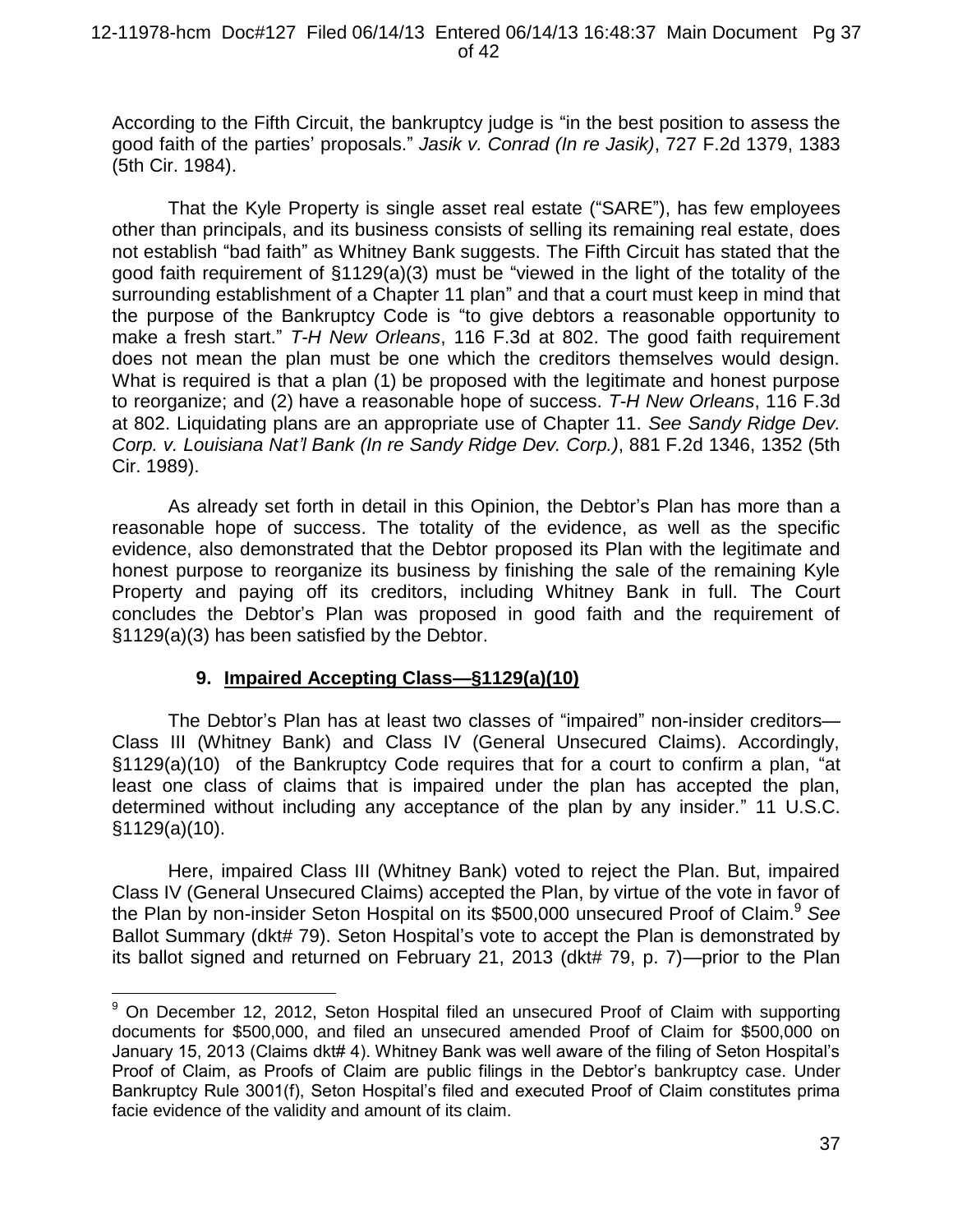voting deadline of February 25, 2013 set by the Court in the Disclosure Statement Order (dkt# 51). Seton Hospital was the only creditor that voted in Class IV, and thus Class IV has accepted the Plan. See 11 U.S.C. §1126(c).

For the first time, Whitney Bank argued at the Plan confirmation hearing that the Debtor did not have a legal obligation to pay the \$500,000 claim of Seton Hospital because it is based on a charitable pledge, and thus Seton Hospital's vote in favor of the Plan should be disregarded for Plan voting purposes. Well after the Plan voting deadline of February 25, 2013 set by the Court and following conclusion of the Plan confirmation hearing on April 16, 2013, Whitney Bank filed an Objection to the Proof of Claim of Seton Hospital (dkt# 106).<sup>10</sup>

Whitney Bank's argument that Seton Hospital's vote for the Plan should be disregarded for Plan confirmation purposes lacks merit. In short, Seton Hospital held an "allowed claim" under §502(a) of the Bankruptcy Code at the time of Plan voting and therefore was entitled to vote on the Plan under §1126(a) of the Bankruptcy Code.

In pertinent part, §502(a) provides that "[a] claim . . . is deemed allowed, unless a party in interest . . . objects." 11 U.S.C. §502(a). In turn, §1126(a) provides that "[t]he holder of a claim or interest *allowed* under section 502 of this title may accept or reject a plan." 11 U.S.C. §1126(a) (emphasis added). Bankruptcy Rule 3018(a) entitled "Entities Entitled to Accept or Reject Plan", provides in part "[a] plan may be accepted or rejected in accordance with §1126 of the Code within the time fixed by the court pursuant to Rule 3017." As of the Plan voting deadline fixed by the Court (February 25, 2013) and on the date that Seton Hospital cast its accepting vote (February 21, 2013), Seton Hospital held an "allowed claim" under §502(a)—as Seton Hospital had filed a Proof of Claim for \$500,000 and no party (including Whitney Bank) had filed an objection to Seton Hospital's claim.<sup>11</sup> If Whitney Bank had wanted to file an objection to Seton Hospital's Proof of Claim prior to voting on the Plan it could have—but it did not. An after-thevoting Objection to a Proof of Claim, simply does not disallow the Proof of Claim for Plan voting purposes.

Indeed, the plan voting process would become meaningless if parties could wait to see how a creditor actually voted on a plan and then, depending upon how the creditor voted, decide if the party wanted to object to the creditor's claim so that the creditor's vote could not be counted for plan voting purposes. This would lend itself to all sorts of possible chicanery in plan voting. Just as importantly, a Court could never decide whether a plan could be confirmed given the voting requirements necessary for plan confirmation, if after-the-voting and after-the-confirmation hearing objections to

 $\overline{a}$ 

 $10$  The Debtor and Seton Hospital have filed a Joint Response to Whitney Bank's Objection to Claim (dkt# 121), which is pending.

<sup>&</sup>lt;sup>11</sup> Bankruptcy Rule 3007(a) requires that an Objection to "allowance" of a Proof of Claim be in writing and filed with the Court. So, Whitney Bank's objection to the allowance of Seton Hospital's claim was not effective until Whitney Bank filed a written Objection—which was on April 23, 2013 (dkt# 106)—after the Plan voting deadline and Plan confirmation hearing.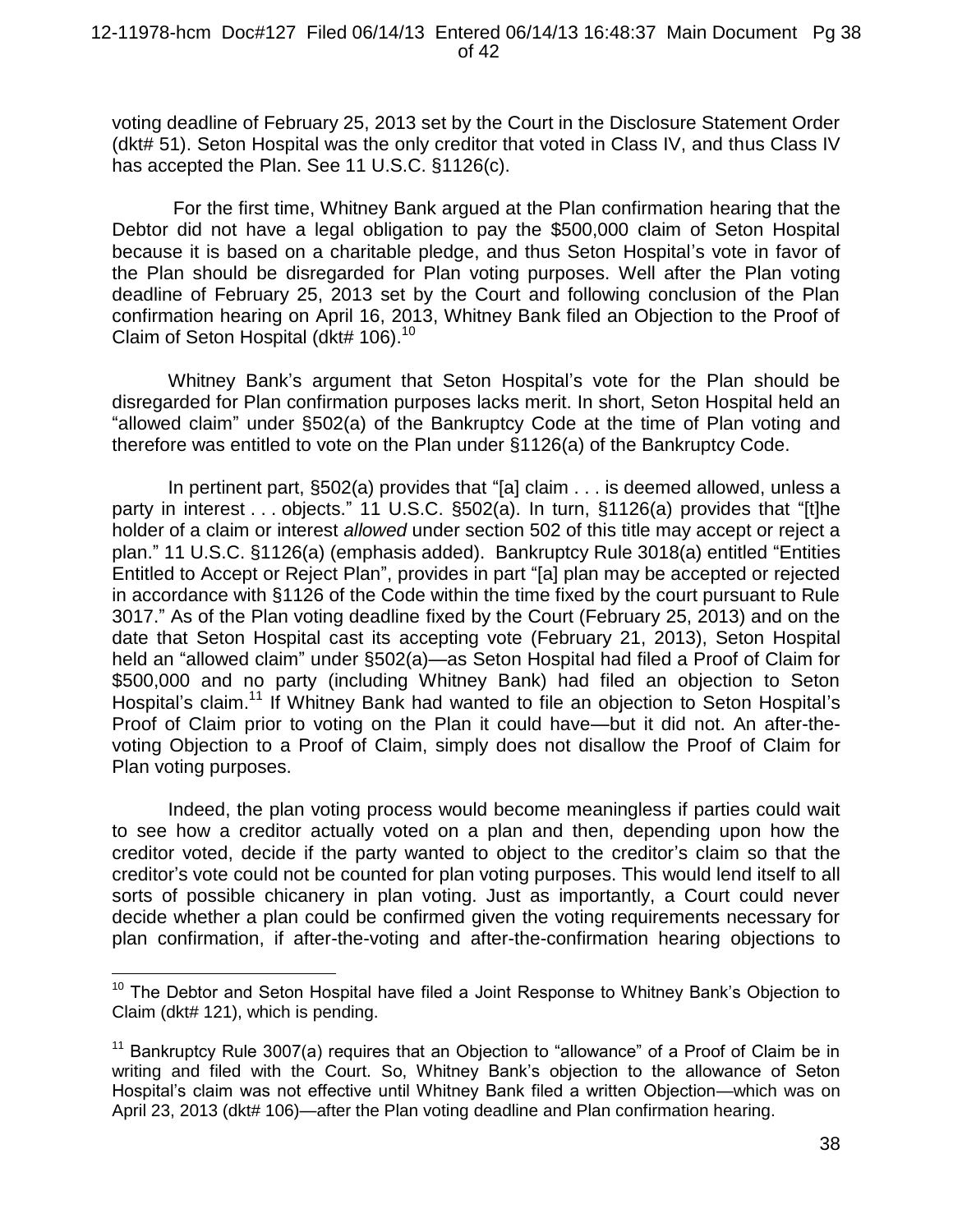claims were permitted to retroactively disallow a creditor from voting. This is exactly why the plan voting rules (set forth by §§1126(a) and 502(a) and Bankruptcy Rule 3018(a)) are structured like they are—a creditor is entitled to vote on its Proof of Claim unless an objection to the Proof of Claim is filed before the voting deadline.

Accordingly, the Court concludes that impaired Class IV of the Debtor's Plan (which includes Seton Hospital) has accepted the Plan, and thus the requirement of §1129(a)(10) of the Bankruptcy Code has been satisfied.

### **10.Plan Modification—§1127**

Section 1127(a) of the Bankruptcy Code permits the proponent of a plan (here the Debtor) to modify a plan at "any time before confirmation" and that, after the proponent files the modification of the plan with the court, the "plan as modified becomes the plan". 11 U.S.C. §1127(a). Bankruptcy Rule 3019 further provides if the Court finds "that the proposed modification does not adversely change the treatment of the claim of any creditor or the interest of any equity security holder who has not accepted in writing the modification, it shall be deemed accepted by all creditors and equity security holders who have previously accepted the plan." Bankruptcy Rule 3019(a); *see also In re Am. Solar King Corp.*, 90 B.R. 808, 826 (Bankr. W.D. Tex. 1988) (if a modification does not "materially" impact a claimant's treatment, the change is not adverse and the court may deem that prior acceptances apply to the modified plan).

As discussed above, through the Plan Modifications, the Debtor made several technical and clarifying modifications to its Amended Plan (dkt# 98, 100, 102, 107, and 125). There was only one material change, and the only creditor whose treatment was adversely and materially impacted by the Debtor's Plan Modifications is Seton Hospital. The Amended Plan provided that Seton Hospital's \$500,000 claim would be paid in full over 16 quarters—but the Plan Modification adversely changed Seton Hospital's treatment to being paid only \$250,000 over 16 quarters, with the balance of Seton Hospital's claim to be paid only after Class III (Whitney Bank) was paid in full. *See* Amended Plan (dkt# 49, §4.1.4); First Modification (dkt# 98, §4.1.4). However, Seton Hospital agreed to this Plan modification in writing, as announced by Seton Hospital's counsel at the Plan confirmation hearing—thereby complying with Bankruptcy Rule 3019(a).

The other Plan Modifications were technical clarifications to the Amended Plan and those dealt with Whitney Bank's treatment—and did not adversely or materially impact other creditors. Whitney Bank had voted to reject the Amended Plan, and its rejecting vote also applies to the Plan Modifications. For the reasons already set forth and addressed in this Opinion, the Amended Plan with Plan Modifications (herein "Plan") can be confirmed over the objection and rejection by Whitney Bank.

Accordingly, the Court concludes that the Debtor's Plan (which includes the Plan Modifications) complies with §1127 of the Bankruptcy Code and Bankruptcy Rule 3019.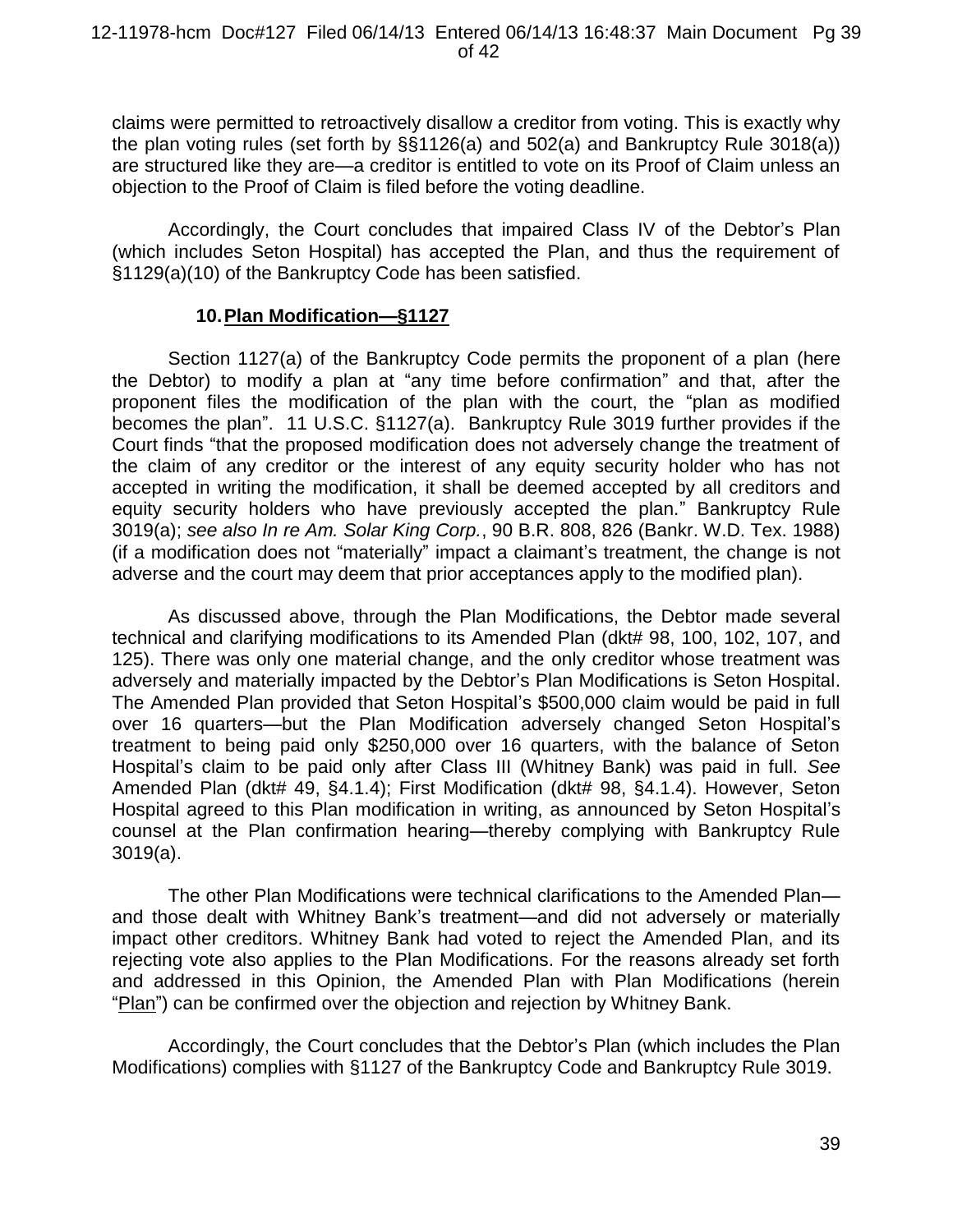# **11.Additional Plan Confirmation Requirements—§1129**

The evidence at the Hearing established, and there appears to be no real dispute, that the other requirements for confirmation of the Debtor's Plan set forth in §1129 and all other applicable provisions of the Bankruptcy Code have been satisfied by the Debtor.

## **12.Conclusion on Plan Confirmation**

In conclusion, for the reasons exhaustively set forth in this Opinion, the Court determines that the Debtor's Plan should be confirmed with a 7% cramdown interest rate, and that Whitney Bank's objections to confirmation should be denied. Under the facts and circumstances of this case, the Debtor's Plan is fair and equitable as to Whitney Bank (Class III) with a 7% cramdown interest rate under §1129(b) of the Bankruptcy Code, and thus can be confirmed notwithstanding Whitney Bank's rejection of the Plan. The Plan is fair and equitable as to Whitney Bank under the cramdown standard of §1129(b)(2)(A)(i), or alternatively, the cramdown standard of §1129(b)(2)(A)(iii). The evidence demonstrated that the Plan is feasible, the Plan was proposed in good faith, the Plan was accepted by at least one impaired class (Class IV) without counting the vote of any insiders, and the Plan otherwise complies with the applicable confirmation requirements of the Bankruptcy Code.

# **B. MOTION TO DISMISS**

Whitney Bank has also filed a Motion to Dismiss Case or to Convert to Chapter 7 (herein "Motion to Dismiss") that was one of the Contested Matters adjudicated at the Hearing (dkt# 57). In general, Whitney Bank contends that "cause" exists to dismiss or convert the Debtor's case under §1112(b) of the Bankruptcy Code, because (1) there are substantial or continuing losses to Debtor's bankruptcy estate; (2) there is an absence of a reasonable likelihood of the Debtor's rehabilitation; (3) there has been gross mismanagement of the Debtor's estate; and (4) the bankruptcy filing by the Debtor was in "bad faith". *See* 11 U.S.C. §§1112(b)(4)(A), (B).

The evidence at the Hearing demonstrated otherwise. For the reasons already set forth in this Opinion, the Motion to Dismiss must be denied. In short, there has been no continuing loss to the Debtor's estate—instead the Debtor has closed the sale of two Kyle Property tracts (the Bridgestone/Firestone Sale and Avail Sale) during this bankruptcy case—for over \$2.3 million. Whitney Bank has received the lion's share of these sale proceeds. There is a likelihood of the Debtor's rehabilitation; indeed the Court has just confirmed the Debtor's Plan. There was no probative evidence that the Debtor's estate has been grossly mismanaged; instead the exact opposite is true. The evidence demonstrated that the Debtor's estate has been well and responsibly managed during this bankruptcy case.

Whitney Bank's attempt to "paint it black" and suggest this is a "bad faith" bankruptcy filing by the Debtor is unfounded. It is true this is a single asset real estate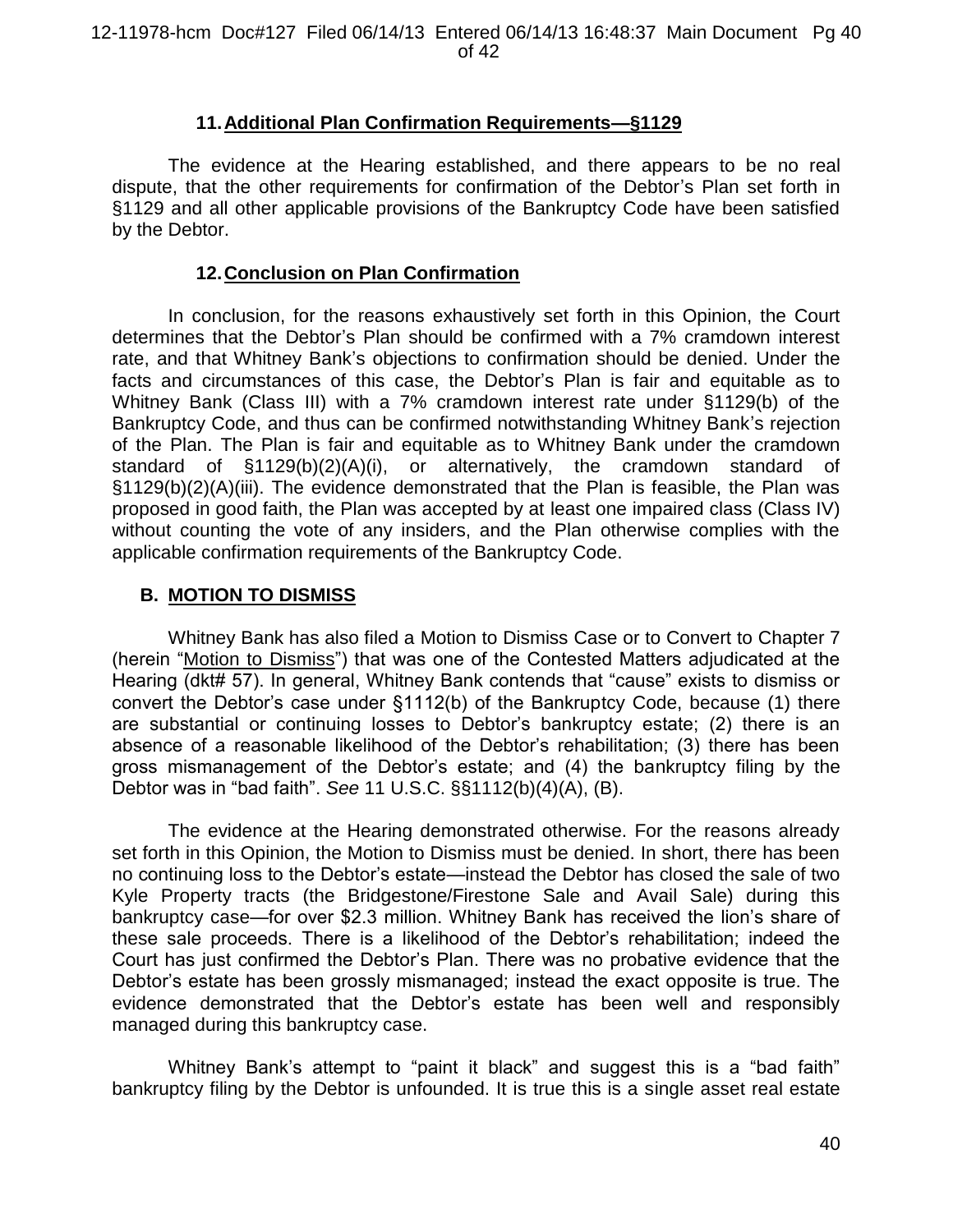("SARE") case and the Debtor filed Chapter 11 to prevent foreclosure of the remaining Kyle Property by Whitney Bank. But what is also true—and more to the point—is that this particular Debtor has significant and substantial equity in the remaining Kyle Property; that this Debtor has closed sales of real estate just before and after filing Chapter 11 for over \$8.5 million, with most of the proceeds being paid to Whitney Bank; and that this Debtor has timely proposed and confirmed a Plan of Reorganization that will enable it to finish the sale of the remaining Kyle Property tracts and pay Whitney Bank in full at an interest rate favorable to Whitney Bank.

For these reasons and the other reasons extensively set forth in this Opinion, "cause" does not exist for dismissal or conversion of the Debtor's case, and the Motion to Dismiss must be denied. The Court will enter an Order denying the Motion to Dismiss.

# **C. MOTION FOR RELIEF**

 $\overline{a}$ 

Whitney Bank has also filed a Motion For Relief From the Automatic Stay (herein "Motion For Relief") that was one of the Contested Matters adjudicated at the Hearing (dkt# 59). Whitney Bank requests relief from the automatic stay to permit Whitney Bank to foreclose on the Kyle Property owned by the Debtor. In general, Whitney Bank contends that relief should be granted (1) for "cause", as Whitney Bank is not adequately protected and the Debtor filed this bankruptcy case in bad faith; (2) because the Debtor does not have any equity in the Kyle Property and the Kyle Property is not necessary to an effective reorganization; and (3) because the Debtor has not filed within 90 days of the bankruptcy petition, a plan of reorganization that has a reasonable possibility of being confirmed within a reasonable period of time or the Debtor has not commenced monthly payments to Whitney Bank within such 90-day period. *See* 11 U.S.C. §§362(d)(1),(2) and (3). The Debtor filed a Response opposing the Motion for Relief (dkt# 82).

The evidence at the Hearing demonstrated that grounds do not exist for granting relief from the automatic stay to permit Whitney Bank to foreclose on the Kyle Property. For the lengthy reasons already set forth in this Opinion, the Motion for Relief must be denied. In short, Whitney Bank is adequately protected, as the Debtor has substantial equity in the Kyle Property, and it is necessary to an effective reorganization.<sup>12</sup> This is not a "bad faith" bankruptcy filing, as the Court has already addressed. The Debtor timely filed a proposed Plan of Reorganization on November 29, 2012 (dkt# 32), which was within 90 days of the Debtor's bankruptcy filing on August 31, 2012. The Debtor's Plan has more than a reasonable possibility of being confirmed, as the Court has in fact confirmed the Debtor's Plan. The Debtor's Plan was confirmed within a reasonable period of time—particularly considering that Whitney Bank and the Debtor jointly requested the Court to continue the hearing on Plan confirmation as well as the hearing

 $12$  The Fifth Circuit has recognized that liquidating plans are an appropriate use of Chapter 11. *Sandy Ridge Dev. Corp. v. Louisiana Nat'l Bank* (*In re Sandy Ridge Dev. Corp.*), 881 F.2d 1346, 1352 (5th Cir. 1989).